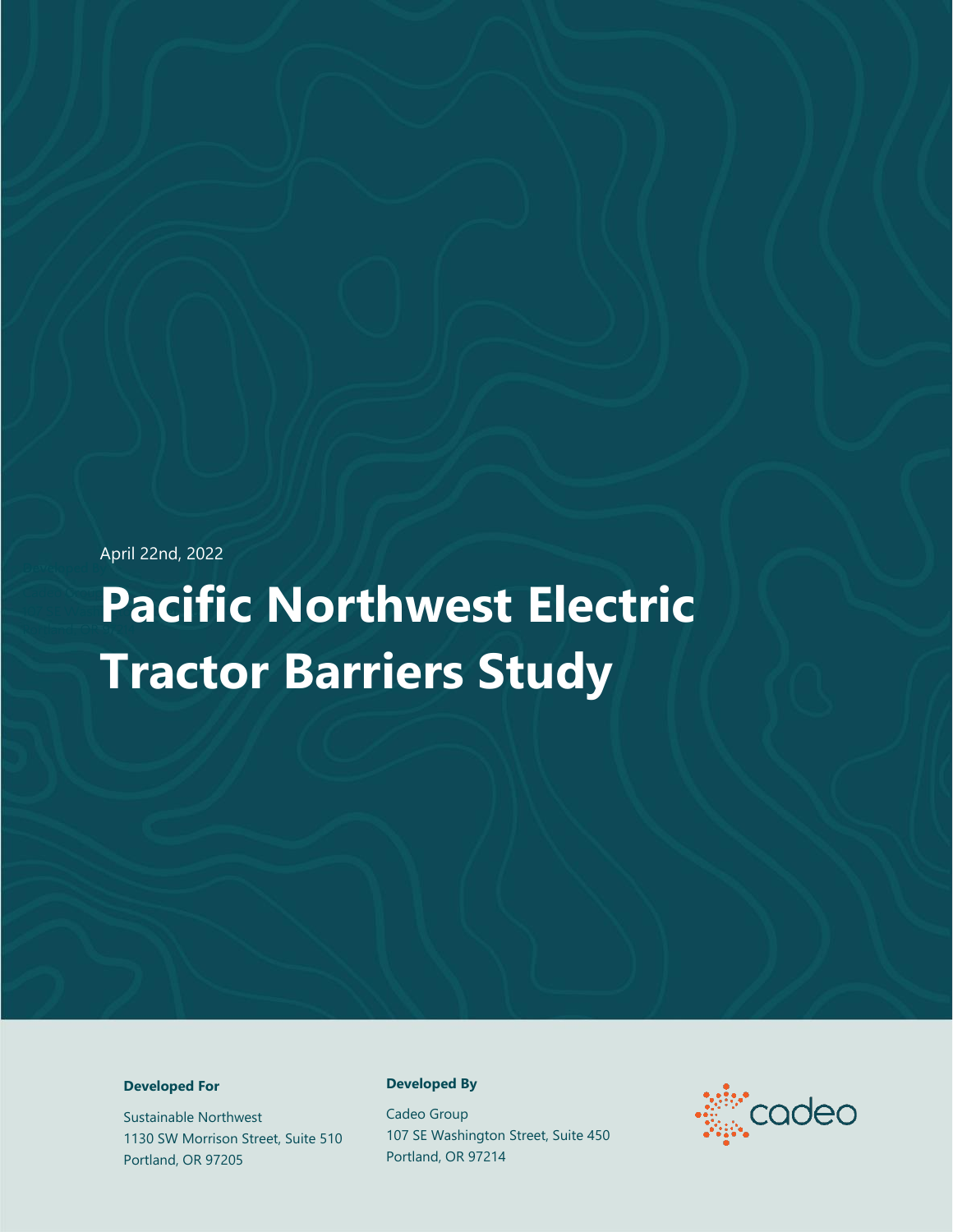# **Contributors**

Peter Kernan, Senior Associate

Eli Font, Senior Associate

Josh Keeling, Director

Please refer questions to:

Peter Kernan Senior Associate, Cadeo pkernan@cadeogroup.com 503-498-8332

Additional thanks to:

Forth

Wy'East Resource Conservation and Development

Bonneville Environmental Foundation (BEF)

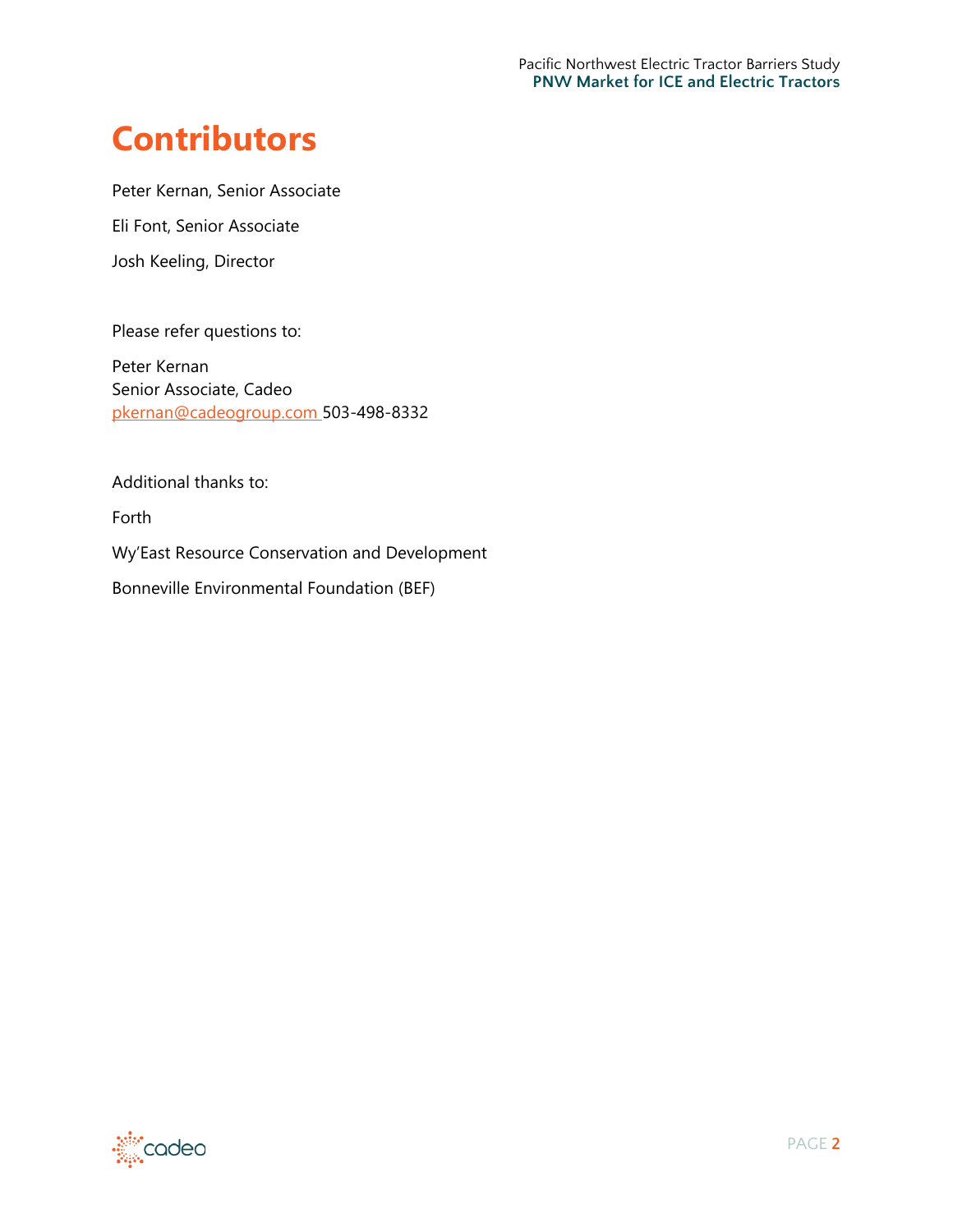# **Table of Contents**

| Section 2 |  |
|-----------|--|
|           |  |
|           |  |
|           |  |
|           |  |
|           |  |
|           |  |
|           |  |
|           |  |
|           |  |
|           |  |
|           |  |
|           |  |
|           |  |
|           |  |
|           |  |
|           |  |
|           |  |
|           |  |
|           |  |
|           |  |
|           |  |
|           |  |
|           |  |
|           |  |
|           |  |
|           |  |
| Ω         |  |

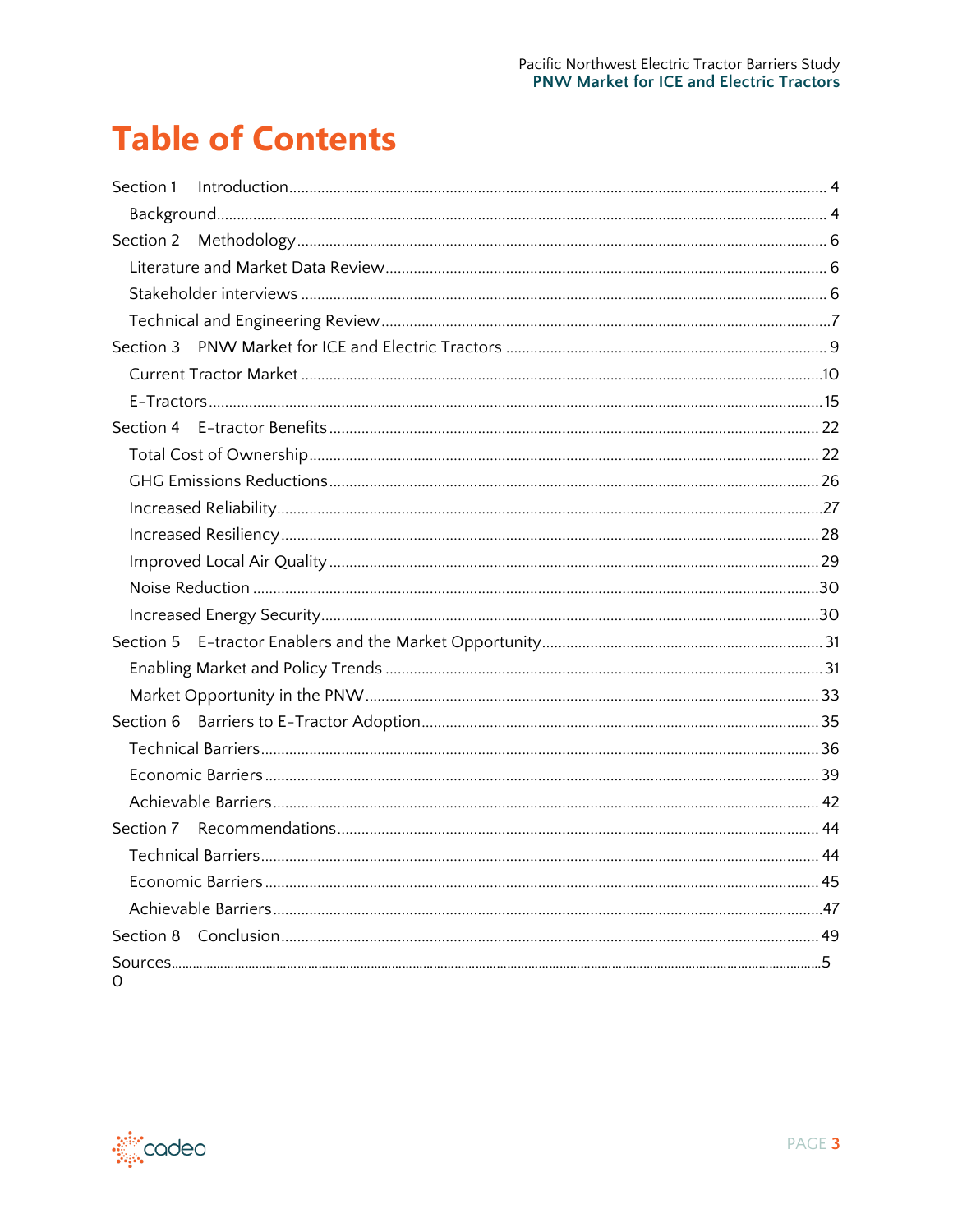# <span id="page-3-0"></span>**Section 1 Introduction**

The purpose of this study is to evaluate the current state of the electric tractor (e-tractor) for the agricultural market in the Pacific Northwest (PNW). Electrification of internal combustion engine (ICE) tractors reduces greenhouse gas (GHG) emissions and delivers economic, health, and energy security benefits to agricultural communities. However, despite these benefits, many barriers exist to the adoption of this new technology.

This study, informed by research and regional stakeholders, identifies key barriers to e-tractor adoption. Section 1 of this report starts with the background and context for e-tractors entering the market. Section 2 provides a description of the methodology, followed by Section 3 which then gives an overview of both the current tractor market and that of e-tractors. Section 4 explores the benefits of e-tractors. Section 5 covers market and policy enablers that contribute to adoption of e-tractors. Section 6 identifies the barriers to adoption and provides insight into the significance of each barrier. Finally, the study recommends policy and programmatic interventions in Section 7 that could help increase adoption of e-tractors in the PNW. Section 8 provides a conclusion with a summary of key findings and opportunities.

This report can help regional advocates and stakeholders to understand the current tractor market and help plan interventions that align with state transportation decarbonization goals and the improvement of local air quality among other specific policy goals.

# <span id="page-3-1"></span>**Background**

In August 2021, the United Nations (UN) Intergovernmental Panel on Climate Change (IPCC), released their latest report documenting unequivocal human influence causing 1.1<sup>o</sup>C of net warming, caused primarily by the addition of GHG to the atmosphere.<sup>1</sup> Emissions from fuel combustion in the agriculture sector contributed over 40 million metric tons of carbon dioxide equivalents (MMT CO<sub>2</sub>e), or 0.6% of all US emissions in 2019.<sup>2</sup>

The UN consensus is that averting the direst impacts of warming requires a 50% reduction of GHG emissions by 2030 and reaching net zero emissions by 2050. These ambitious reduction targets indicate that every sector of the economy must reduce emissions and replace direct fossil fuel combustion with cleaner alternatives. Actors across society, politics, and the economy all have a large role in the transition away from fossil fuels.

Market transformations are beginning to decarbonize economic sectors such as electricity, buildings, and light-duty vehicles. Yet in other, harder to decarbonize sectors, emissions from direct combustion remain persistent. Tractors are an example of heavy machinery, powered by diesel, that still faces barriers to electrification.

<sup>&</sup>lt;sup>2</sup> U.S. Greenhouse Gas Emissions from Agricultural Sector. [Web.](https://cfpub.epa.gov/ghgdata/inventoryexplorer/#agriculture/entiresector/allgas/category/all)



<sup>&</sup>lt;sup>1</sup> IPCC. [Web.](https://www.ipcc.ch/report/ar6/wg1/)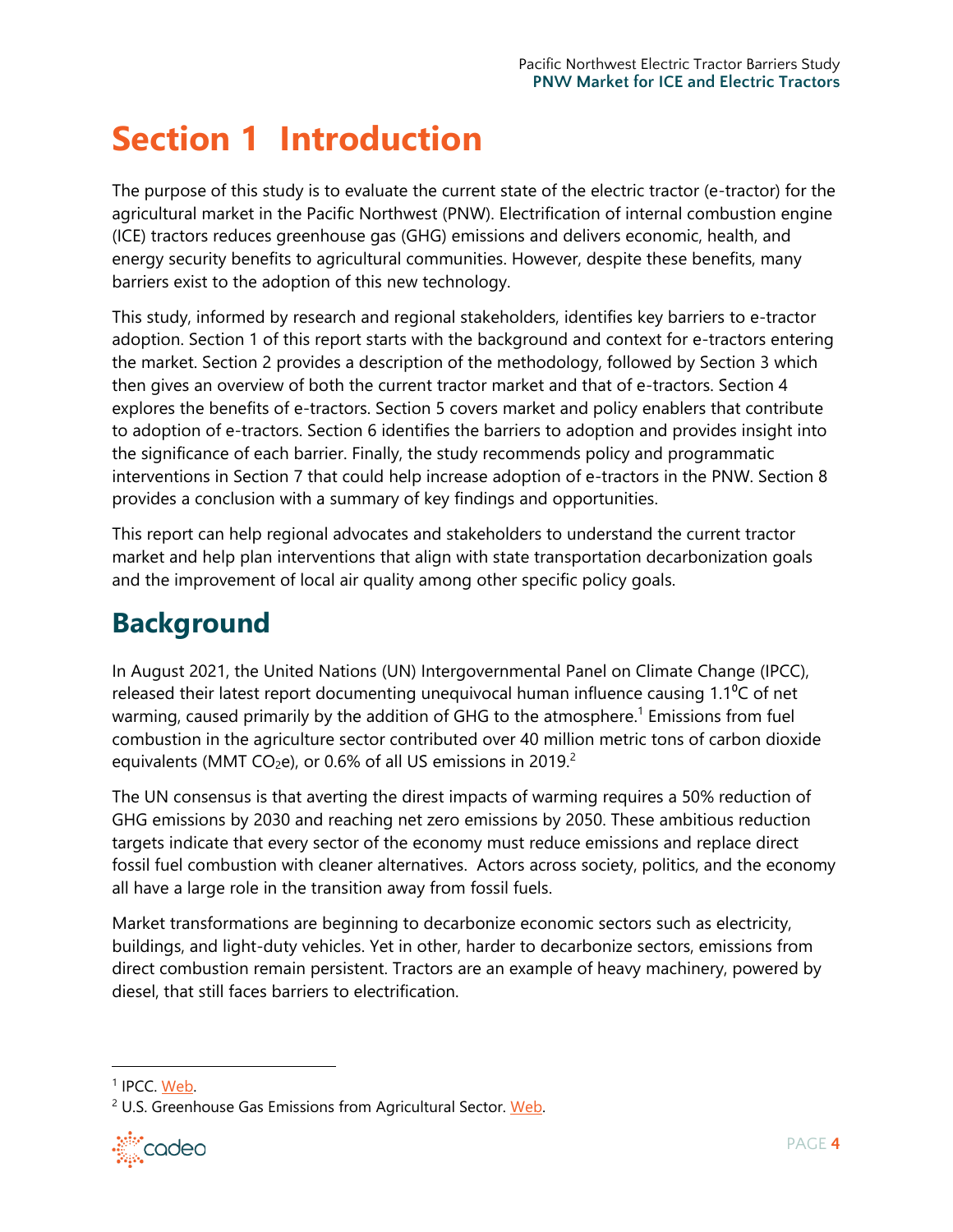Until recently there were no alternatives to fossil fuel powered ICE tractors outside of demonstration units. Product availability is quickly changing with improved technology and cost declines each, in turn, increasing the demand for e-tractors. The challenge ahead for battery electric tractor advocates is systematically resolving remaining barriers. Market transformation barriers include higher upfront costs, lack of consumer knowledge or preference, and resistant incumbent actors. In some cases, it is a combination of these factors that slow a transition.

Rapid cost declines have occurred and continue to reduce the price of renewable energy and lithium-ion batteries. Both trends are important enablers that make e-tractors economically competitive with ICE tractors on a total cost of ownership basis. Further, electric motors are much more energy efficient than internal combustion engines which results in fuel savings to owners and operators of electric tractors. Using regional electricity and diesel rates, we estimate that e-tractors save over \$3,000 a year in fuel costs. The simpler electric motor, with fewer moving parts also has maintenance savings compared to a diesel engine. Under certain circumstances, the additional upfront cost of electric tractors is offset by operational cost savings within 5-7 years. A full look at fuel costs, energy use, and total cost of ownership is explored in the [E-Tractors](#page-14-0) Section on page 16.

Beyond lifetime operating cost savings, electric tractors have worker health, safety, and quality of life improvements. The lack of tailpipe emissions has direct health benefits to farm workers who were previously exposed to diesel exhaust from tractor use. The Center for Disease Control (CDC) warns of hearing damage from prolonged exposure to noise levels above 70 decibels  $(d)$ .<sup>3</sup> Based on surveying test results from the Nebraska Tractor Test Lab, ICE tractors regularly exceed these noise levels.<sup>4</sup>

Finally, there are significant GHG emissions reductions when replacing an ICE tractor with an etractor. This is because e-tractors have two, symbiotic advantages: (1) more efficient conversion of potential energy into usable work, and (2) a cleaner fuel source. In the PNW, replacing a diesel tractor with a comparable e-tractor will reduce carbon emissions by at least 85%. In some utility regions emissions reductions are even higher, and across the region 100% clean electricity legislation is actively pushing fossil fuels out of the electricity supply mix.

## **Ultimately, an electric tractor powered with 100% clean electricity will have no operational phase carbon emissions.**

Cadeo conducted market research to better understand the tractor market and the current role of electric tractors, particularly focused on the Pacific Northwest region. An initial literature review provided the context for understanding the barriers to widespread adoption of electric tractors. Cadeo then completed interviews with stakeholders including manufacturers, distributors, producers, and other entities engaged in the region. Finally, we worked with researchers at Oregon State University (OSU) to look at total cost of ownership to understand lifetime economics of tractor purchasing and operation. This report presents research results.

<sup>4</sup> Nebraska Tract Test Laboratory. [Web.](https://tractortestlab.unl.edu/test-page-nttl)



<sup>&</sup>lt;sup>3</sup> "What Noises Cause Hearing Loss?" CDC. [Web](https://www.cdc.gov/nceh/hearing_loss/what_noises_cause_hearing_loss.html)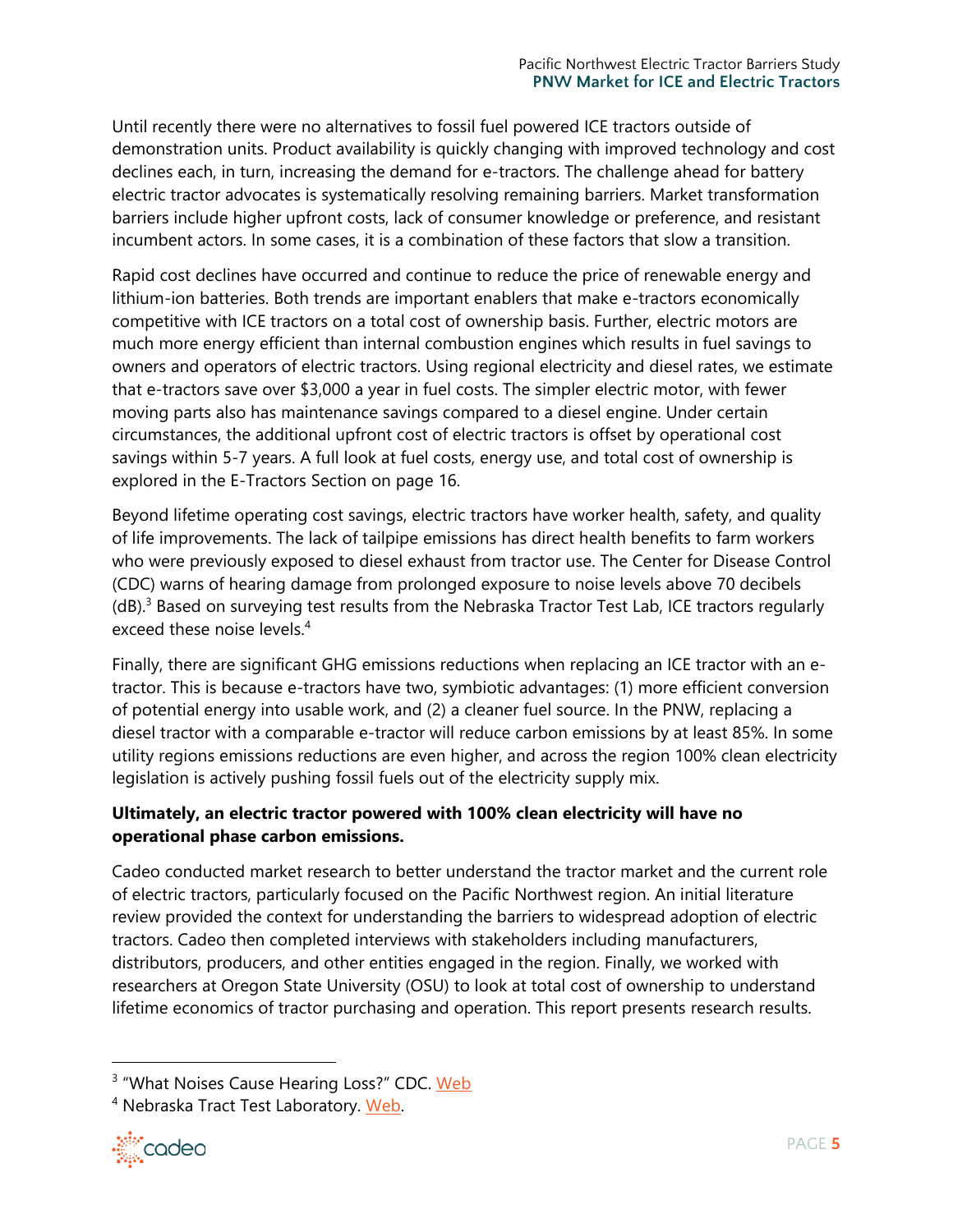# <span id="page-5-0"></span>**Section 2 Methodology**

Cadeo's market barrier study included three phases: literature and data review; stakeholder interviews; and a technical and engineering review, which assessed tractor efficiency and tractor operating and capability specifications.

# <span id="page-5-1"></span>**Literature and Market Data Review**

Cadeo reviewed a large volume of relevant and current plans, white papers, and studies relating the tractor sales, agricultural markets, and electrification trends. We also focused on vehicle electrification initiatives in the agriculture sector. This included review of the following sources:

### **Tractor sales data**

We reviewed sales data at the national and regional level for various configurations of ICE tractors. This included raw sales data and market forecasts from the Association of Equipment Manufacturers which publishes monthly U.S. Ag Tractor and Combine Reports that detail the volume of retail tractor sales by tractor size in the U.S. Cadeo also reviewed publicly available tractor market projections for both ICE and e-tractors from Grand View Research and IDTechEX, who each produce forward looking reports on tractors in agriculture.

### **Agricultural market data**

Cadeo staff considered regional data on the different crop types, irrigation methods, and farm sizes in the Pacific Northwest from:

- USDA Census of Agriculture Data on Agricultural Production: State and County level data including farm size, crops, and revenue
- American Farmland Trust report on Farmland Threats: A synopsis of trends in how farmland is being converted to other uses

### **Electric Vehicle Reports on Industry Trends**

Electric vehicles are a proxy technology whose demand have increased the manufacturing capacity and driven down the cost of batteries. Inherently, the trends in EVs have rippling impacts on other equipment that uses the same core technologies.

● Bloomberg New Energy Finance, 2021 EV Outlook: EV sales, battery pricing trends, and policy landscape

# <span id="page-5-2"></span>**Stakeholder interviews**

To gather stakeholder perspective, our team interviewed individuals across the agriculture space including farmers/producers, distributers, manufacturers of agricultural vehicles, distributors, elected officials, and relevant regional partners.

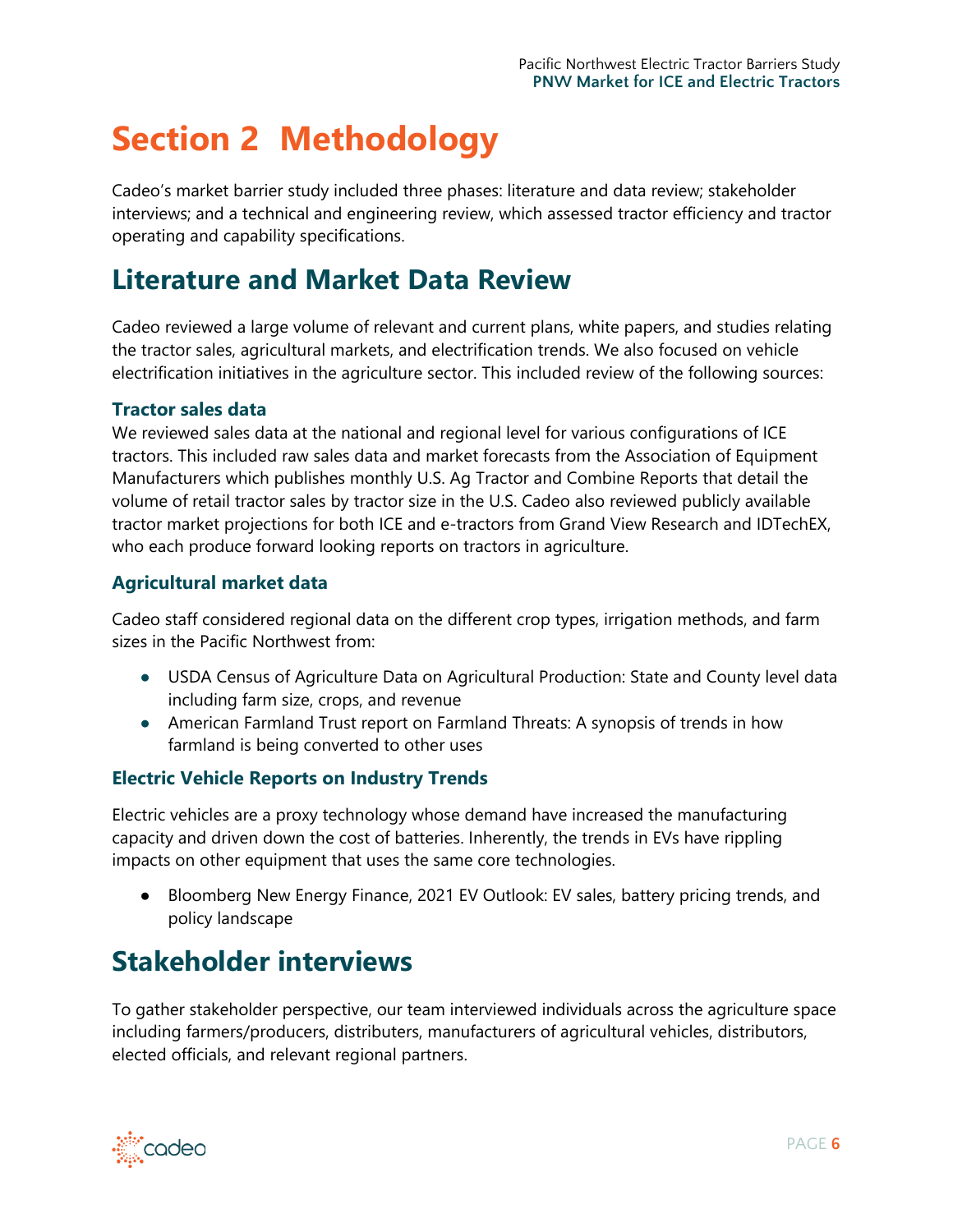We talked to 7 stakeholders in total, broken out across the categories below. Each interview covered a variety of topics including cost, maintenance, and use cases. Findings from the literature and market data review task were discussed and validated against the perspective of stakeholders where relevant.

| <b>Category</b>                                      | Count |
|------------------------------------------------------|-------|
| Producer                                             |       |
| County Official                                      |       |
| Community Agriculture-<br><b>Technology Alliance</b> |       |
| Manufacturer                                         |       |
| Distributor                                          |       |
| Total                                                |       |

**Table 1. Stakeholder Interview Sample Frame**

# <span id="page-6-0"></span>**Technical and Engineering Review**

Cadeo also tapped our in-house transportation and electrification experts to understand the applicability of different models to likely use cases, fill data gaps as needed, and inform recommendations. This review covered tractor performance, use cases, and specifications. We reviewed various tractor implements and their use case. We also evaluated fueling, maintenance, and comparative energy efficiency of various tractors. Cadeo also consulted with the subject matter experts at Sustainable Northwest, Forth, Wy'East RC&D, and Oregon State University, which is currently conducting a demonstration pilot of electric tractors in Oregon. The primary data gathered from e-tractors in use on farms in the region today will be an ongoing source of information to establish performance and use cases.

### **Electric Tractor Manufacturer Specifications**

Cadeo staff conducted a review of the technical documentation for all existing electric tractor models available or publicly planned. This included the following models:

- Solectrac eFarmer
- Solectrac Compact Electric Tractor (CET)
- Solectrac eUtility
- Solectrac e70N
- Monarch MK-V

Where product specifications did not exist, we reviewed available materials for tractor electrification prototypes from incumbent manufacturers including John Deere, Kubota, and Fendt. We used this documentation to map currently available products to the current mix of uses in the region, considering horsepower, battery size, and available implements. We also considered any case studies made available by the manufacturers.

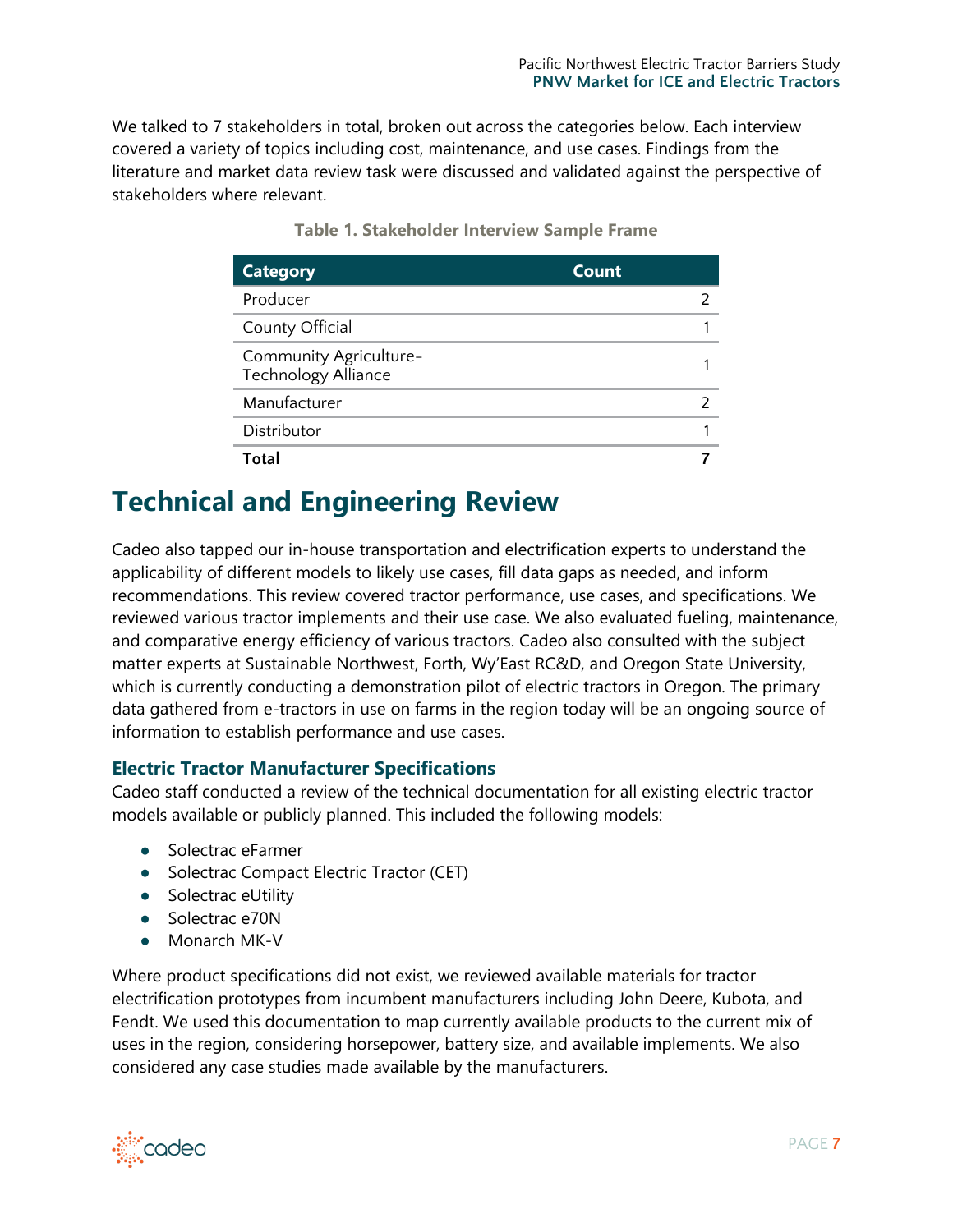## **Tractor Operating Specifications and Studies**

Cadeo reviewed literature on operating specifications of diesel tractors to inform the comparison to e-tractors. Sources included:

- Nebraska Tractor Test Laboratory: Independently tested fuel consumption, power output, and decibel level data for hundreds of common tractors in the United States.
- Biosystems Engineering Reports: (1) Cost analysis of battery electric field tractors in agriculture and (2) Analysis of charging infrastructure, battery exchange, and battery state of charge

## **Total Cost of Ownership**

Total cost of ownership (TCO) is an important metric for understanding the affordability of electric tractors. Such analyses account for comprehensive cost considerations including initial purchase price, financing, taxes and fees, fueling, maintenance, and insurance. The Cadeo team worked with researchers at Oregon State University to develop a TCO model that accounts for relevant cost components of ICE and e-tractors. As a reference, Cadeo used a recent study comparing light, medium, and heavy-duty road vehicles.

● Argonne National Lab, Comprehensive Total Cost of Ownership Quantification for Vehicles with Different Size Classes and Powertrains

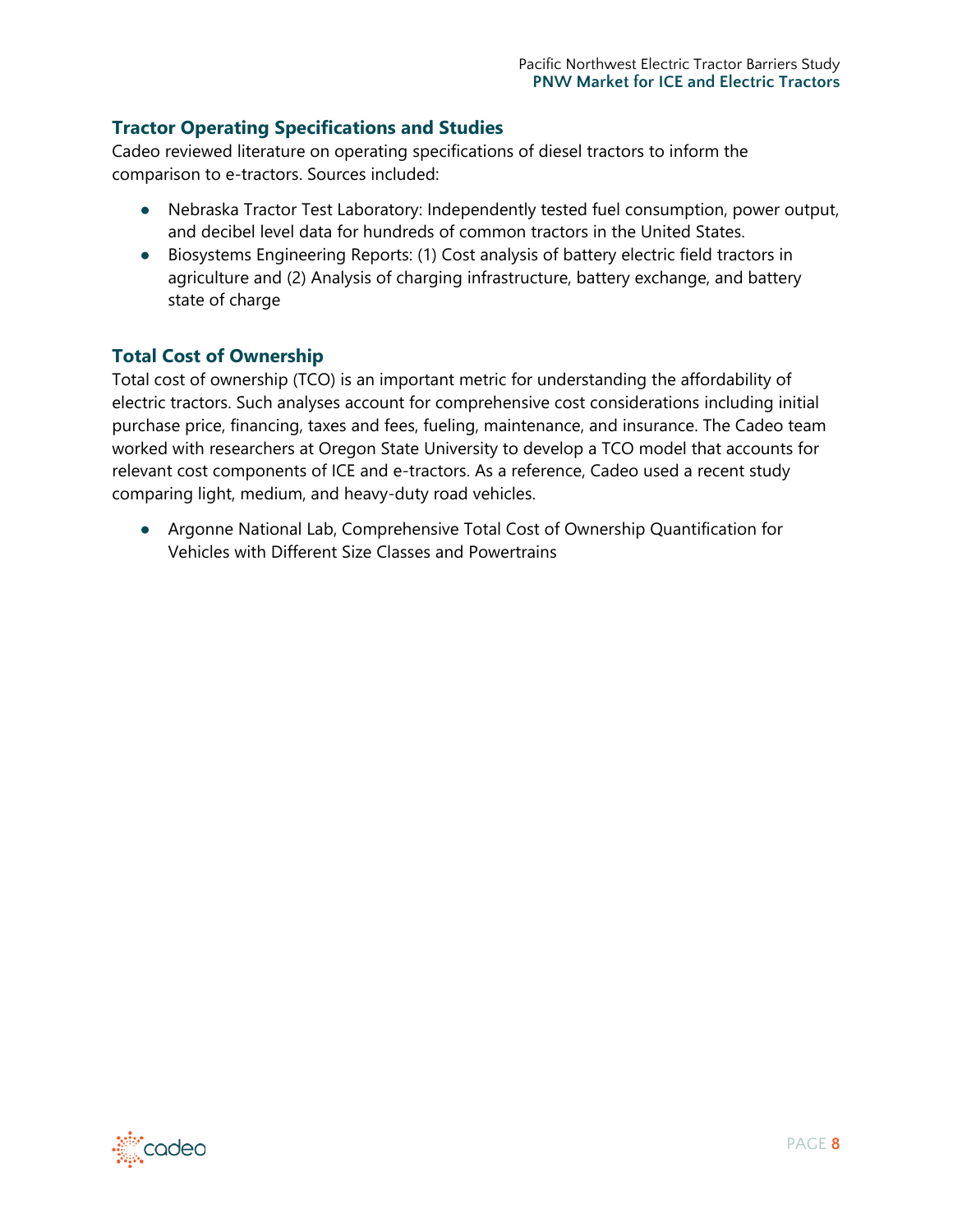# <span id="page-8-0"></span>**Section 3 PNW Market for ICE and Electric Tractors**

The Pacific Northwest, comprised of 100.4 million acres of farming land, $5$  supports a diverse agricultural economy. The region is a top producer of berries, wine grapes, seed crops and wheat. Washington grows about 70% of the apples in the US, Idaho produces over 80% of the world sweet corn seed crop, and Oregon produces 99% of the U.S. hazelnut crops.<sup>6</sup> The region is characterized primarily by farms sized below 500 acres but there are also large agricultural operations with farm sizes surpassing 2,000 acres (Figure 1),<sup>7</sup> particularly further East in Montana. This mixture of farm sizes and types provides the backdrop for which tractor capabilities are necessary in the region.



**Figure 1: Distribution of Pacific Northwest Farms by Size**

As shown in Figure 1, large farming operations greater than 500 acres in size, represent 18% of farms in the region. Such operations will rely mostly on large combines and tractors greater than 100 HP for their farming needs. Given the lack of electric tractor options (beyond prototypes) for this segment today, this study does not focus on tractors greater than 100 HP. On the other hand, the region supports a diversity of crops and abundance of smaller operations. Tractors below 100 HP serve a variety of needs on such properties and are the focus of this study.

<sup>7</sup> Include Oregon, Washington, Idaho, and Montana. 2017 US Agricultural Census



<sup>5</sup> 2017 US Agricultural census.

[https://www.nass.usda.gov/Publications/AgCensus/2017/Full\\_Report/Census\\_by\\_State/index.php](https://www.nass.usda.gov/Publications/AgCensus/2017/Full_Report/Census_by_State/index.php) Acreage by state: WA 14.7M acres, OR 15.9M acres, ID 11.7M acres and MT 58.1M acres

<sup>&</sup>lt;sup>6</sup> American Farmland Trust<https://farmland.org/pacific-northwest-more-information/>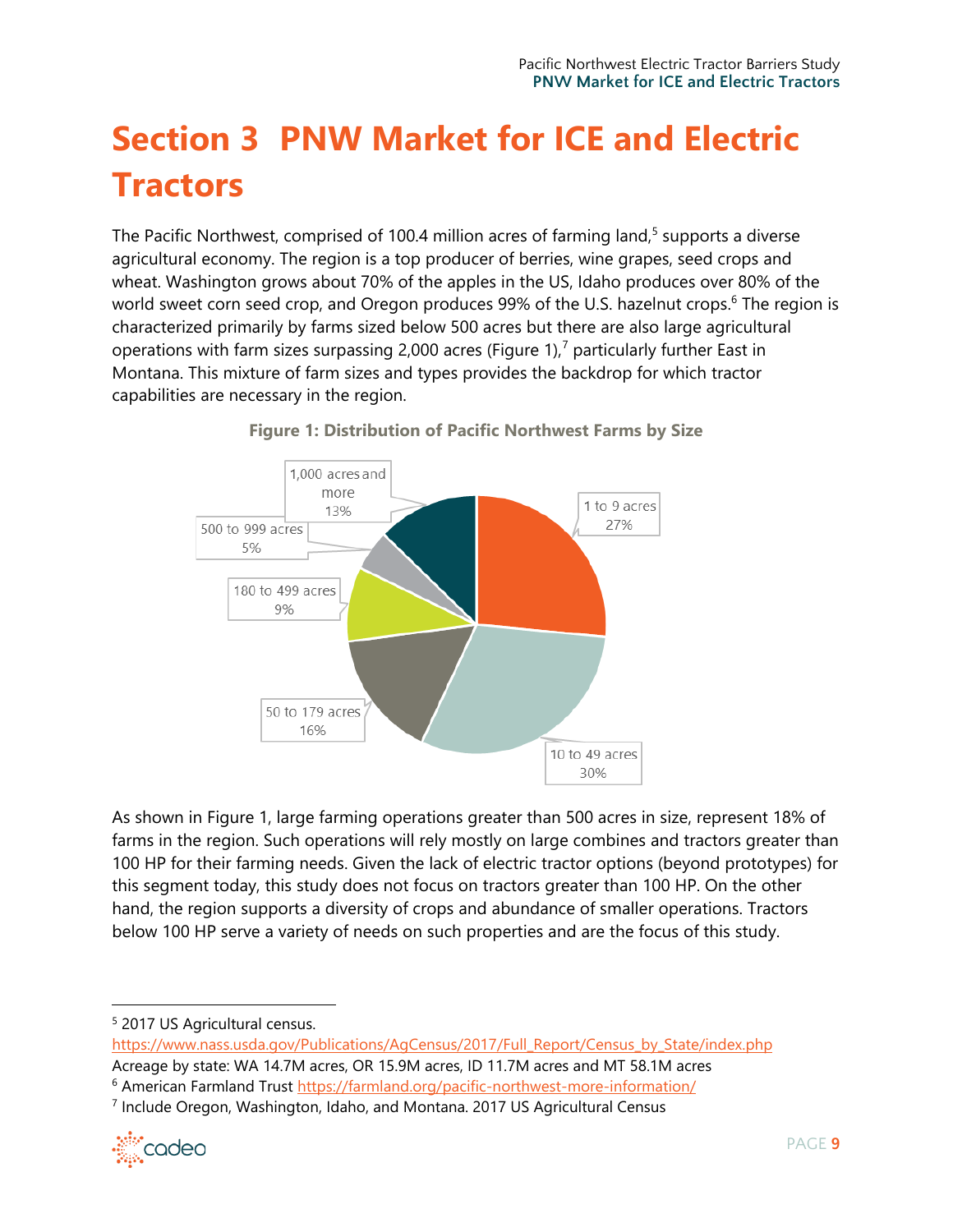# <span id="page-9-0"></span>**Current Tractor Market**

In 2020, the tractor market size was \$64.8 billion globally and \$12 billion in North America.<sup>8</sup> In the U.S., agricultural machinery manufacturing is a component of one of the nation's largest industries. When tractor manufacturing is combined with other agricultural machinery manufacturing, the entire industry has a 2021 market size of \$37.8 billion.<sup>9</sup> This tractor manufacturing contributed to over 288,000 U.S. tractor sales in 2020, according to data from the Association of Equipment Manufacturers (AEM).<sup>10</sup> The majority of those sales went to tractors under 40 HP. Figure 2 shows the relative size of each tractor segment for the full year, 2020 sales. Year-to-date numbers for 2021 predict an overall increase in total sales.



**Figure 2. 2020 U.S. Tractor Sales by Type and Volume**

Tractor sales provide insight into the flow of new tractors into use, but do not provide insight into the stock of what tractors already exists and how long they persist. More than 85% of the tractors working in the PNW farms were manufactured prior to 2013 according to the 2017 U.S. Agricultural census. This relationship holds true for the previous agricultural census (2012), where more than 85% of the tractors were manufactured prior to 2008. With an average 0.003% growth in the number of tractors from 2012 to 2017 and with tractor turnover of approximately 20 years.

A tractor turnover rate of 20 years and annual sales of at least 250,000 tractors implies that the total stock of tractors in the U.S. is 5 million units. While penetration of a new technology is

<sup>&</sup>lt;sup>9</sup> Tractors & Agricultural Machinery Manufacturing in the US – Market Size 2002-2027. 23 Dec. 2021. [Web.](https://www.ibisworld.com/industry-statistics/market-size/tractors-agricultural-machinery-manufacturing-united-states/) <sup>10</sup> AEM monthly tractor and combine reports. Web.



<sup>8</sup> Tractor Market Size to Reach USD 97,906.1 Million by 2030 at CAGR 4.0% - Valuates Report. Cision PR Newswire. 10 Nov. 2021. [Web.](https://www.prnewswire.com/in/news-releases/tractor-market-size-to-reach-usd-97-906-1-million-by-2030-at-cagr-4-0-valuates-reports-807864090.html)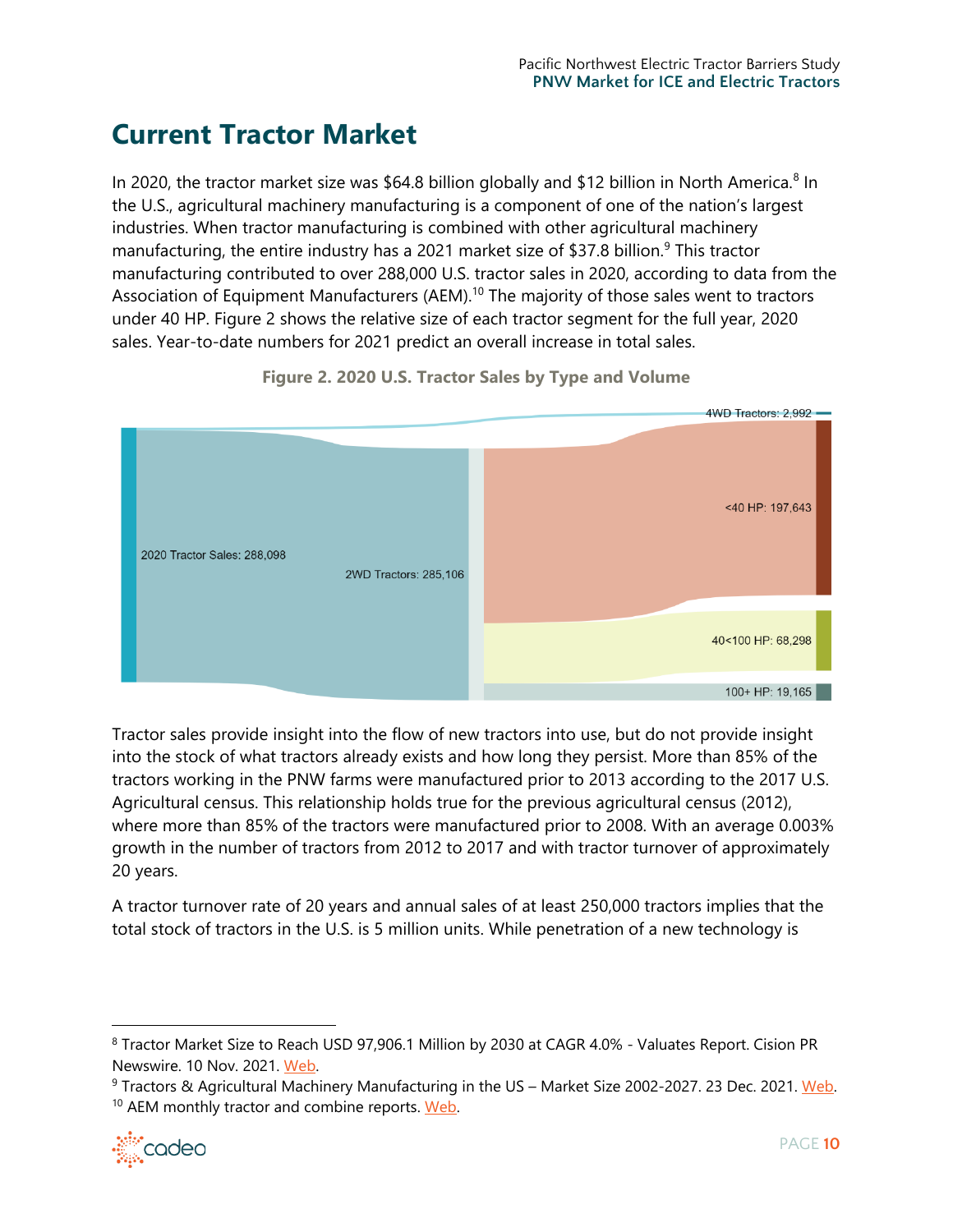often evaluated based on the percentage of new sales, a large stock means that full stock turnover will take a considerable amount of time.

## **Manufacturers**

The companies with the most tractor market share in North America are John Deere, CNH Industrial NV, and AGCO. The largest and most iconic is John Deere, which *It is safe to say that most of the tractors utilized in the region are more than 15 years old.* 

has garnered significant brand loyalty after over 200 years in business. Multiple interviews noted that brand loyalty, not solely to John Deere, is an active factor in agricultural communities when purchasing new equipment. While brand loyalty is common, noted by distinct primary colors, brand differentiation in tractor performance and operation characteristics is harder to identify. Most of the main manufacturers have products of all form factors and horsepower. This makes local availability a key driver of tractor selection for a given area.

The companies that sell significant volumes of tractors in North America are:

- John Deere
- New Holland (CNH Global)
- Massey Ferguson (AGCO)
- Mahindra
- Kubota
- Valtra (AGCO)
- Fendt (AGCO)
- Challenger (AGCO)

This list is not exhaustive, and interviews indicated that there are several specialty brands that sell to producers with unique needs. One interviewee mentioned that in orchards they commonly import Landini tractors from Italy.

# **Distributors**

Manufacturers work exclusively via distributors for selling their products to end users. For this reason, distributors have a large influence on which company's products are available to consumers in their region. Producers interviewed by Cadeo referenced the brand that their local distributor carries as the likely choice for their next tractor.

The manufacturer and distributor relationship also extends to maintenance and repair. Manufacturers work directly with distributors as opposed to end users for replacement parts making the distributor a necessary intermediary for producers, regardless of whether they are doing the maintenance themselves or hiring the distributor.

In general, most promotions and demand levers are funded by manufacturers and implemented by distributors. Zero percent interest loans are one demand lever commonly used by manufacturers and advertised by distributors.

### **Purchasing Motivations**

Interviews identified a range of factors that result in farms buying a new tractor, including:

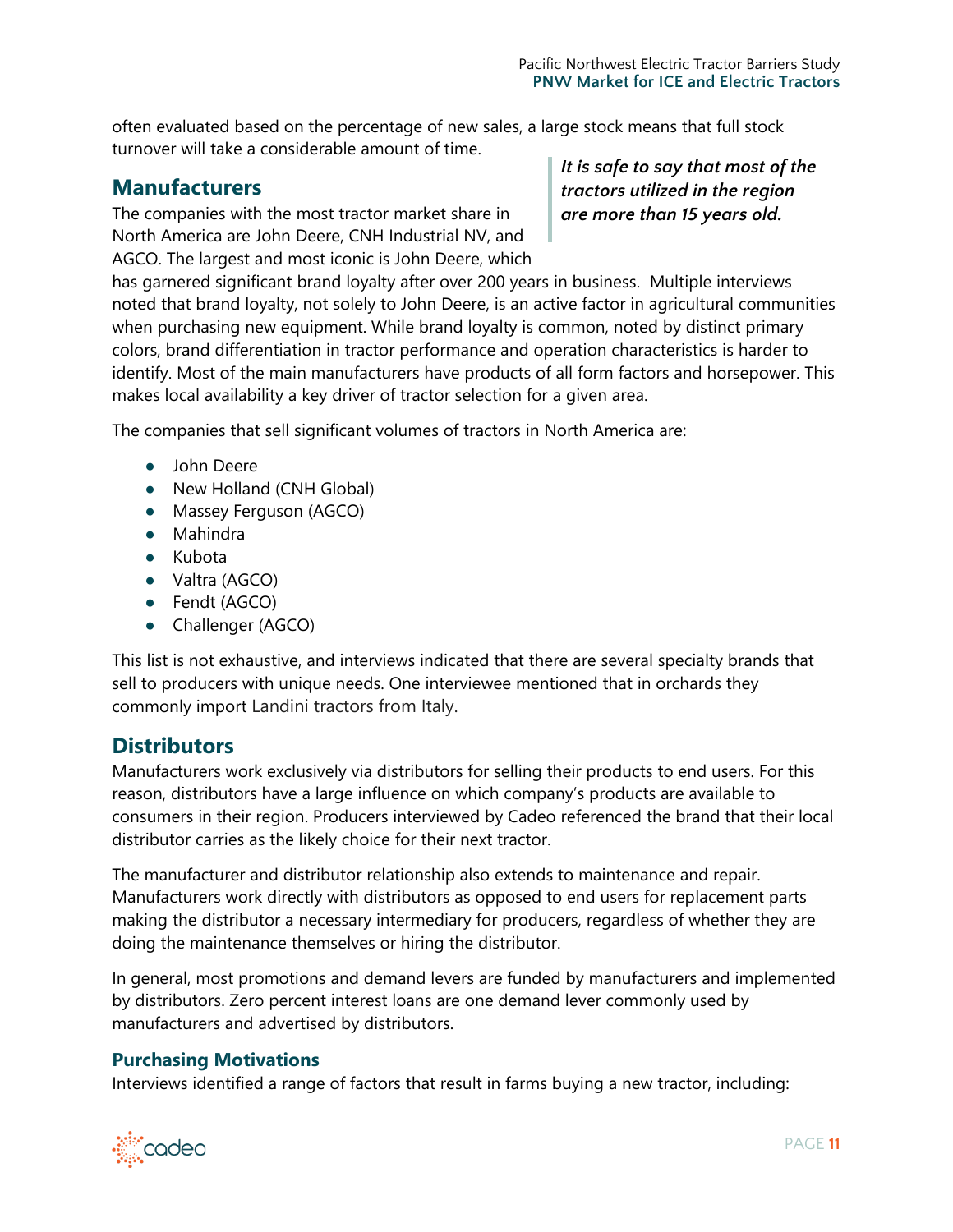- Local availability
- Equipment failure
- Change in tractor needs or capability
- Increased economic efficiency
- Business or tax reasons
- Social influence
- Promotions

Distributors are the primary channel for tractor sales although secondary markets for used vehicles are also influential. Thus, depreciation and residual value of used tractors is a considered factor when purchasing new. One interviewee claimed that the value retention was a main driver of selecting the brand that the local distributor carried.

For new tractors in the sub-100 HP category the price ranges from just under \$10,000 to well over \$50,000. The size and power are the primary determinants of price, although there are other features that also add cost. In some cases, specialty tractors fit certain form factors, such as narrow-bodied tractors to navigate tightly spaced rows of fruit trees.

Financing, which will be discussed more in the barriers section, was a motivation that came up during several interviews. Manufacturers often utilize zero-interest loans as a demand lever. In general, this tactic is effectively used as a marketing tool to increase sales. Multiple interviewees

*you start to see the brand-new trucks and tractors the following spring"*

talked about the local zero-percent loan offer as a major "After a good season, that's when **factor when deciding which tractor to buy** next. Nointerest offers are seen as a low-risk opportunity to acquire newer, higher performing equipment particularly when resale value is high.

*- Stakeholder interviewed*

Finally, tax reasons were identified as another reason for purchasing new equipment. When producers complete a

profitable year, there is motivation to invest in equipment for their business that reduces their overall tax burden.

From the producer's perspective, this is a unique opportunity of profitable seasons, where investing in their operation reduces their tax expense and increases their equipment capability.

## **Use Cases**

Tractors are an essential tool in every farm setting as they provide power and traction to mechanize agricultural tasks including tilling, sowing, mowing, spraying, harvesting, and more. Tractors are intentionally designed for compatibility with a wide range of implements to support the varied farm tasks. For utility tractors, there are three types of hitches.

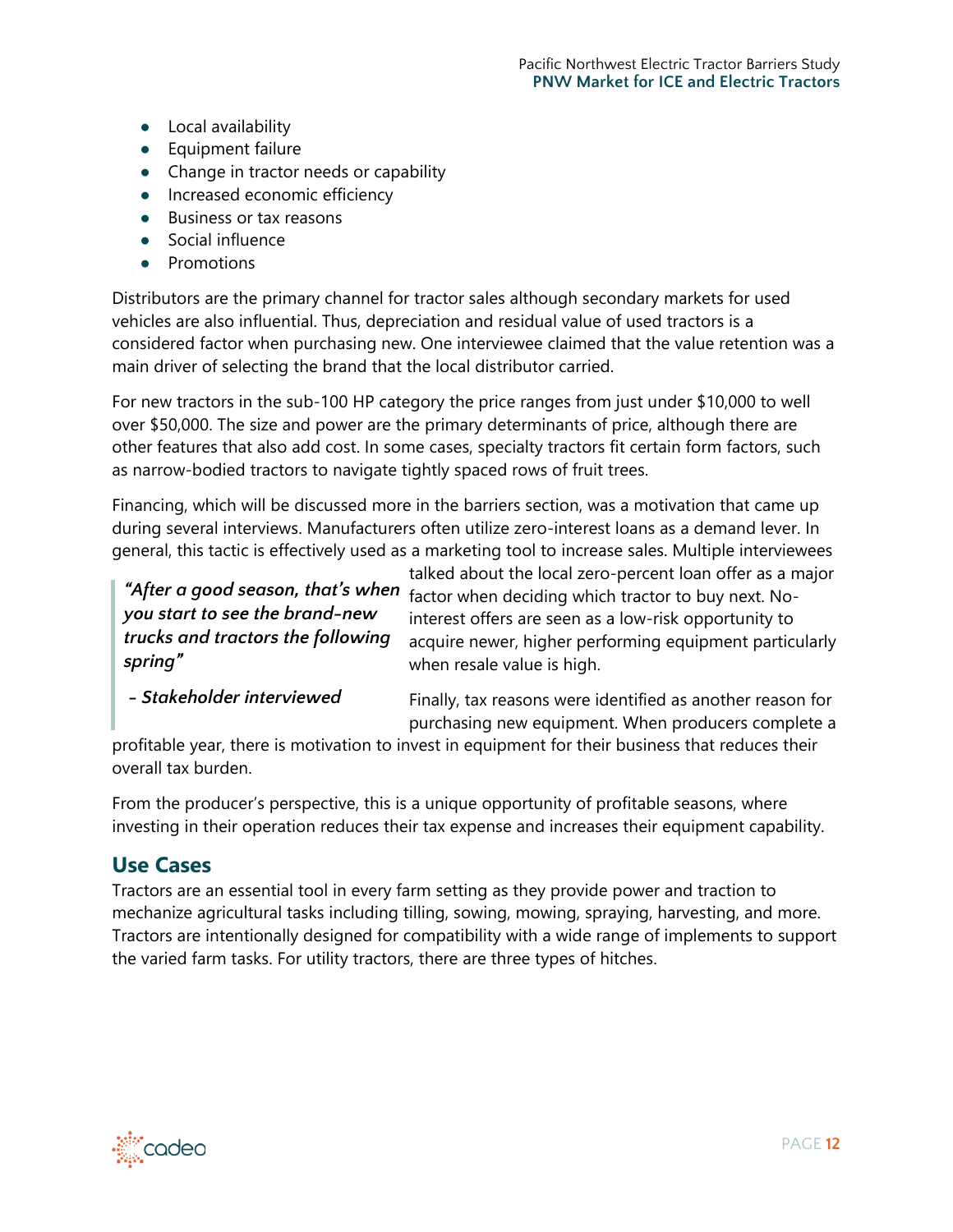| <b>Hitch</b> | <b>Horsepower</b><br><b>Categories Range (HP)</b> | <b>Common Tractor Type</b> |
|--------------|---------------------------------------------------|----------------------------|
| Category 0   | $0 - 20$                                          | Lawn and Garden Tractors   |
| Category 1   | $20 - 50$                                         | <b>Utility Tractors</b>    |
| Category 2   | $50 - 90$                                         | <b>Utility Tractors</b>    |

### **Table 2: Tractor Hitch Categories**

The size and needs of producers drive the selection of a tractor. Regional producers discussed tractor specializations, such as for spraying, where a tractor is rigged for one function and not reconfigured for other uses. This type of specialization can only be supported by higher value or higher volume operations where there are multiple tractors in use and one can be dedicated to a single task such as spraying.

On the contrary, smaller producers use a single tractor to complete necessary farm functions. To accommodate the various needs, such producers have multiple implements that attach to tractor hitches and enable different uses.

The tractor type needed is largely a function of the following factors:

- **Plot size**: How many acres need to be harvested?
- **End use**: What functions does the tractor need to provide: Plowing? Tilling? Spraying? Hauling? Mowing?
- **Terrain**: Is the acreage largely flat or are there large hills? Is it uneven or leveled?
- **Crop characteristics**: How are the crops oriented? Does the tractor need to fit a certain form factor to operate within rows?

Plot size and end use will determine the HP of the tractor needed to carry out farm activities. For instance, mowing and small-scale field cultivation can be achieved with as low as 20 HP tractors. Certain end uses require higher energy intensity and will therefore require higher tractor HP (>50 HP) to complete the task, examples of these are commercial harvesting, cultivation, and tilling.

Certain regions with undulating, inclined terrain or a cold climate with snow and ice require a 4WD instead of a 2WD tractor. In such regions, other additional tactics are occasionally required, such as filling tires with a slurry that adds weight and increases traction.

# **Fueling**

Diesel is the primary fuel used in tractors of all sizes including in the sub-100HP market that this study is focused on. Gasoline was previously more common and can still be found in older tractors. For newly manufactured tractors, gasoline engines are available in smaller tractors such as garden tractors that are used primarily for mowing. Otherwise, diesel is the preferred fuel for ICE tractors.

There are several reasons for the preference toward diesel including fewer maintenance issues and longer lasting engines. Diesel is also a more energy dense fuel than gasoline, with about

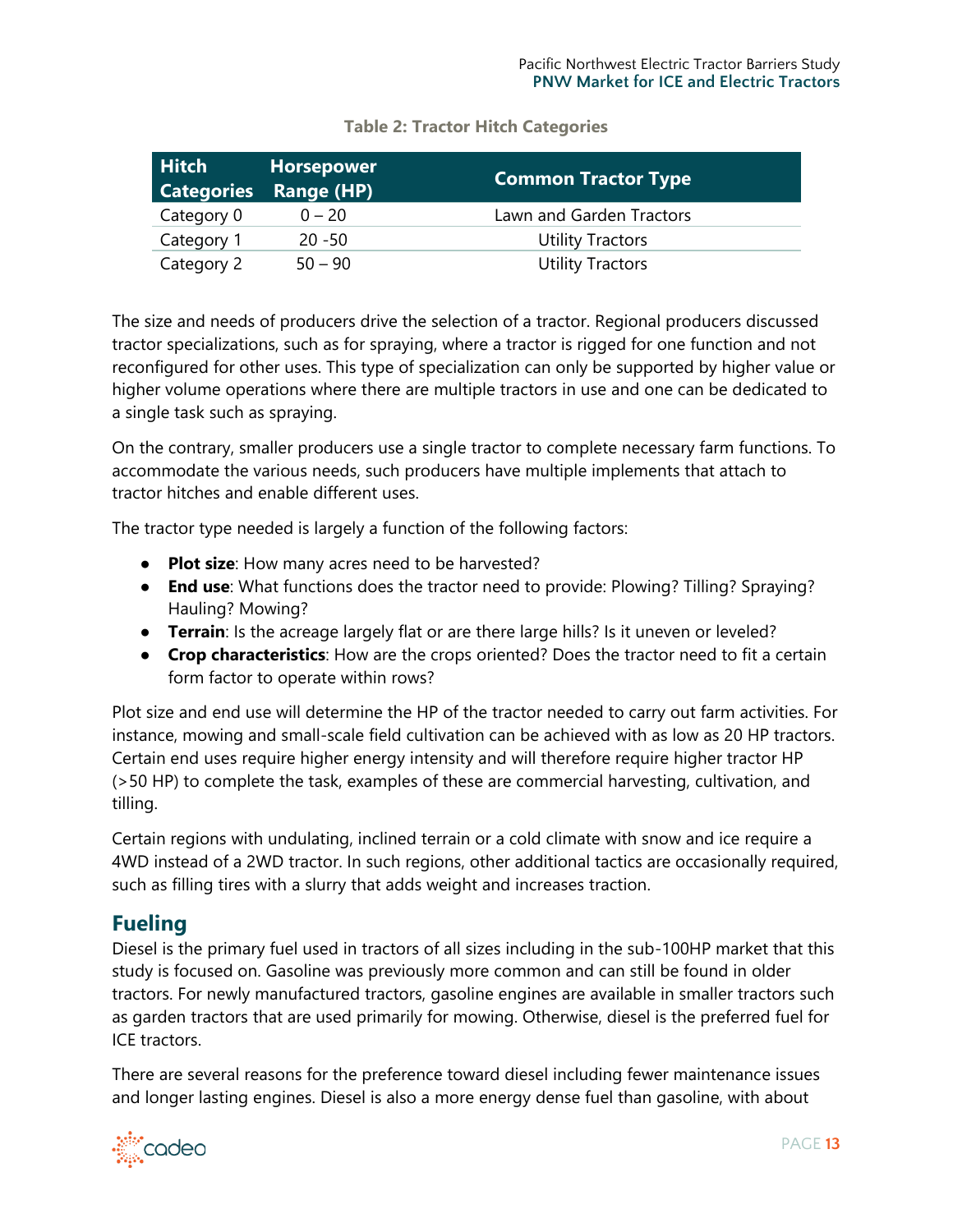13% more energy content per gallon according to the Alternative Fuels Data Center.<sup>11</sup> In addition to the energy content advantage, diesel engines are typically more energy efficient than gasoline engines. These combined factors mean that diesel tractors get more usable work out of a gallon of fuel. This is particularly beneficial for farms that stock a finite volume of fuel and rely on on-site fuel deliveries.

Tractors, unlike passenger vehicles, cannot easily drive to the nearest gas station, nor would it be an efficient use of time or energy. Instead, large tractor-trailers deliver bulk fuels to storage tanks located on working farms. Increased energy density and fuel efficiency both help reduce reliance on expensive fuel deliveries.

Increasing prices since the start of the Covid-19 pandemic have increased interest in alternative fuels such as electricity.

Figure 4 compares the weekly price of gasoline and diesel over the past decade. While diesel is consistently more expensive than gasoline, the increased energy content per gallon make diesel the slightly more affordable option.





# **Efficiency and Emissions**

The transportation sector is responsible for 28% of the United States primary energy consumption and 36% of energy related carbon dioxide emissions.<sup>13</sup> Within the transportation sector, agricultural equipment, including tractors, consumed 0.6 quads of energy in 2020.<sup>14</sup> This

<sup>&</sup>lt;sup>14</sup> A quad is a unit that represents a quadrillion British Thermal Units (btu). In 2020, the U.S. consumed 97.2 quads of energy per EIA.



<sup>&</sup>lt;sup>11</sup> Alternative Fuels Data Center. [Web.](https://afdc.energy.gov/files/u/publication/fuel_comparison_chart.pdf)

<sup>&</sup>lt;sup>12</sup> EIA data. [Web.](https://www.eia.gov/dnav/pet/PET_PRI_GND_DCUS_NUS_W.htm)

<sup>13</sup> U.S. Energy Information Administration 2020 data. Accessed at:<http://departmentof.energy/>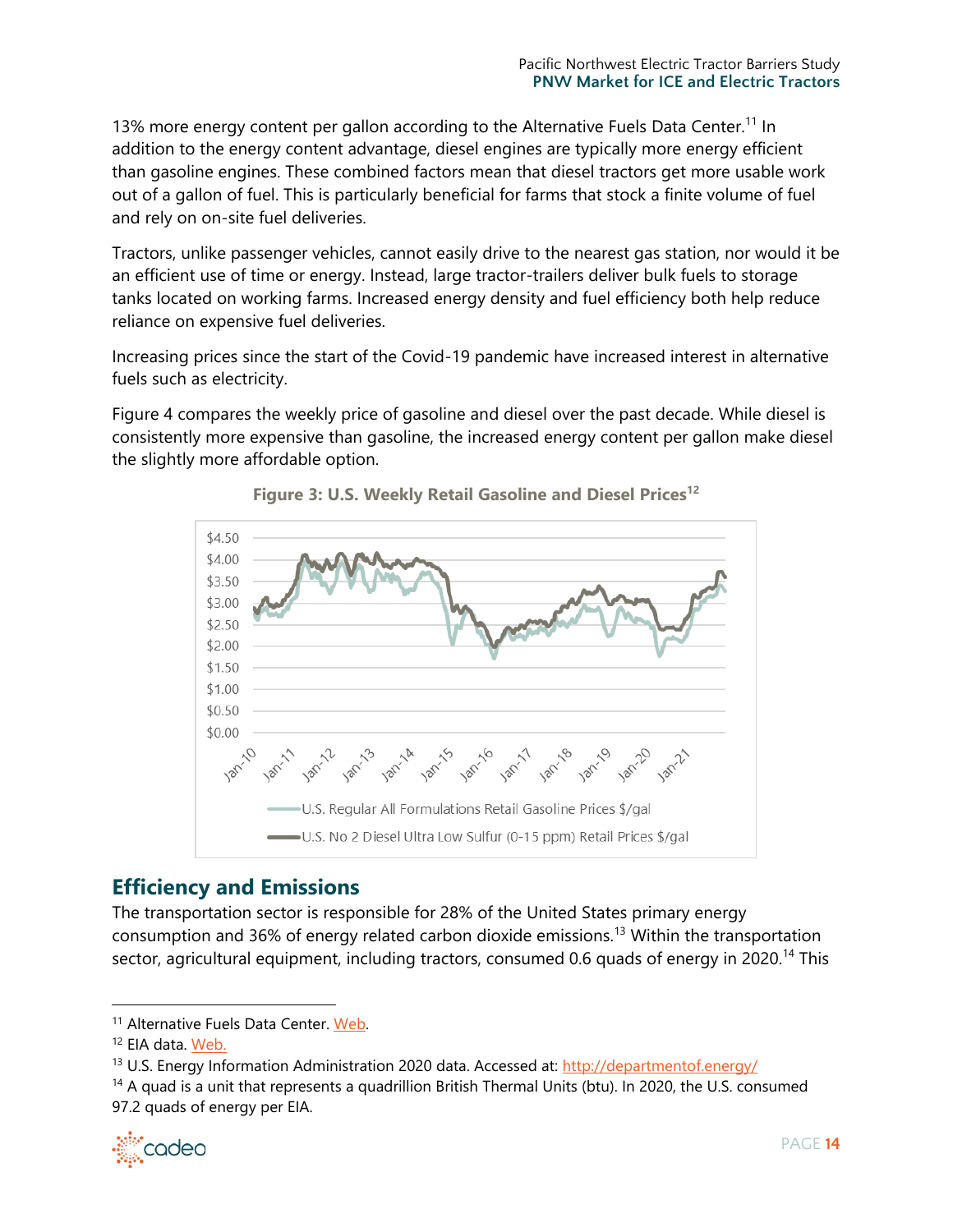is equivalent to 4.3 billion gallons of diesel, which produces 44 million metric tons of carbon dioxide emissions.

While agricultural equipment energy use remains less than 1% of all primary energy use in the U.S. annually, it is markedly inefficient. Only 20% of the input energy provides valuable work.<sup>15</sup>

This inefficiency is attributed to the internal combustion engine, which is the primary means for powering agricultural equipment. Valuable work for a tractor is usable mechanical energy that moves the tractor or operates an implement such as mowing, tilling, or spraying. Diesel engines, however, are inefficient at converting the chemical potential energy in diesel into usable work. Combustion creates energy losses, most of which are thermal, in other words heat is produced that is not converted into usable work. This can be as much as 70% of the energy content in the fuel, lost to the engine.<sup>16</sup>

Additionally, many tractors used in agricultural settings spend a considerable amount of time idling, which consumes over a gallon of fuel per hour for a 50 HP tractor.<sup>17</sup> This idling further diminishes the overall efficiency of the tractor.

# <span id="page-14-0"></span>**E-Tractors**

Electric tractors are a technology receiving increased investment and production, and for good reason. Prior studies have documented how increased electric tractor use could reduce greenhouse gas (GHG) emissions, improve system-wide energy efficiency, and reduce dependencies on imported fuels.<sup>18</sup> Modeling from one study suggests that energy consumption could be reduced by 58% and GHG emissions by 92% when a comparable electric tractor replaces a diesel predecessor.<sup>19</sup> Despite these obvious energy system benefits, electric tractors have minimal market adoption today. This section will outline e-tractor market characteristics.

# **Manufacturers**

The electric tractor market is maturing quickly with two main companies, Solectrac and Monarch, specializing in the under 40 HP and 40-100 HP tractor segments (the most common sizes owned by PNW farmers).<sup>20</sup> The well-recognized tractor manufacturing companies such as John Deere and Massey Ferguson, have not yet deployed electric tractors but the former showcased electric prototypes and is bringing full electric solutions to market.

<sup>19</sup> Engstrom, J., & Lagnelov, O. (2018). An autonomous electric powered tractor - simulations of all operations on a Swedish dairy farm. Journal of Agricultural Science and Technology A, 8(3), 182e187. https://doi.org/10.17265/2161-6256/2018.03.006.

<sup>&</sup>lt;sup>20</sup> 2017 US Agricultural census. Web.



<sup>15</sup> U.S. Energy Information Administration 2020 data. Accessed at:<http://departmentof.energy/>

<sup>&</sup>lt;sup>16</sup> U.S. DOE, Where the Energy Goes. Web.<https://www.fueleconomy.gov/feg/atv.shtml>

 $17$  This was observed when looking at 50 HP tractors in the Nebraska Test Tractor Lab data

<sup>&</sup>lt;sup>18</sup> Lagnelöv, Oscar & Larsson, Gunnar & Nilsson, Daniel & Larsolle, Anders & Hansson, Per-Anders. (2020). Performance comparison of charging systems for autonomous electric field tractors using dynamic simulation. Biosystems Engineering. 194. 121-137. 10.1016/j.biosystemseng.2020.03.017.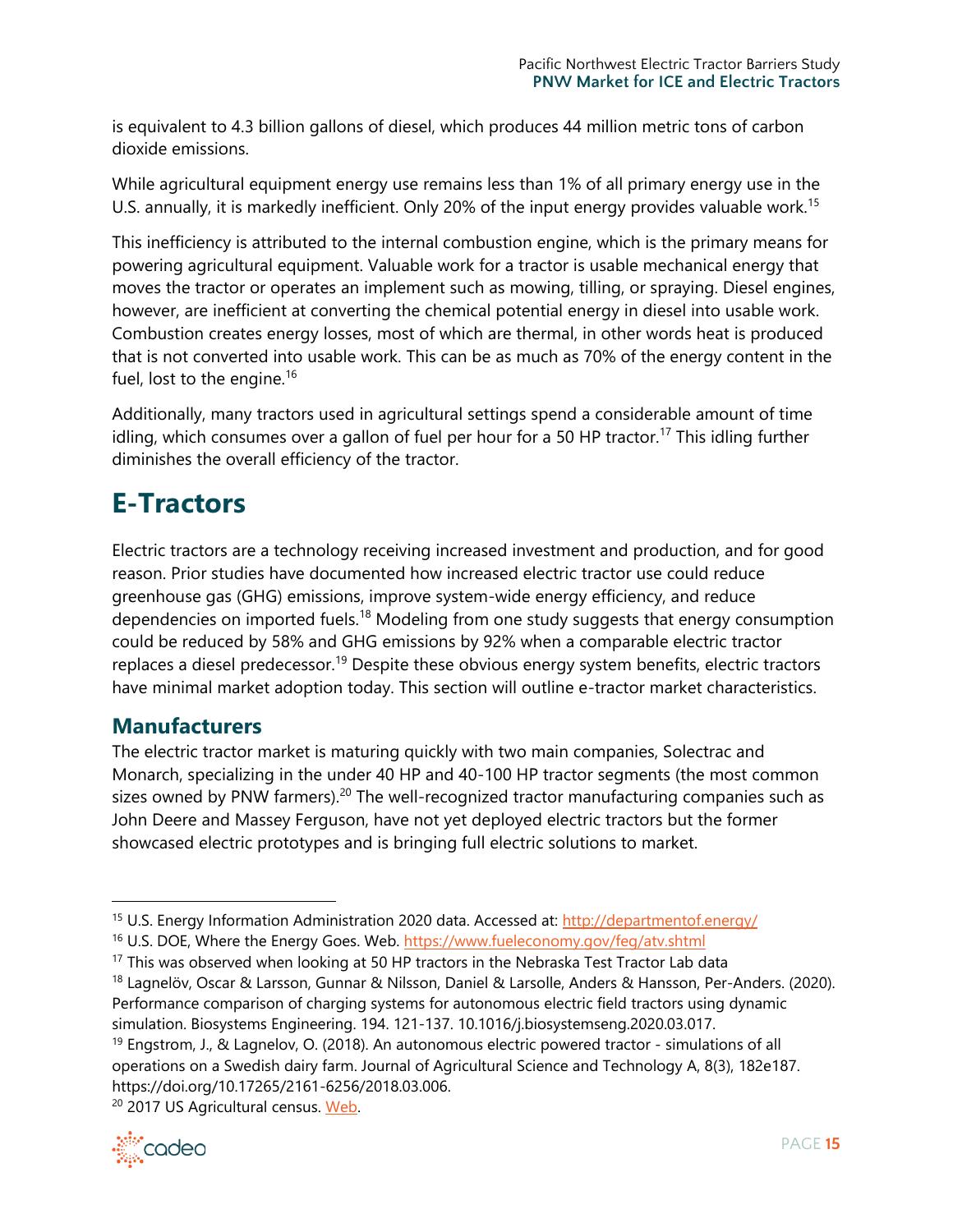Both Solectrac and Monarch produce e-tractors that are currently working on farms, vineyards, and orchards on the west coast of the U.S. Table 2 provides a comparison of the currently available e-tractor models and their specifications.

|                                              |                        | <b>Monarch</b> |               | <b>Solectrac</b> |
|----------------------------------------------|------------------------|----------------|---------------|------------------|
| <b>Parameters</b>                            | MK-V                   | <b>CET</b>     | eUtility      | e70N             |
| Horsepower (HP)                              | 40                     | 25             | 40            | 70               |
| Battery size<br>(kWh) <sup>22</sup>          | Est. $^{\sim}80+^{23}$ | 22             | 28            | 60               |
| Starting price<br>(USD)                      | \$58,000               | \$26,799       | \$41,399      | \$74,999         |
| Battery run-time<br>(hours) $^{24}$          | $10+$                  | $3$ to $6$     | 4 to 8        | $4$ to $8$       |
| Charging time<br>(hours) at $6.6$ k $W^{25}$ | 12                     | 3              | 4             | 9                |
| Manufacturer<br>stated charge time           | 4-5 hrs @ 19.2<br>kW   | 8 hrs @ 6.6 kW | 4 hrs @ 6.6kW | 6 hrs @ 11kW     |
| Extra battery pack<br>(USD)                  | Yes (swappable)        | No             | Yes           | Yes              |
| 4WD Option                                   | Yes                    | Yes (only 4WD) | No            | Yes (only 4WD)   |

## **Table 3. Current E-Tractor Models Available<sup>21</sup>**

### **Recent Activity**

The e-tractor market is gaining momentum. Since the start of this research, multiple announcements by both incumbent and all-electric startups have been released.

In November 2021, Monarch completed a \$61M Series B fundraising round, to further develop tractor technology that incorporates electrification, autonomous use and data management by

 $25$  6.6 kW was chosen as the representative charging speed because of the prevalence of 220V and 30 Amp outlets. On manufacturer websites, other charging times are stated, but those are contingent on installation of faster charging equipment. The charge controller on the tractor may also regulate the charge rate which can lengthen charge time.



<sup>&</sup>lt;sup>21</sup> This table is composed of publicly available information gleaned from Monarch and Solectrac's websites. Where information was not stated, it was derived from other technical specs.

 $22$  All Solectrac battery capacities are posted on their website. Monarch does not disclose battery capacity in kWh.

<sup>&</sup>lt;sup>23</sup>Monarch discloses that charging takes 4-5 hours on a 240V 80A charger. That charge rate, of 19.2 kW, charging for 4-5 hours indicates a usable battery capacity range of 76.8 – 96 kWh. We chose 80 kWh for simplicity.

 $24$  All these values are self-reported by the manufacturers. Actual run-time is contingent on operating load.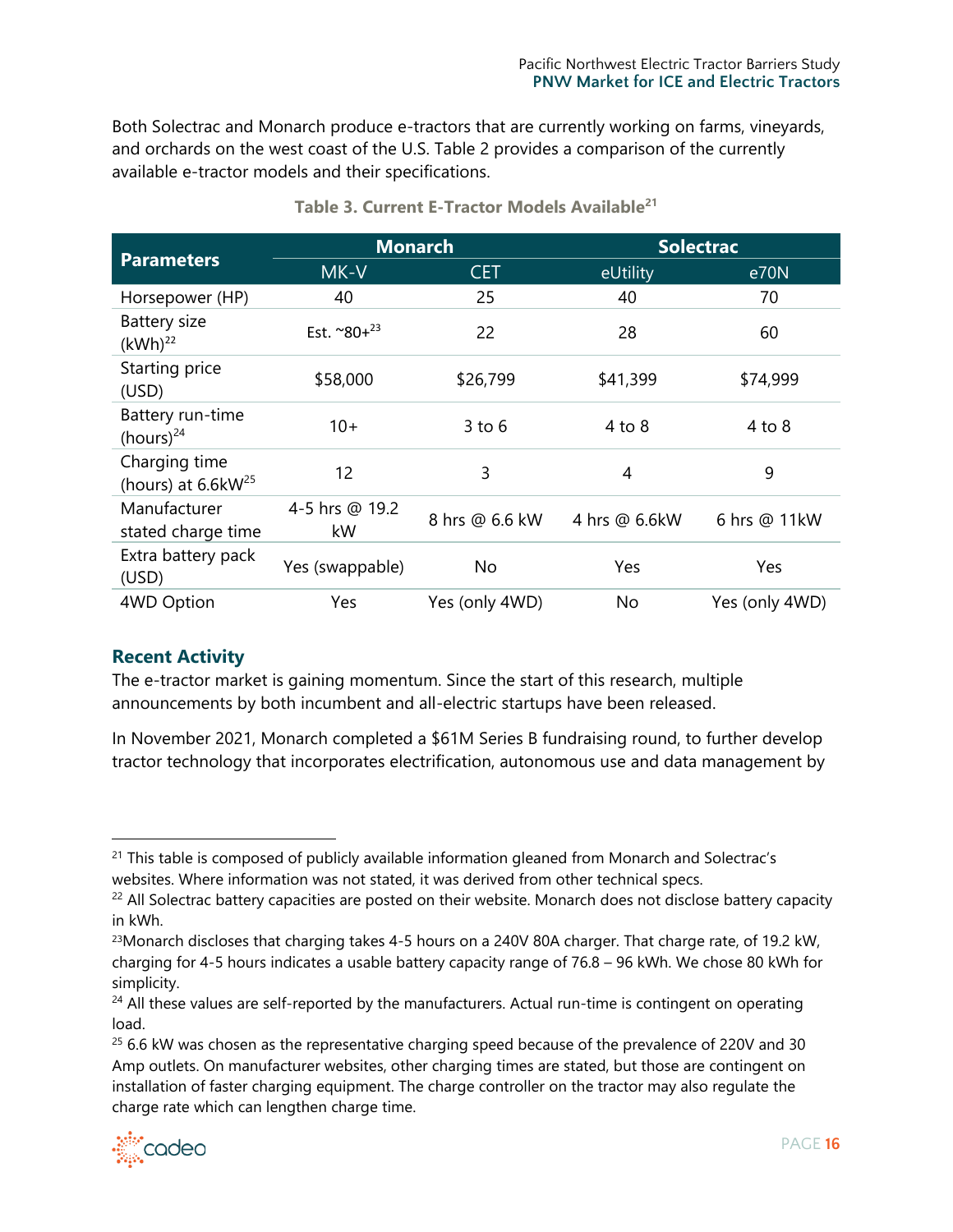focusing on sales, services and manufacturing footprint as well as to launch an international pilot test program for regional market validation.<sup>26</sup>

Solectrac, who has sold e-tractors since 2018, was recently acquired by publicly traded Ideanomics in July 2021 to help scale production and sales.<sup>27</sup> Shortly after, Solectrac announced their third model, the e70N, designed for larger agricultural applications with a motor power of 70 HP and four-wheel drive (4WD) capability. While 4WD tractors remain a small portion of the overall U.S. tractor market (1%), their usage is common on higher value agricultural land such as orchards and vineyards. The Pacific Northwest has regions where steep terrains with elevations above 2,000 feet drive the need for 4WD units.

Established manufacturers of ICE tractors are currently on the side lines of the e-tractor market, though recent activities suggest more serious investment in an electrified future. John Deere, Massey Fergusson, and Fendt have all released prototypes that are in varying degrees of development, but no one has announced a near-term delivery or production date for bringing e-tractors to consumers. In 2017, John Deere won an innovation award for a prototype electric tractor in the greater than 100 HP segment, with four-hour run-time and three-hour charge time.<sup>28</sup> Following that prototype of several years ago, in December 2021, John Deere acquired a majority stake in Kreisel Electric, a company that specializes in batteries and charging infrastructure.<sup>29</sup>

Short of full electrification there are producers pursuing hybrid models that significantly improve upon the efficiency of ICE tractors. One example is the Landini REX4 Electra which uses a diesel generator to provide energy to a battery and electric motors that drive the front axle.<sup>30</sup> Landini claims 15% fuel savings for their hybrid tractor, which also has some of the other benefits of fully electric tractors such as the elimination of idling when not moving.

The research team perceives electrification announcements as preludes to more announcements and deployments of electrified tractor options in the future from both incumbent and startup companies.

# **Distributors**

Purchasers of electric tractors from both Monarch and Solectrac are working directly with the manufacturers today. Whether this model remains as the two companies grow and sell at higher volumes remains to be seen. Monarch's website invites distributors to send them proposals for carrying Monarch Tractors, though they state that they only sell direct to consumer for the time being. In the electric vehicle space, younger companies have decided to sell directly to consumer and avoid the existing dealership network. This comes with advantages and disadvantages that are discussed further in the barriers section.

<sup>&</sup>lt;sup>29</sup> John Deere Acquires Majority Ownership in Kreisel Electric. Press Release. 08 Feb 2022. [Web.](https://www.deere.com/en/news/all-news/kreisel-electric-final-approval/) <sup>30</sup> [Landini Website](https://www.deere.com/en/news/all-news/kreisel-electric-final-approval/)



<sup>&</sup>lt;sup>26</sup> AgTech Startup Gains Major Funding for its Smart, Driver-optional, Electric Tractor. American Entrepreneurship Today. 19 Nov 2021. [Web.](https://www.americanentrepreneurship.com/startup-news/agtech-startup-gains-major-funding-smart-driver-optional-electric-tractor)

<sup>&</sup>lt;sup>27</sup> Press release. Ideanomics Acquires U.S. EV Tractor Maker Solectrac. Ideanomics. 2021 Web.

<sup>&</sup>lt;sup>28</sup> John Deere. SIMA awards for innovation [Press release]. 2017. Web.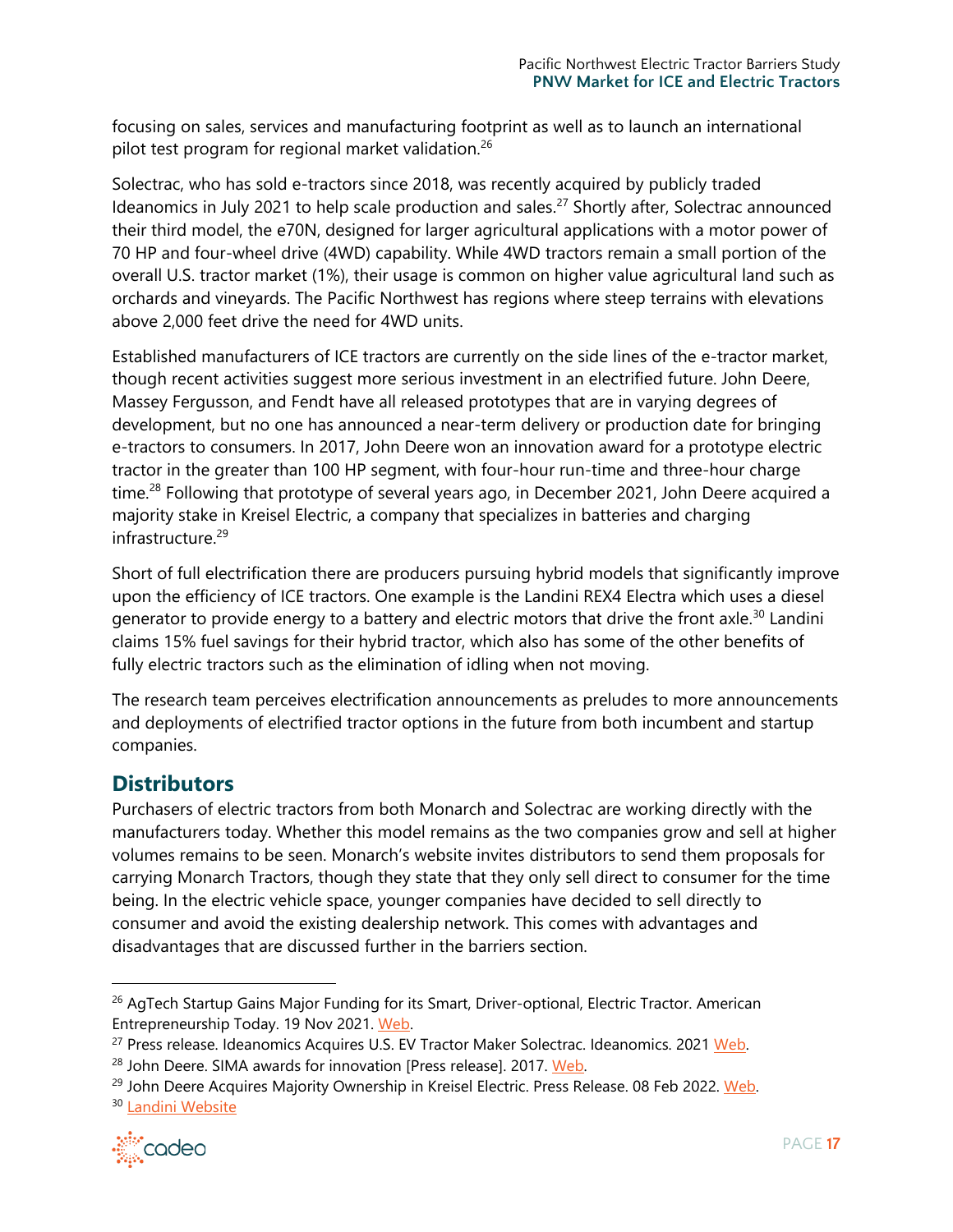It can be expected that existing manufacturers of ICE tractors will continue to utilize their distributor networks to sell their newly electrified versions.

# **Use Cases Today**

To understand where e-tractors will be adopted in the coming years, we explore the capabilities and use cases of available e-tractors today. These capabilities can be compared to comparable diesel tractors. Table 3 summarizes the cost and capabilities of the two largest electric tractors as compared with a regionally available diesel counterpart.

|                      | <b>Monarch</b> | <b>Solectrac</b> | <b>Kubota</b> |
|----------------------|----------------|------------------|---------------|
| <b>Parameters</b>    | MK-V           | e70N             | M6060         |
| Fuel                 | Electricity    | Electricity      | Diesel        |
| Gross Engine HP      | 40             | 70               | 66.4          |
| PTO HP               | 40             | 55               | 56            |
| Starting price (USD) | \$58,000       | \$74,999         | \$37,500      |
| 4WD                  | Yes $(+$10K)$  | Yes              | Yes           |

<span id="page-17-0"></span>**Table 4: Comparison of Electric and Diesel Tractors with Similar Specifications**

Notably, both electric tractors are significantly more expensive than the diesel for comparable capabilities including at least 65 HP gross engine and a 50 HP PTO or greater. We compared pricing and specs for the 4WD tractor versions that had Category 1& 2 hitches, meaning they are interoperable with the majority of implements in the utility tractor space. The Table 3 comparison is meant to be simple and not inclusive of other operating costs or benefits, which are explored in benefits and barriers sections.

### **Market Adoption**

Based on the standard Technology Adoption Curve, $31$  the e-tractor market in the PNW, is at the Innovators stage, where adoption is less than 2.5% of market share. Market data is not yet readily available on adoption in the US or the Northwest specifically, but evidence indicates it is essentially 0%, below 1% of market share. In this nascent stage of adoption, buyers are characterized by increased risk tolerance and willingness to try less established technologies. An example of this less price sensitive group is the hobby farmer, who owns and maintains a small farm for pleasure and not for profit purposes. The farm is not their primary source of income and therefore, they are more willing to try a new technology, based on other motivations such as carbon emission reduction, without risking their long-term economic capability. Interviews with e-tractor manufacturers mentioned hobby farms specifically as an initial target market for their tractors.

<sup>&</sup>lt;sup>31</sup> Rogers, Everett M. Diffusion of Innovations. New York: Free Press, 2003. The diffusion curve describes the psychological dispositions of individuals in each category of adoption. When diffusion is low, the population of adopters are characterized as innovators and early adopters. These two camps are known for their increased risk tolerance and willingness to try less established technologies. In general, this camp also has more economic means, insulating them from impacts of product failure.

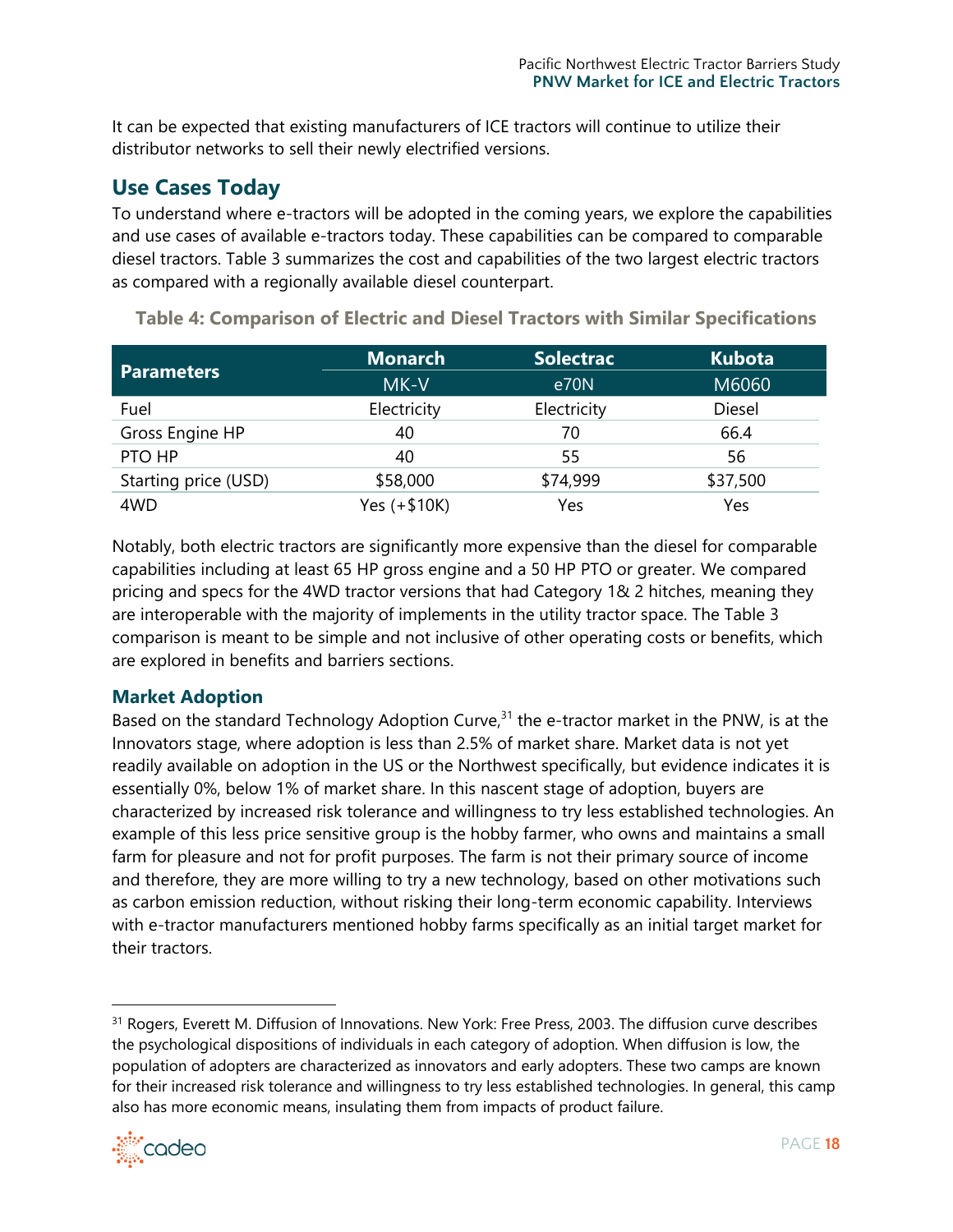Recently, Sustainable Northwest, Forth, and Wy'East RC&D developed the Electric Tractor Demonstration Program, $32$  to enable farmers from the PNW region to test e-tractors for a trial period. Over the next few years, the program team will study the capabilities, limitations, and benefits of e-tractors to the region. The data and partnerships with producers will inform etractor performance under different end uses, climates, and terrains as the e-tractors will be rotating to different locations throughout the program. The program is funded by multiple sources including Bonneville Environmental Foundation, U.S. Department of Agriculture, Alumbra Innovation Foundation, Pacific Power, and others. In early 2021, two electric tractors were purchased and delivered. Program expansion is expected for the upcoming years with the acquisition of several more tractors.

# **Fueling: Rural Electricity**

Rural electrification has a long and complex history in the Northwest. The formation of the Bonneville Power Administration (BPA) as a part of the New Deal led to the formation of dozens of rural electric co-operatives and public utility districts (PUDs) along with greater access to lowcost water and electricity for irrigation. Given the heavy reliance of these public utilities on federal hydropower, there remains a highly entangled relationship between the agricultural sector and low-cost, carbon free electricity.

### **Retail Rates**

The Pacific Northwest is known for some of the least expensive electricity rates in the country. Low electricity prices are largely the result of abundant hydropower, which was built decades ago and has zero fuel cost. As a result of these low electricity costs, the Pacific Northwest is an attractive region for electric tractor adoption.

Average retail electric prices are well below the national average for all states in the Pacific Northwest.<sup>33</sup> In addition to the low rates region-wide, much of the agricultural land in the region is serviced by publicly owned utilities which benefit from even lower rates. These lower rates are a result of the relationship of consumer-owned utilities (COUs) and BPA. BPA is a nonprofit, federal agency in charge of marketing power from 31 federal hydroelectric projects and a nuclear power plant. BPA's primary customers are the 138 consumer-owned electric utilities in the region, which are entitled to statutory preference and priority to purchase federal power. As a result, these consumer-owned utilities are eligible for BPA's priority firm rates, which are low.

<sup>&</sup>lt;sup>32</sup> Electric Tractor Demonstration Program. Sustainable Northwest. Accessed Nov 2021. [Web.](https://www.sustainablenorthwest.org/electric-tractors) <sup>33</sup> "State Electricity Profiles", U.S. Energy Information Administration. Accessed Dec 1, 2021: <https://www.eia.gov/electricity/state/>

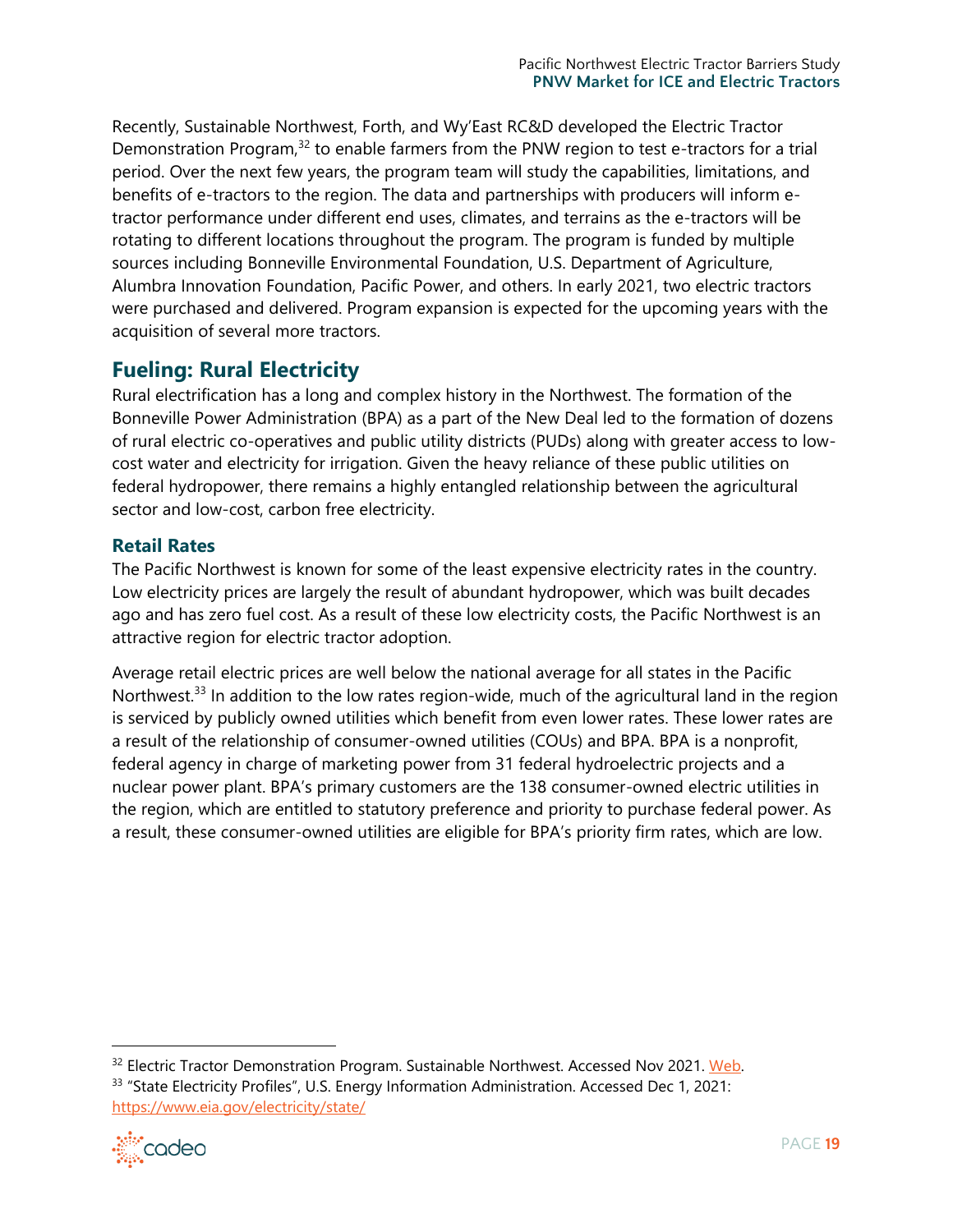|         | <b>Residential</b> |            | Commercial |            |
|---------|--------------------|------------|------------|------------|
|         | COU                | <b>IOU</b> | COU        | <b>IOU</b> |
| ID      | 94                 | 10.1       | 7.4        | 7.8        |
| MT      | 10.4               | 12.1       | 8.5        | 11.6       |
| OR      | 9.8                | 11.7       | 8.4        | 9.4        |
| WA      | 9.5                | 10.4       | 8.4        | 10.0       |
| Overall | 9.6                | 10.9       | 8.3        | 9.6        |

<span id="page-19-0"></span>**Table 5: Revenue-Weighted Retail Rate (Cents/kWh) Comparison for Investor versus Consumer-Owned Utility<sup>34</sup>**

The average retail rates for each state are shown above, broken out on a sale-weighted basis by state and ownership type. Electric tractors typically charge at a level 2 but do so directly from a welding outlet and not from a dedicated charging station. Depending on the size, plot layout, and number of tractors simultaneously charging, the producer may qualify for a residential, commercial, or even potentially irrigation rate. In any case, consumer-owned utility rates are consistently less than the IOU rate, which means electric tractors operating in publicly owned utility districts have a further operating cost advantage.

Many of the producing regions within the PNW fall within consumer-owned utility territories as demonstrated in Figure 4, where only the orange shaded areas represent IOUs and the rest of the colors reflect some version of a consumer-owned utility.



**Figure 4: Electric Utility Territory Map<sup>35</sup>**

<sup>&</sup>lt;sup>35</sup> Public Arcgis map created from public databases, Accessed December 1, 2021: <https://www.arcgis.com/apps/View/index.html?appid=4d9b27d9071d498885a7c943e58a2fb1>



<sup>&</sup>lt;sup>34</sup> Calculated from EIA data on individual utilities sales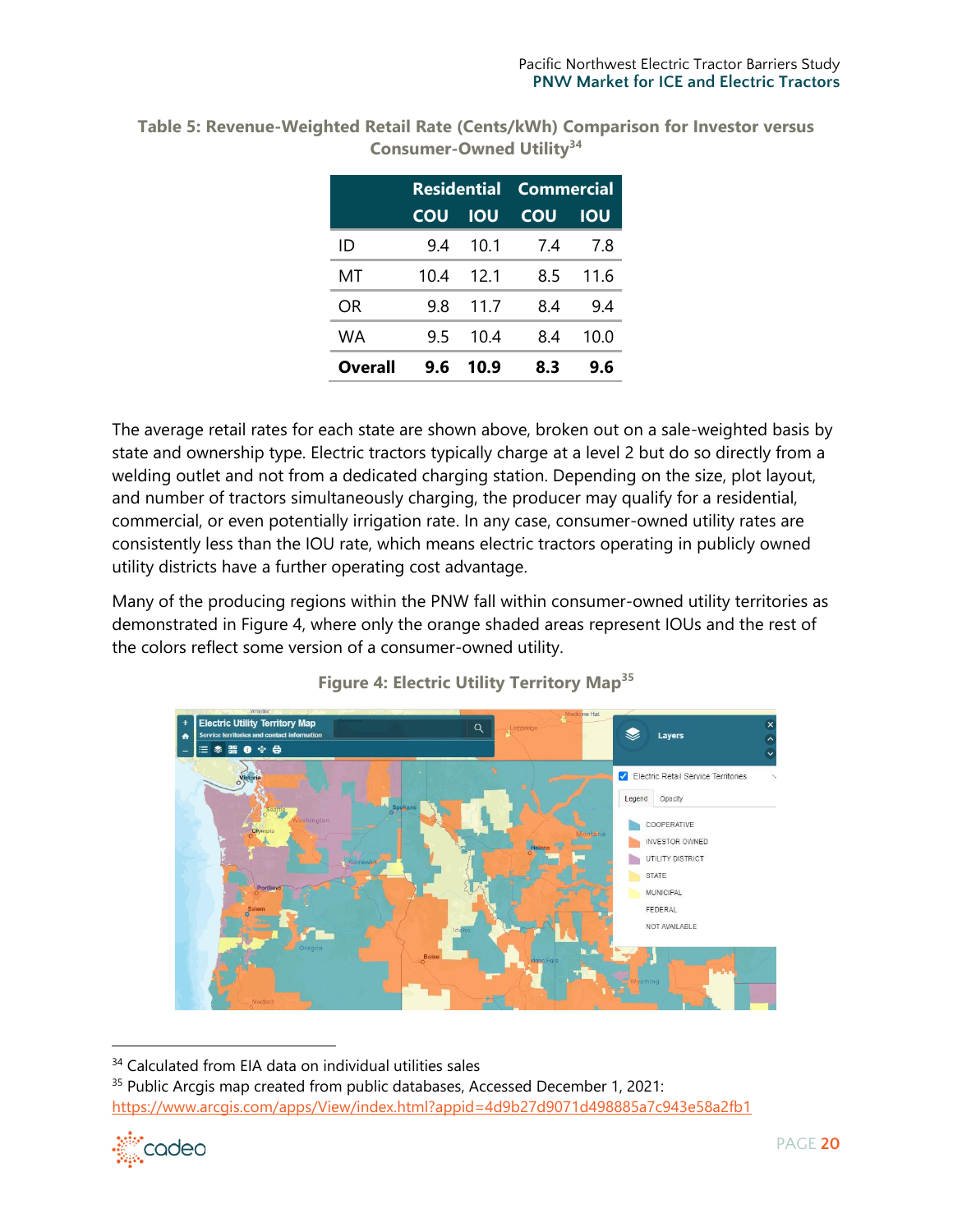## **Built Infrastructure**

Manufacturers and participants alike referenced the frequency with which farms have outlets typically set up for welding located in barns. These welding outlets are 220V and have up to 50 Amp service. A common set up is 220V and 30 Amp which equates to a 6.6 kW charge rate.<sup>36</sup> The smallest battery on a currently available e-tractor is 22 kWh, which would take 3-4 hours to charge. The largest battery on a currently available e-tractor is around 80 kWh and would take 12 hours to charge completely at a 6.6 kW rate.  $37$ 

The attractiveness of charging with a 220V outlet set up for welding is that most farms would not need any electrical upgrades to start regularly using an e-tractor. Also, since e-tractors do not require a charging station, they can plug directly into an existing 220V outlet. However, as batteries get larger such as Monarch MK-V and the Solectrac e70N, there is a desire to increase the charge rate to decrease the down time of the tractor. The Monarch can accept a charge up to 19.2 kW, which requires a 240V and 80 Amp breaker. In an ideal world, the farm would have enough service to accommodate this. If not, a prospective buyer would also need to upgrade their electrical service from the utility, which adds upfront cost. However, charging the Monarch at 19.2 kW would cut the charge time from over 12 hours to under 5 hours.

## **Battery Swapping**

Certain farming operations may need additional battery capacity than what is available in one charge. This leaves the producer with two options:

- **1** Install a faster charger and accept the down time needed to charge
- **2** | Purchase an additional battery to prolong tractor run-time during the workday

Both Solectrac and Monarch offer additional batteries for their e70N and MK-V models respectively. For operations that cannot afford the down time, purchasing an extra battery will add upfront cost, but reduce downtime, ultimately saving cost.

An additional battery pack on site may add flexibility and resilience to the operation which is explored in Section 3 below.

 $37$  This is an estimate derived from the posted charging rate and time on Monarch's website.



<sup>&</sup>lt;sup>36</sup> Some welder plugs also have 220V and 50 Amp circuits which increases the charge rate to 11 kW. Such circuits reduce charge time by 60%.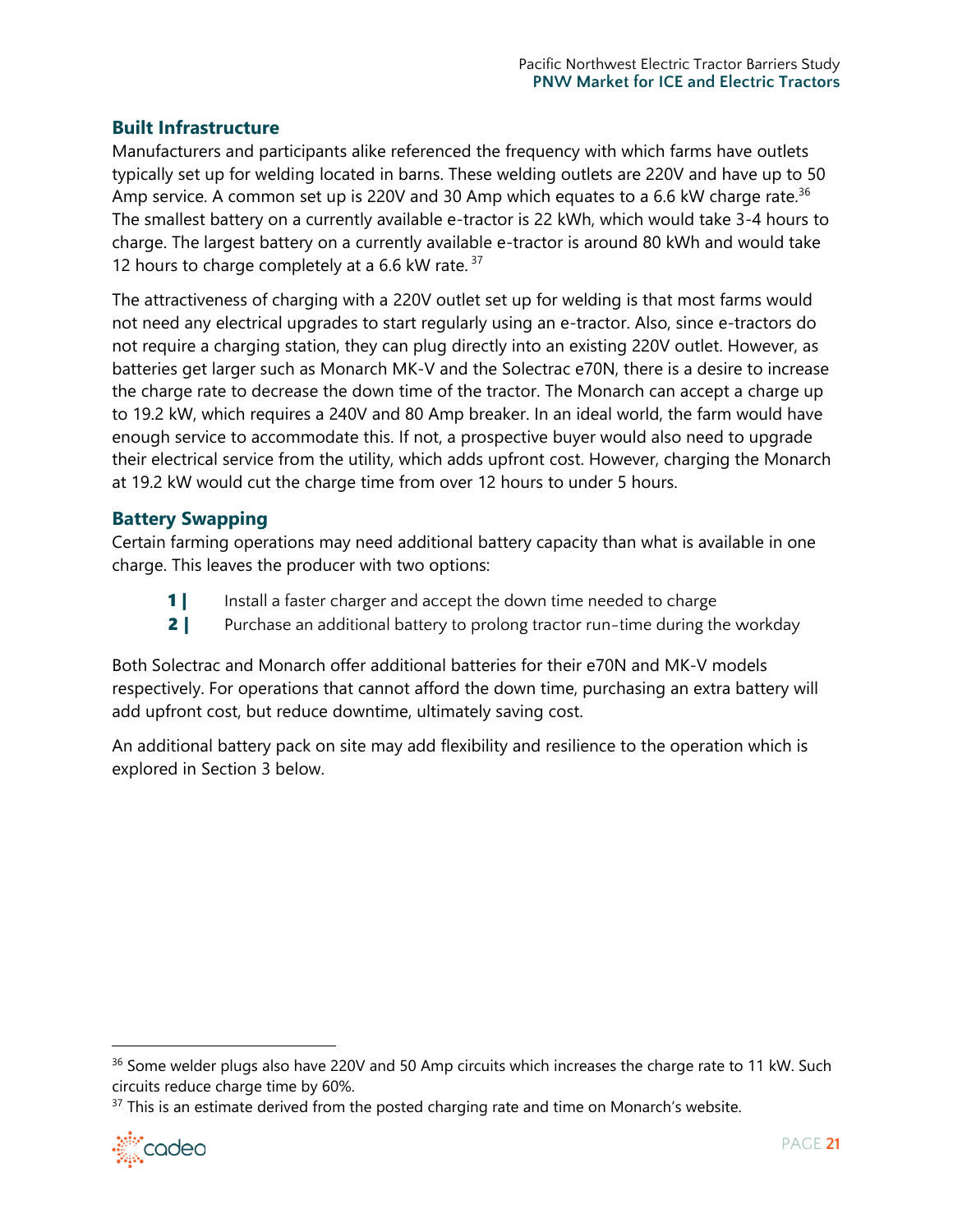# <span id="page-21-0"></span>**Section 4 E-tractor Benefits**

Advocates of e-tractors can highlight benefits and encourage faster adoption. E-tractors have important benefits directly to the farmers that are their primary end-users. For example, etractors do not produce local emissions that producers breathe, so health improvements can be expected. Specifically, particulate matter emissions reductions will go a long way to reducing respiratory/cardiac-related issues. E-tractors can also increase farmers' energy security by reducing the reliance on the prices of highly volatile crude oil. The benefits e-tractors compounds when the electricity is generated on-site by solar power or another renewable energy resource.

# <span id="page-21-1"></span>**Total Cost of Ownership**

Electric tractors cost significantly less to fuel than diesel powered tractors in the Pacific Northwest, even using low diesel prices and high regional electricity rates. Due to the competing dynamics of when costs are incurred, total cost of ownership models were created to factor in elements beyond the initial cost and provide an easy to interpret value for prospective buyers to compare costs. A total cost of ownership (TCO) model combines costs including purchase price, financing, maintenance, and fuel to create a picture of how expensive it will be to purchase a tractor over a fixed amount of time, typically 5-7 years. This value is helpful for decision making where the lowest priced option may not be the least expensive to own.

Recently, an Oregon State University researcher created a TCO comparison of an active e-tractor in use on an Oregon farm, and a comparable diesel tractor. The report is titled, "Total Cost of Ownership of a Compact Battery Electric Agricultural Tractor". This section highlights some of those results and discusses the facets of reduced operational costs from e-tractors.

#### **Total cost of ownership for e-tractors is comparable to diesel tractors today.**

A key finding of the report is the result that e-tractors are already cost competitive on a TCO basis with ICE tractors. This is an important conclusion, indicating that one of the key barriers to adoption is already resolved. Savvy producers who look beyond upfront cost will be compelled by the results of the OSU study.

#### **Total cost of ownership for e-tractors is less expensive in scenarios of high annual use.**

Due to reduced operational costs, the more the tractor is used, the less expensive it becomes compared to a diesel one. The main scenarios in the OSU study compared tractors operating for 250 hours per year. Another scenario was completed that compared TCO under use cases of 750 hours of operation per year. In those three profiles, the e-tractor ranges from 10% - 30% less expensive on TCO, depending on the energy intensity of tasks. For operations with many hours of annual tractor operation, e-tractors could save them significant amounts of money.

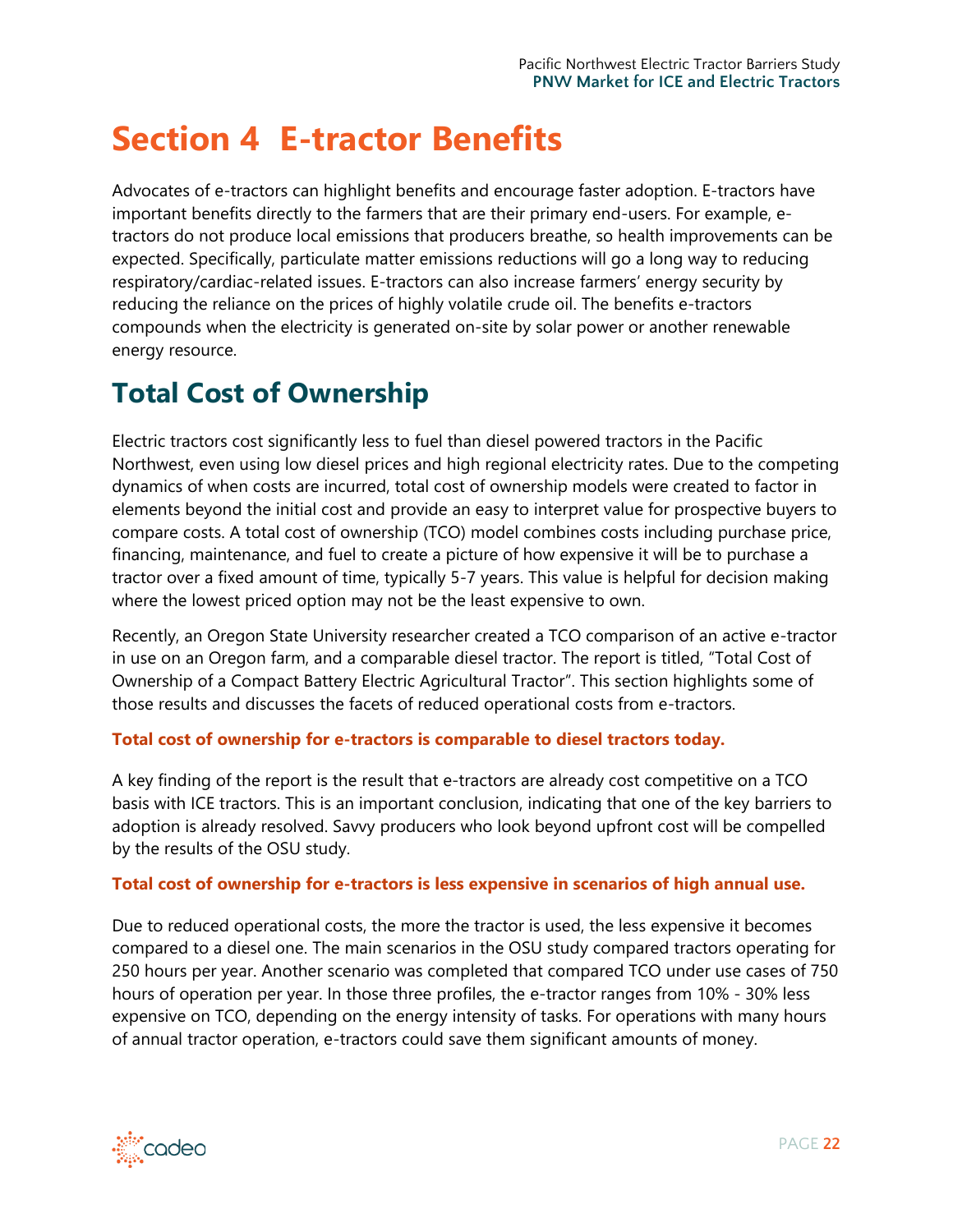|                                 | Total Cost of Ownership (\$)         |                                      |                                     |  |
|---------------------------------|--------------------------------------|--------------------------------------|-------------------------------------|--|
| <b>Tractor Type</b>             | <b>Large Farm</b><br><b>Scenario</b> | <b>Small Farm</b><br><b>Scenario</b> | <b>Workhorse</b><br><b>Scenario</b> |  |
| E-Tractor<br>(Solectrac CET)    | \$41,364.01                          | \$42,264.21                          | \$44,017.75                         |  |
| <b>ICE Tractor</b><br>(JD2032R) | \$45,763.77                          | \$51,418.59                          | \$62,373.01                         |  |

**Table 6: Total Cost of Ownership with 750 Annual Operating Hours (OSU Results)<sup>38</sup>**

The following section will explore the reduced e-tractor operational costs that contributed to the comparable TCO.

## <span id="page-22-0"></span>**Reduced Operational Costs**

While e-tractors are more expensive on up-front cost, cost savings from operation defray overall ownership costs and help farms be more profitable on an annual basis.

## **Energy Efficiency**

Values derived from the OSU study provide side-by-side comparison of the energy consumption of the ICE and e-tractor in three different operating modes. Across all three modes of usage the e-tractor uses approximately 90% less energy. This large jump in efficiency decreases costs and emissions of e-tractor operation.

| <b>Tractor</b><br><b>Fuel</b> | <b>Tractor</b><br><b>Operating</b><br><b>Mode</b> | <b>Diesel</b><br><b>Consumption</b><br>Rate (gal/hr) | <b>Electricity</b><br><b>Consumption</b><br>Rate (kW) | <b>Equivalent</b><br><b>Units</b><br>(kBTU/hr) | <b>Percent Less</b><br><b>Consumptive</b> |
|-------------------------------|---------------------------------------------------|------------------------------------------------------|-------------------------------------------------------|------------------------------------------------|-------------------------------------------|
|                               | <b>Driving</b>                                    | 0.44                                                 |                                                       | 60.4                                           |                                           |
| <b>Diesel</b>                 | Mowing                                            | 0.88                                                 |                                                       | 120.9                                          | $ -$                                      |
|                               | Tilling                                           | 1.56                                                 |                                                       | 214.3                                          |                                           |
|                               | Driving                                           | $ -$                                                 | 1.45                                                  | 4.9                                            | 92%                                       |
| Electricity                   | Mowing                                            | $ -$                                                 | 3.27                                                  | 11.2                                           | 91%                                       |
|                               | Tilling                                           |                                                      | 6.17                                                  | 21.1                                           | 90%                                       |

**Table 7: Comparison of Energy Consumption for Diesel vs. Electric Tractors<sup>39</sup>**

From a resource perspective, this means that if all ICE tractors were electrified at once, there would be a huge, reduced need for energy. At a 90% reduction, the U.S. could eliminate 0.51 quads of the 0.6 quads of annual energy demanded by agricultural equipment.<sup>40</sup> That's the

<sup>40</sup> Numbers from [DOE.](http://departmentof.energy/)



<sup>38</sup> Table 10 from OSU report.

<sup>&</sup>lt;sup>39</sup> Diesel tractor energy consumption from Nebraska Tractor Lab. Electric tractor consumption from primary data in Oregon field use.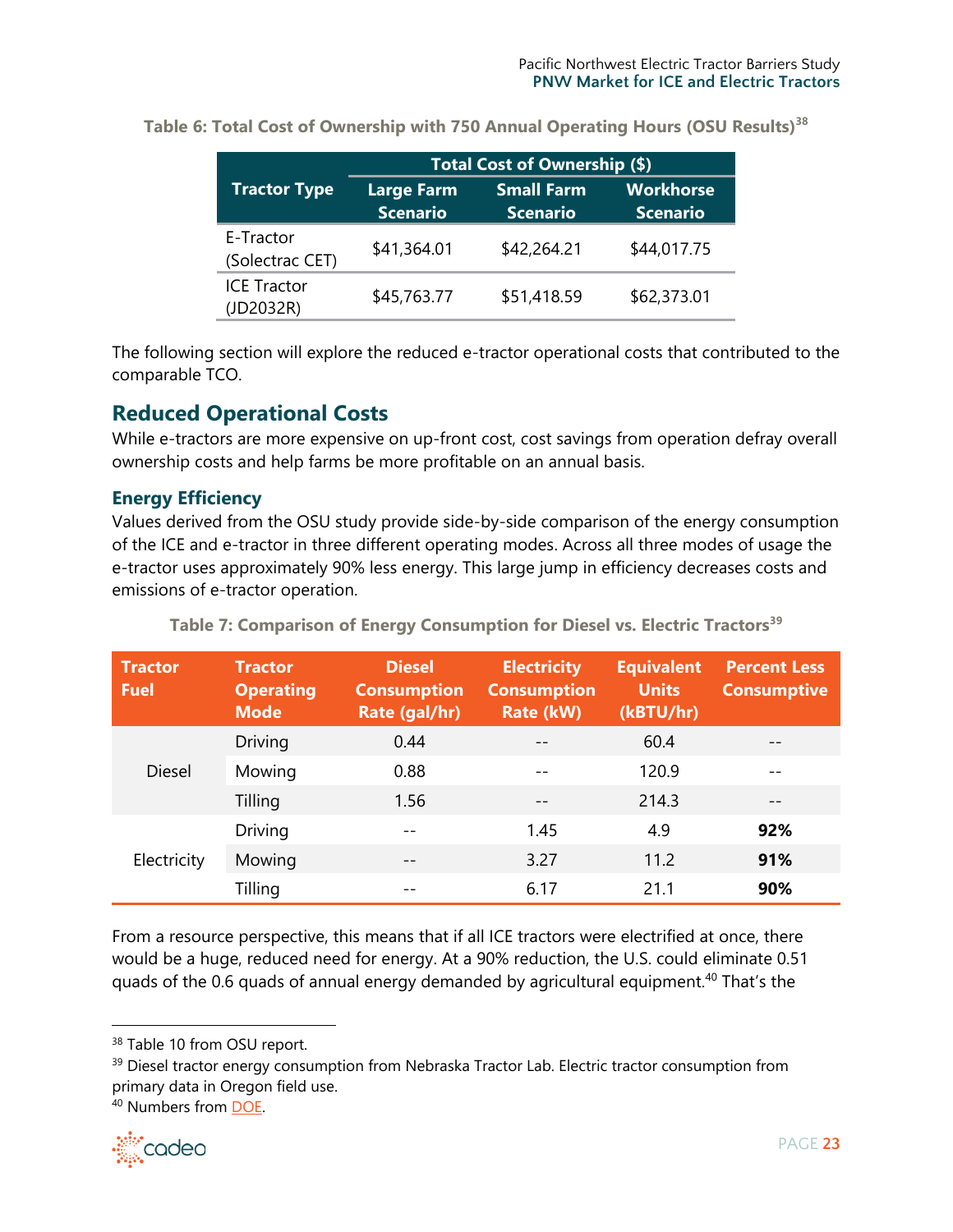equivalent to half a percent of all U.S. annual energy consumption and equal to eliminating 3.6 billion gallons of diesel fuel. Simply put, increased energy efficiency is a huge benefit to consumers for reducing cost and opportunity for resource planners to eliminate energy waste.

## **Fuel Cost**

Low electricity prices in rural COUs mean that it is inexpensive to operate an electric tractor for an entire workday when compared to an ICE equivalent. The OSU study compared a 30HP Solectrac Compact Electric Tractor (CET) and a similarly sized 32HP John Deere 2032R. The model assumed 250 hours of use per year for 7 years. Annual savings were projected between \$400-\$1,000 per year, implying a range of savings from \$1.60 - \$4.00 per hour of operation. The more hours that diesel tractor use is displaced, the higher the fuel savings.

For comparison with the OSU rates, Cadeo derived fueling cost and energy consumption rates for a Monarch MK-V based on values posted on their website from a case study on Wente Vineyard. Table 5 below shows a likely regional cost of approximately \$7 (using the commercial rates for NW COUs shown in [Table 5](#page-19-0) above).

**Table 8: Monarch MK-V Fueling Costs Based on Wente Case Study (assuming 10-hour workday)**

|               | <b>Scenario</b>     | Fuel Cost (\$/day) |
|---------------|---------------------|--------------------|
|               | NW COUs Average     | \$6.96             |
| Electric $41$ | <b>CA Statewide</b> | \$13.07            |
|               | National Average    | \$8.22             |
| <b>Diesel</b> |                     | \$39.70            |

The fueling cost for the Monarch MK-V was proportionally comparable to the results from the Solectrac CET. The Monarch MK-V and the diesel comparison in the Wente case study each consumed more energy than the tractors in the OSU study, which makes sense as they are higher HP rated. For the larger, MK-V e-tractor hourly fuel savings were \$3.27 per hour. These MK-V savings should be considered moderate as the side-by-side comparison was for mowing which is a farm task with a medium level of power output, more energy intensive than driving, but less than tilling.

### **Maintenance**

Electric vehicles, including trucks of all sizes, have lower maintenance costs than their ICE counterparts due to fewer moving parts, lower operating temperatures, less vibration, and fewer lubricant requirements. This has been documented in multiple studies as explored below.

The OSU study made conservative estimates of maintenance savings for e-tractors, removing costs associated from oil changes and oil filter changes. This likely underestimates savings from electric motors containing fewer moving parts than diesel engines. Despite the conservative

<sup>41</sup> Using average commercial rates from EIA. See [Table 5](#page-19-0)

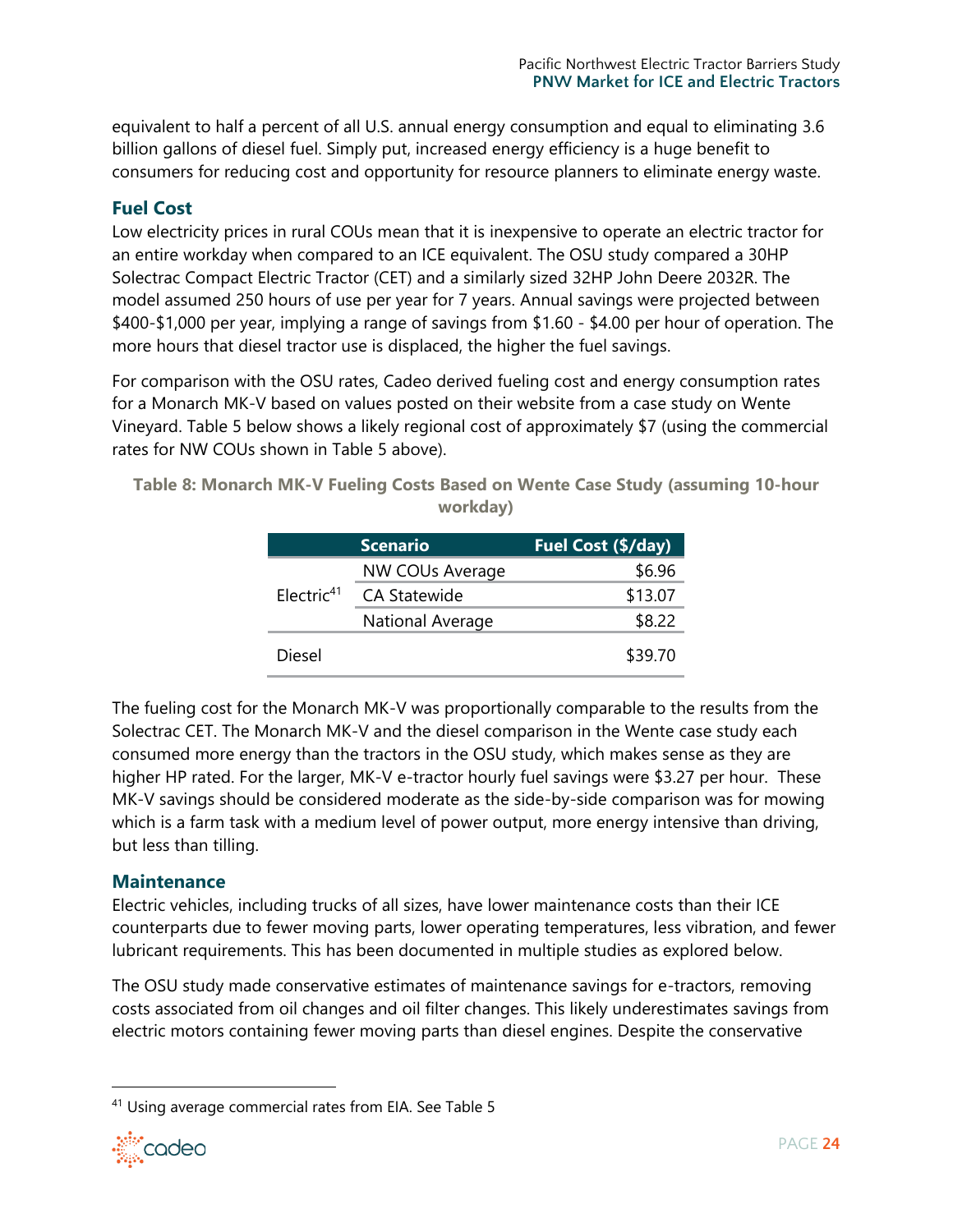estimate, savings are still 17% compared to diesel tractors, which contribute to the relative TCO parity between the two tractor types.



**Figure 5: Medium-Heavy Duty Diesel Maintenance and Repair Costs per Mile**

While data is still nascent for e-tractors specifically, in their recent study of total cost of ownership across all vehicle weight classes and powertrains, Argonne National Lab estimated that diesel vehicle maintenance and repair costs for diesel medium-heavy duty vehicles in the utility category (most comparable to most tractors) ranged from \$0.35-\$0.50 per mile in year 1 to \$1.55-\$1.60 in year 15.<sup>42</sup> Evidence from early deployments of transit buses (and validated by experience with LDVs) suggests that maintenance and repair costs for tractors is likely at least 40% lower than comparable ICE vehicles. $43$  This higher estimate is likely more accurate and would contribute an additional \$780 in maintenance savings for e-tractors in the OSU TCO model.

<sup>&</sup>lt;sup>42</sup> Burnham, Andrew, et al. Comprehensive Total Cost of Ownership Quantification for Vehicles with Different Size Classes and Powertrains. Energy Systems Division, Argonne National Laboratory. ANL/ESD-21/4. April 2021.<https://publications.anl.gov/anlpubs/2021/05/167399.pdf> <sup>43</sup> Ibid. P. 92.

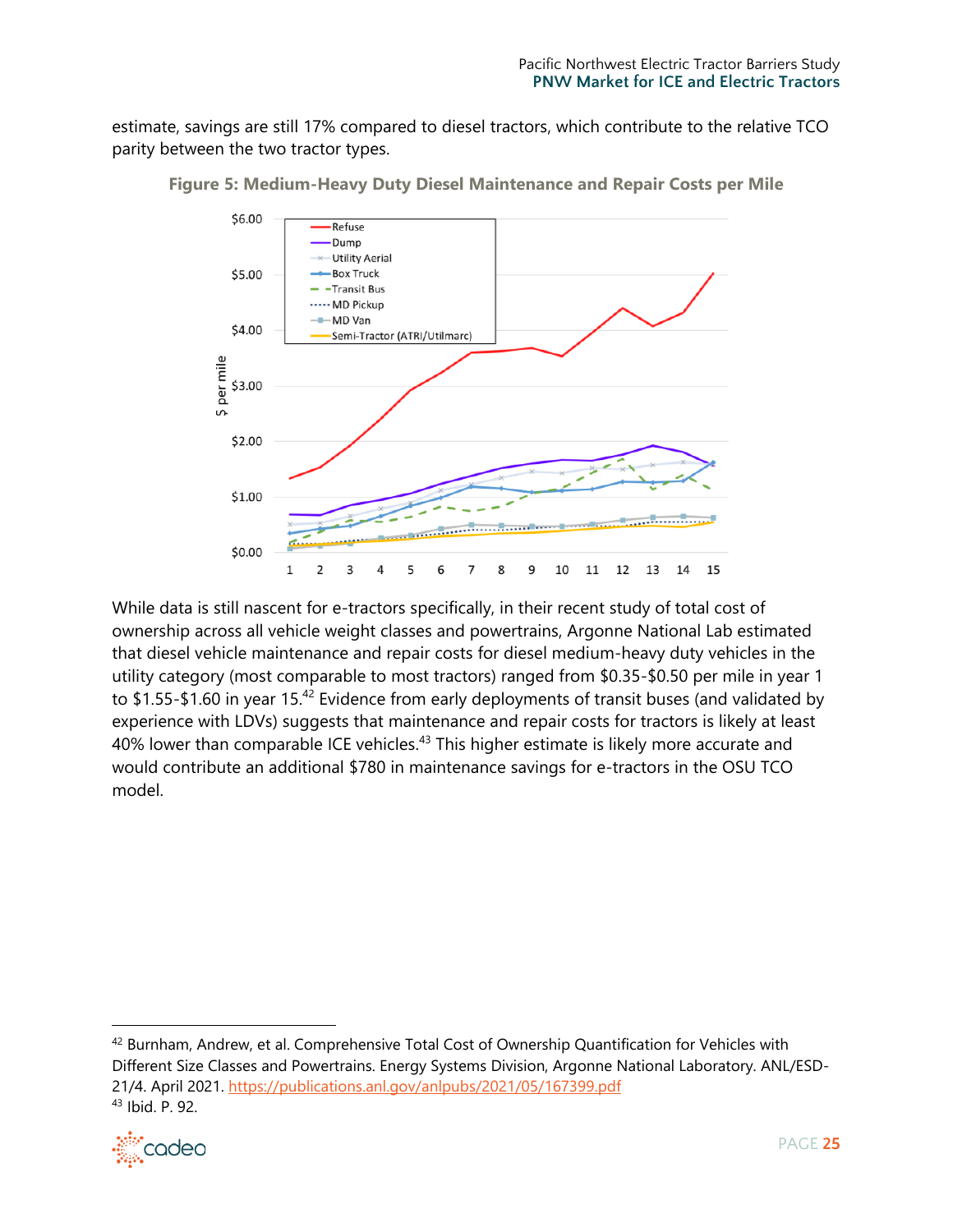# <span id="page-25-0"></span>**GHG Emissions Reductions**

Similar to electric passenger vehicles, e-tractors eliminate local GHG emissions and vastly reduce life-cycle GHG emissions associated with tractor operation due to higher energy conversion efficiency of electric motors and a cleaner energy source. On average, electric vehicles are between 75% to 80% efficient at converting energy into motion, whereas their ICE-based counterparts are in the range of 25 to  $36\%$ .<sup>44</sup> Evidence suggests, that ICE tractors are even less efficient, around 20%.<sup>45</sup> This efficiency advantage, as laid out in the Energy Efficiency benefits section above, means that etractors need less energy to execute the same amount of work.

One element of combustion tractor inefficiency is idling, which can be a significant portion of tractor energy consumption. Oftentimes, tractors need to complete stop-and-go activities over the course of a workday. Because ICE motors need to be warmed up to work at their full efficiency, it is typical to leave a tractor running to reduce the wear and tear of starting and stopping the engine. When idling, a 50-HP tractor may consume up to 1.5 gallons of fuel per hour.<sup>46</sup> By comparison, electric tractors do not consume energy while idling, further reducing GHG emissions and accruing savings for the farmers.

The GHG emissions of an e-tractor will vary based on the source of electricity used to power the tractor battery. The PNW power grid is known as one of the cleanest grids in the U.S., with an

## **Wente Case Study**

On their website, Monarch Tractors published a case study from a vineyard in Northern California. The farm operated two tractors, one electric, one diesel, for the same amount of time doing the same task.

#### **Tractor Run-time**: 7.25 hours

**Task**: Mowing

**Diesel consumed**: 9.6 gallons (394 kWh equivalent)

**Electricity consumed\*:** 61 kWh

**Electric Tractor Energy Savings:**

*In equivalent units, the electric tractor consumed 85% less energy to do the same task*

At self-reported electricity rates of \$0.156 per kWh and \$2.98 per gallon of diesel, the Wente Farm projects an annual savings of \$2,660.

\*Based on derived battery capacity and state of charge at the end of the day

average of almost 50% of electricity generated from hydropower and renewables.<sup>47</sup> The average carbon intensity of PNW power is 715.2 lbs/MWh, which is below the national average of 884.2 lbs/MWh (2019 data).<sup>48</sup> Additionally, most of the COU's in the region have dramatically lower

<sup>48</sup> <https://www.epa.gov/egrid/power-profiler#/>



<sup>&</sup>lt;sup>44</sup> Where the Energy Goes: Electric Cars. Office of Energy Efficiency and Renewable Energy. [Web.](https://www.fueleconomy.gov/feg/atv-ev.shtml)

<sup>45</sup> Analysis of usable work from U.S. DOE data. [Departmentof.energy](http://departmentof.energy/)

<sup>46</sup> Nebraska Test Tractor Lab Data on 50 HP tractors.

<sup>47</sup> EIA State electricity data:<https://www.eia.gov/state/>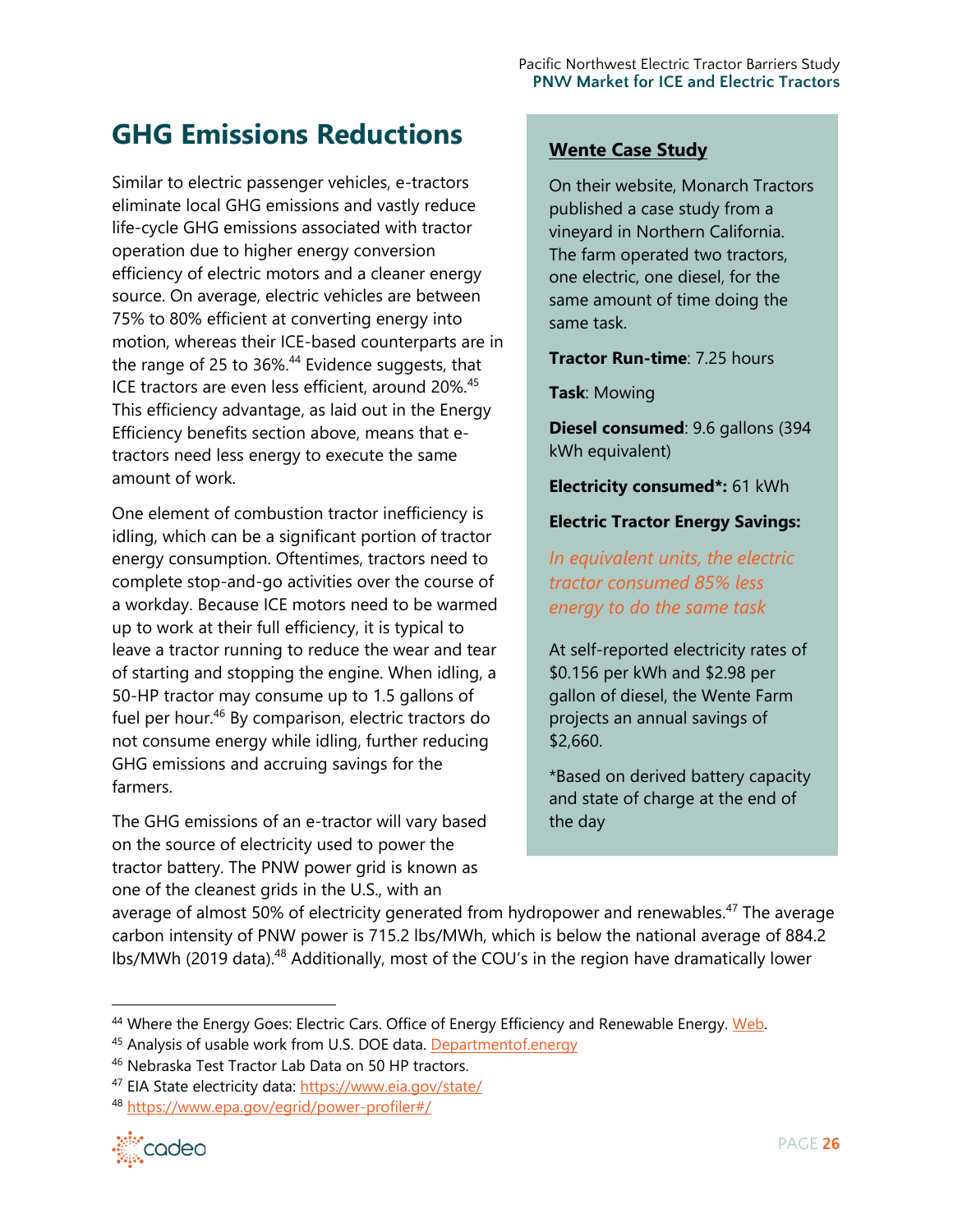carbon intensity rates due to the high portion of hydropower for BPA consumer utilities. On average, their carbon intensity rates are 219 lbs/MWh, with some COUs as low as 25 lbs/MWh.<sup>49</sup>

These low carbon intensity rates mean large carbon reductions for converting to electric vehicles. According to data from the Alternative Fuel Data Center, electric vehicles in Oregon and Washington emit 86% less GHG emissions than gasoline-powered cars.<sup>50</sup> For Idaho and Montana, GHG emissions reductions are 91% and 67% respectively.

To the extent that states in the PNW keep advancing their clean energy goals per the 100% clean legislation and other market forces, the electricity grid will host more renewable energy resources that will, in turn, reduce even further the amount of GHG emissions produced by providing electricity to power cars.

*When powered by 100% carbon free electricity, electric tractors will have no operational phase emissions.*

# <span id="page-26-0"></span>**Increased Reliability**

Reliability is a consideration for producers regardless of which fuel they choose in their tractors. The cadence of agriculture is time sensitive, so reliability is paramount during the finite windows when individual tasks must occur such as sowing or harvesting. Inability to use a tractor during these times could result in loss of harvest and thus jeopardize the income of the producer.

Real or perceived reliability risk is inevitably a consideration for prospective buyers of e-tractors. The EIA collects data from all utilities on the reliability of their electricity service. One metric by which they report reliability is the system average interruption frequency index (SAIFI), which communicates the number of customers affected by each event as a proportion of total customers in the system.<sup>51</sup> It can be used to represent the likelihood of outages for customers. The higher the value, the more often that an interruption can be expected. Table 6 shows the SAIFI values broken down by state and utility type in the PNW. Average values of 1.24 and 1.43 for COUs and IOUs respectively communicate that a typical customer will experience fewer than two outage incidents every year but can expect one.

<sup>51</sup> <https://www.eia.gov/electricity/data/eia861/>



<sup>49</sup> Greenhouse Gas Emissions from Electricity Use, Oregon DEQ. [Web](https://www.oregon.gov/deq/aq/programs/Pages/GHG-Emissions.aspx)

<sup>50</sup> [https://afdc.energy.gov/vehicles/electric\\_emissions.html](https://afdc.energy.gov/vehicles/electric_emissions.html)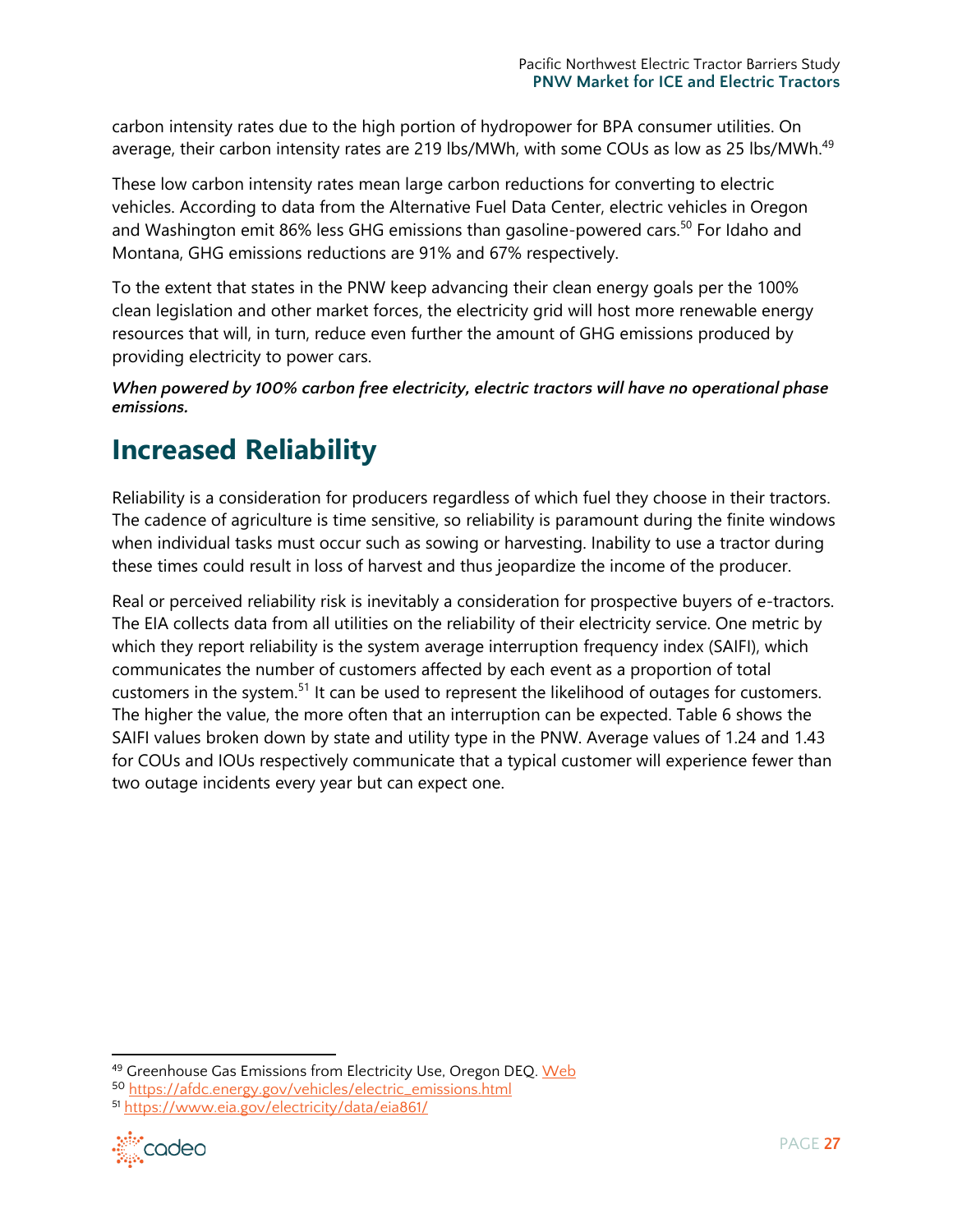| <b>State</b> | <b>COU</b> | <b>IOU</b> |
|--------------|------------|------------|
| ID           | 1.15       | 2.14       |
| МT           | 1.03       | 0.97       |
| OR.          | 1.33       | 1.14       |
| WA           | 1.24       | 1.47       |
| Overall      | 1.24       | 1.43       |

**Table 9: SAIFI Values for PNW Electricity Customers**

These SAIFI values indicate that the electricity system is reliable, and producers can expect a low total number of outages each year. If a producer transitions to electric tractors there are additional ways they can mitigate their reliability risk, such as by keeping tractors fully charged when not in use and planning for vulnerable grid conditions such as during summer peaking events and or individual storms. Further, most agricultural operations rely heavily on electrical pumps for irrigation and are familiar with electricity down-time risks associated with outages there. This familiarity should reduce the perception of down-time risk for their tractors associated with electricity outages.

# <span id="page-27-0"></span>**Increased Resiliency**

With increased frequency of extreme weather events and their associated impacts on transmission and distribution systems, distributed energy resources (DERs) can significantly increase the resiliency of a farm that uses electric vehicles including tractors. DERs, a broad term that includes on-site renewables, storage, and flexible, connected devices, offer local, clean energy to power e-tractors but also provide electricity for other agricultural operations, ensuring work can be completed smoothly when an outage on the grid occurs.

The direct use of e-tractor batteries as a source to power other agricultural equipment and basic appliances running during an outage builds even greater resiliency. E-tractors as a movable, versatile power source, save time and money for the farmers, and eliminate the need for expensive generators. Monarch advertises mobile capability to power tools of their MK-V tractor on their website.<sup>52</sup>

The increased resiliency and versatility to tractor owners is apparent. Less obvious, though are the benefits to the utility for creating flexible consumers and users of electricity. E-tractors with bi-directional capabilities could offer load flexibility to absorb or return load depending on grid conditions. Plus, localizing power consumption has transmission and distribution efficiencies. Powering the e-tractor directly with on-site renewable energy generation not only reduces operational emissions but also reduces transmission and distribution losses, increasing the overall efficiency of the system.

<sup>52</sup> [Monarch Tractor Website.](https://www.monarchtractor.com/mkv.html) 

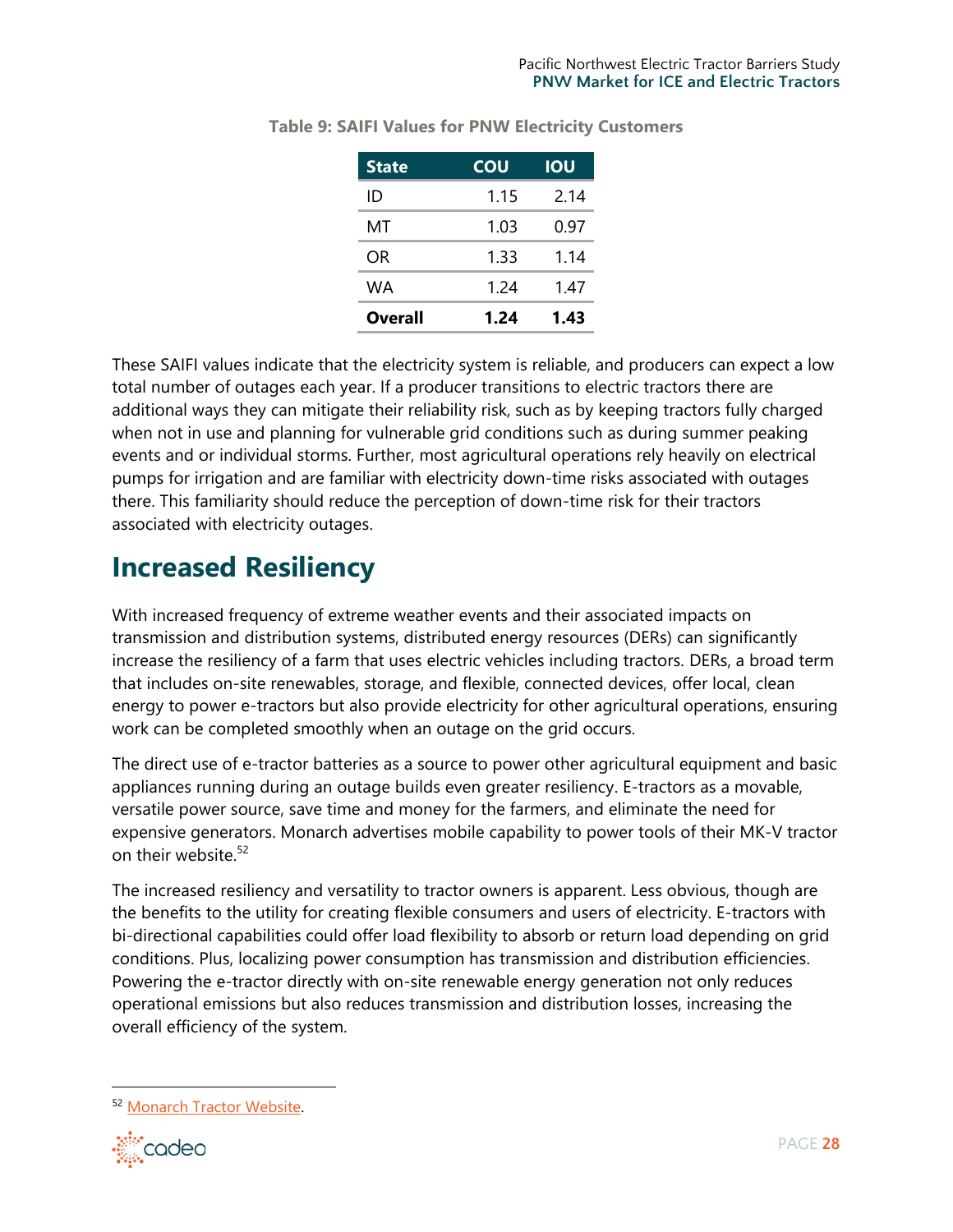# <span id="page-28-0"></span>**Improved Local Air Quality**

Tailpipe emissions from ICE vehicles emit a variety of chemical compounds with detrimental impacts on human health (see Table  $7$ ).<sup>53</sup> A study from the International Council on Clean Transportation links ambient particulate matter (PM2.5) and Ozone (O3) from vehicle tailpipe emission to approximately 385,000 premature deaths worldwide in 2015, with 70% of these deaths occurring in the 4 largest vehicle markets: U.S., China, EU and India.<sup>54</sup> The study quantifies 7.8 million years of life lost and approximately \$1 trillion (2015 US\$) in health damages globally in 2015. A recently published study quantifies health damages in 12 states in the Northeast and Mid-Atlantic region of the U.S., finding 7,103 premature deaths in 2016 from vehicle emissions in the studied region, with monetized health damages in excess of \$73 billion. 55

| <b>Tailpipe exhaust</b>    | <b>Impacts on human health</b>                                                                                                                                 |
|----------------------------|----------------------------------------------------------------------------------------------------------------------------------------------------------------|
| Carbon Monoxide (CO)       | Reduces the amount of oxygen reaching the<br>body's organs and tissues, aggravates heart<br>disease.                                                           |
| Nitrogen Oxides (NOx)      | Aggravates lung diseases, can contribute to<br>asthma and other respiratory problems.                                                                          |
| Particulate Matter (PM2.5) | Decreased lung function, asthma, development<br>of chronic bronchitis, nonfatal heart attacks, and<br>premature death in people with heart or lung<br>disease. |
| Sulfur Dioxide (SO2)       | Aggravates asthma                                                                                                                                              |
| Ozone (O3)                 | Causes lung damage and a variety of respiratory<br>problems                                                                                                    |
| Benzene (C6H6)             | Carcinogen                                                                                                                                                     |
| Carbon dioxide (CO2)       | Headaches and dizziness when exposed to an<br>abundance of the compound                                                                                        |

**Table 10: Human Health Impacts of Various Exhaust Compounds**

Most of the tractors currently used in PNW farms do not have enclosed cabs for the driver, nor do they have the same emissions controls as passenger vehicles do. Therefore, the operator is constantly exposed to tailpipe exhaust while operating the vehicle. Additionally, it is common for operators to idle tractors while performing adjacent tasks on foot, such as harvesting fruit, which exacerbates impacts on farmers health due to prolonged exposures.

<sup>55</sup> Williams, Emily. "New study identifies leading source of health damages from vehicle pollution in 12 states and Washington, D.C." Institute for the Environment. 8 June 2021. Web.



<sup>53</sup> Tailpipe Emissions: How They Effect Human Health. Earthday Network. [Web.](http://media.opencurriculum.org/resources/tailpipe_emissions.pdf)

<sup>54</sup> Anenberg, Susan, et al. A Global Snapshot of the Air Pollution-Related Health Impacts of Transportation Sector Emissions in 2010 and 2015. The International Council on Clean Transportation. [Web.](https://theicct.org/publications/health-impacts-transport-emissions-2010-2015)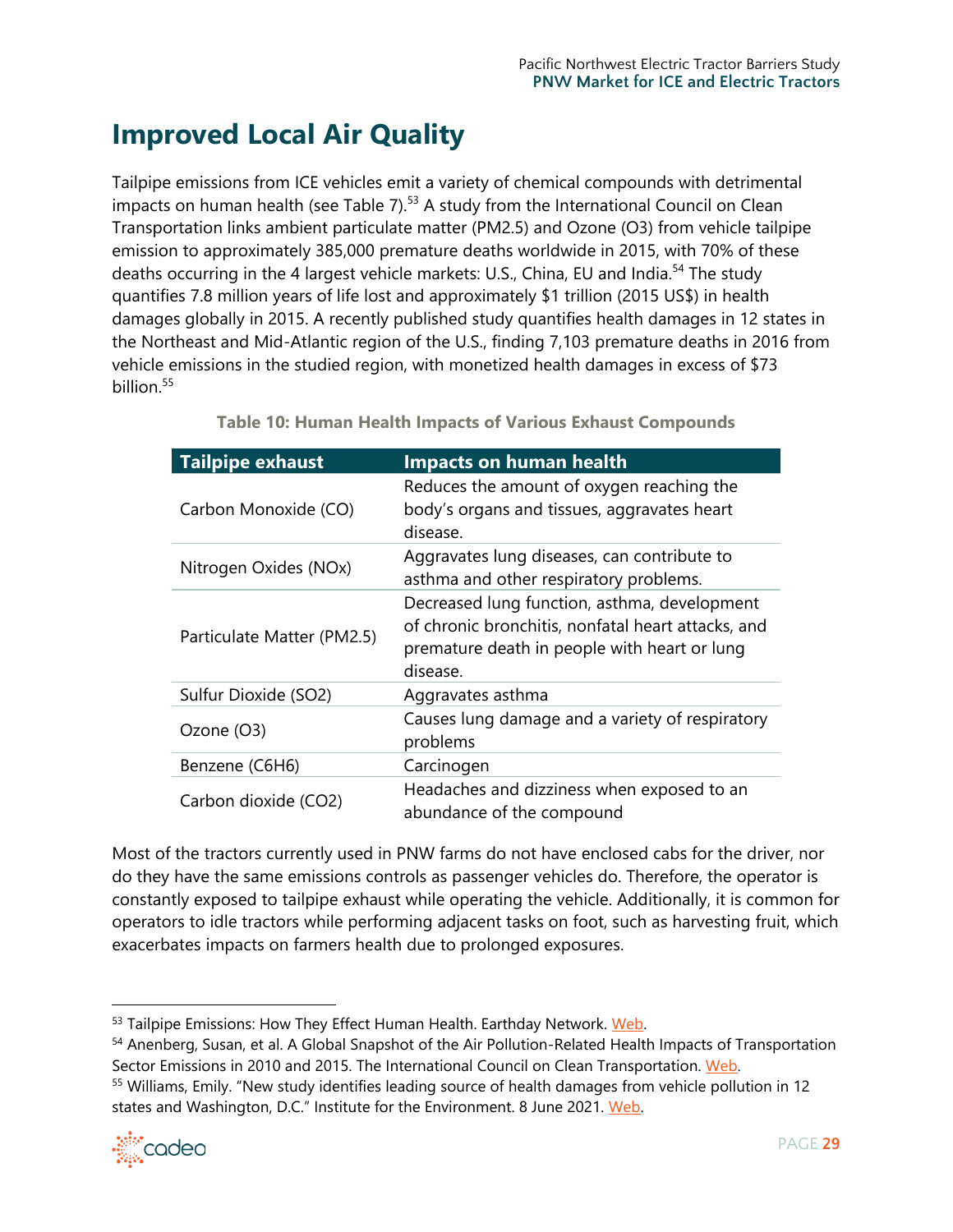The adoption of e-tractors significantly improves local air quality as electric motors eliminate 100% of local emissions, thus inducing no negative impacts on farmers' health and resulting in millions of dollars of health savings.

# <span id="page-29-0"></span>**Noise Reduction**

During our literature review, we found that high noise at Operator Ear Level (OEL) of tractor is a major cause of fatigue for farmers.<sup>56</sup> Additionally, another study shows that loud machinery noise can create discomfort, bad communication between operators working in the surroundings, and reduction in physical and mental performance.<sup>57</sup> Depending on the decibels and duration of exposure, hearing disabilities may occur, which can be irreversible.<sup>58</sup>

Electric tractors emit significantly less propulsion noise than their ICE-based counterparts, especially at lower speeds. Therefore, it creates a safer and more peaceful environment for workers, improving their performance while reducing the potential impacts of extended exposure to high noise levels.

# <span id="page-29-1"></span>**Increased Energy Security**

Even though the U.S. became a net exporter of petroleum in 2020, it still imports 7.86 million barrels per day to balance supply and demand forces from domestic and international markets.<sup>59</sup> These markets can be highly volatile leading to fluctuating diesel prices and uncertainty around farm operating costs. The transportation sector in the country accounts for 70% of U.S. petroleum consumption.<sup>60</sup> Therefore, e-tractors powered using renewable energy resources increase national energy security, by reducing demand for foreign oil.

This transition to powering farm equipment from fossil fuels to regional renewable energy reduces farmer's exposure to the volatile crude oil market where prices can suddenly spike due to international affairs, politics, or natural disasters. Electricity prices are far less variable, typical electric cooperatives make rate adjustments on an annual basis and benefit from multi-year priority firm rates from BPA. Farmers could increase their income and reduce financial risks even further if on-site renewable energy generation is added.

Many agricultural areas are well-suited for on-site solar. Solar photovoltaics can be sited on agricultural lands, either via agrivoltaics where the solar arrays are interspersed among other productive crops, or via utilizing already disturbed areas of the property such as along driveways and on building rooftops.

<sup>60</sup> Ibid. Agricultural equipment is considered "non-highway" transportation.



<sup>&</sup>lt;sup>56</sup> Yadav, P., Gaikwad, A., Badgujar, S., Surkutwar, Y. et al., "Noise Reduction on Agricultural Tractor," SAE Technical Paper 2013-26-0103, 2013, [https://doi.org/10.4271/2013-26-0103.](https://doi.org/10.4271/2013-26-0103)

<sup>57</sup> Celen, I.H. and S. Arin. Noise Levels of Agricultural Tractors. Pakistan Journal of Bioilogical Sciences, 6:1706-1711. 2003.<https://scialert.net/fulltext/?doi=pjbs.2003.1706.1711>

<sup>58</sup> Guidance on the Safe Use of Tractors and Machinery on Farms. Health and Safety Authority. [Web.](https://www.hsa.ie/eng/Publications_and_Forms/Publications/Agriculture_and_Forestry/Guidance_on_the_Safe_Use_of_Tractors_and_Machinery_on_Farms.pdf)

<sup>59</sup> Idle Reduction Benefits and Considerations. U.S. DOE Alternative Fuels Data Center. [Web](https://afdc.energy.gov/conserve/idle_reduction_benefits.html)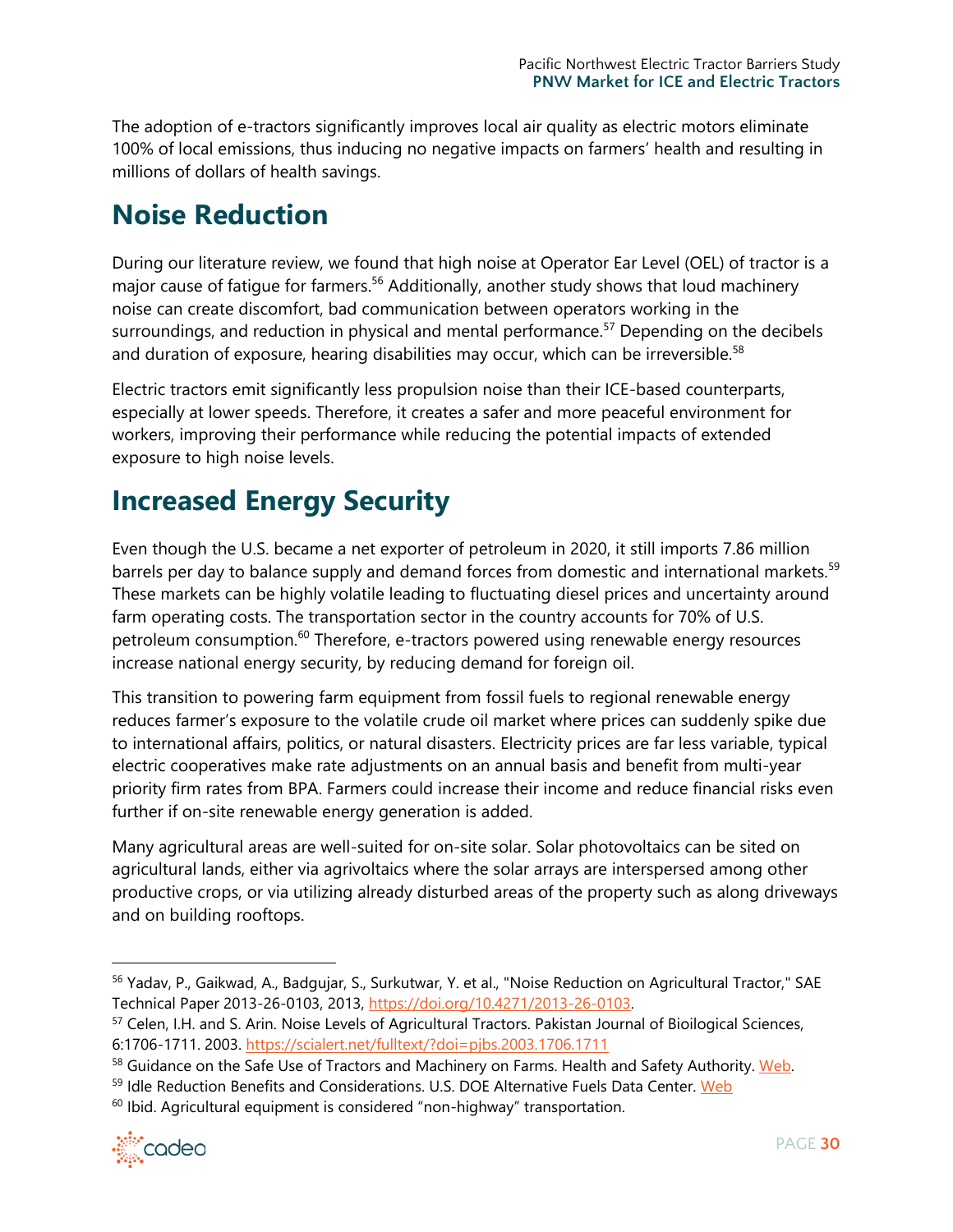# <span id="page-30-0"></span>**Section 5 E-tractor Enablers and the Market Opportunity**

Due to the age of the tractor stock and prevalence of many, smaller farms, the Pacific Northwest region is an excellent candidate for widespread adoption of electric tractors with significant economic, environmental, and health benefits for farmers, in addition to dramatic GHG emission reductions.

E-tractors reduce GHG emissions in the region, partially because the region boasts one of the cleanest electricity mixes in the U.S. (with an average of almost 50% of electricity generated from hydropower and renewables<sup>61</sup>). The transition to e-tractors is an important tool for states to adopt more stringent climate commitments and invest in their agricultural communities at the same time.

# <span id="page-30-1"></span>**Enabling Market and Policy Trends**

Market maturation and policies are enabling increasing amounts of vehicle electrification. This section will explore some of the mechanisms that are facilitating broader adoption of electric vehicles and how those policies enable e-tractor adoption.

# **Zero Emissions Vehicle Policy**

The transportation sector accounted for 29% of total GHG emission in the U.S. in 2019,<sup>62</sup> which makes electrification of vehicles a key strategy to achieve the nation's climate goals. The Biden Administration has recently signed a new executive order setting net zero emissions goals which establishes that all new federal vehicle acquisitions will be zero-emissions vehicles (ZEV) by 2035.<sup>63</sup> Similarly, several states have established policies to diversify the transportation sector fuel mix by encouraging the use of alternative fuels, such as electricity, hydrogen or biofuels. In the PNW, Oregon and Washington have adopted low-emission vehicles (LEV) and zero-emission vehicle standards requiring manufacturers to sell a certain number of ZEVs per year. More recently, both states joined the multistate agreement to increase ZEVs in the medium- and heavy-duty sector.<sup>64</sup> As different transport sectors keep advancing towards zero-emission vehicles, and there is an increasing urgency to achieve the country's climate objectives, these types of policies will target the remaining segments of the transportation sector, including nonhighway uses such as agricultural equipment.

<sup>64</sup> Hartman, Kristy and Laura Shields. "State Policies Promoting Hybrid and Electric Vehicles." National Conference of State Legislatures. 20 Aug 2021. [Web.](https://www.ncsl.org/research/energy/state-electric-vehicle-incentives-state-chart.aspx)



<sup>&</sup>lt;sup>61</sup> EIA data by state. [Web.](https://www.eia.gov/state/)

<sup>&</sup>lt;sup>62</sup> Inventory of U.S. Greenhouse Gas Emissions and Sinks. EPA. Accessed Dec 2021. [Web.](https://www.epa.gov/ghgemissions/inventory-us-greenhouse-gas-emissions-and-sinks)

<sup>&</sup>lt;sup>63</sup> White House Executive Order Sets Net Zero Emissions Goals. USGBC. 09 Dec. 2021. [Web.](https://www.usgbc.org/articles/white-house-executive-order-sets-net-zero-emission-goals)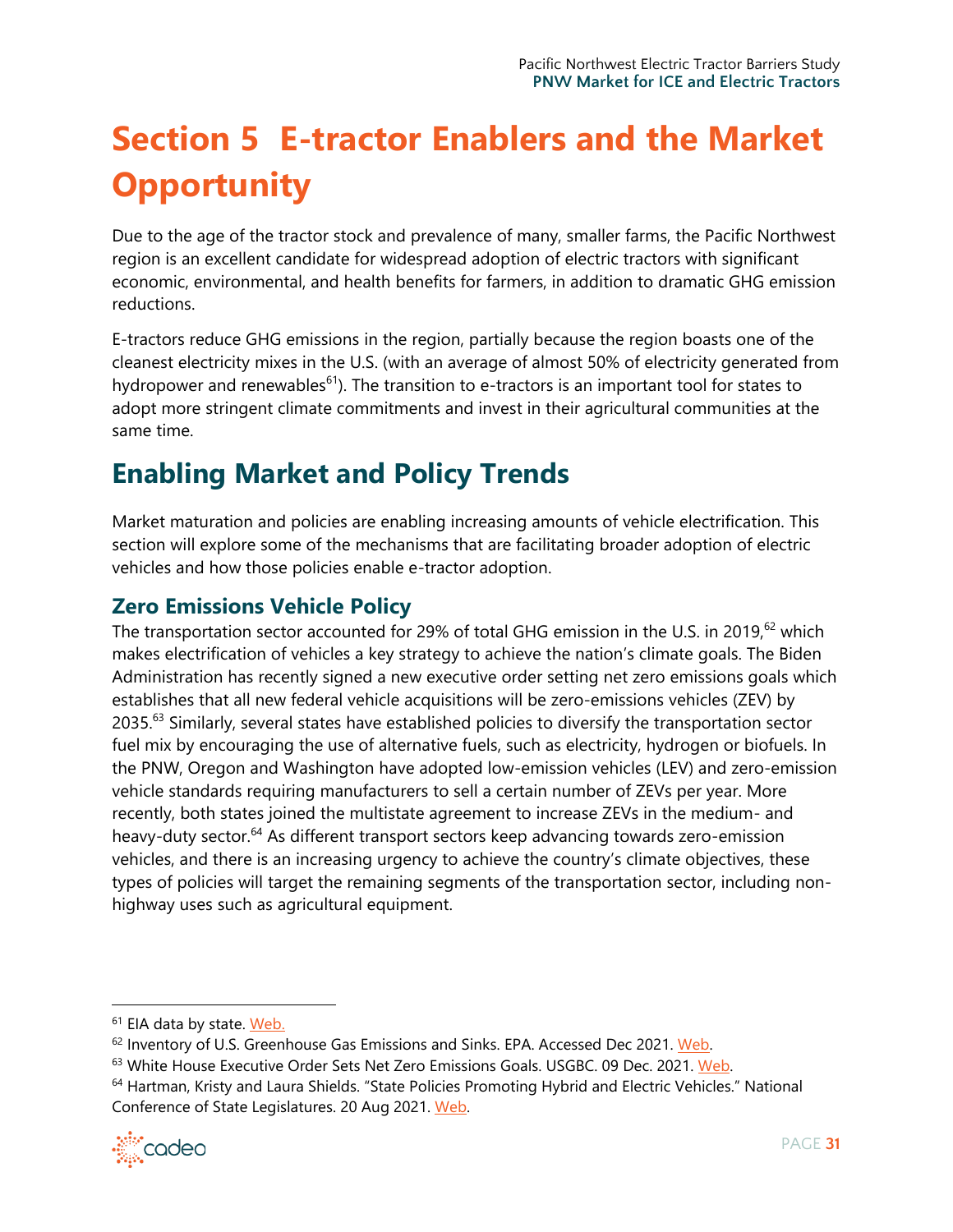# **Clean Fuel Program OR and Clean Fuel Standard (HB 1091) in WA**

Pacific Northwest states, Oregon and Washington, both have clean fuel standards in place that encourage the use of cleaner transportation fuels including electricity. Both programs set a 2035 target to reduce the carbon intensity of transportation fuels by 20% in WA and 25% in OR.

In these programs, the carbon intensity of all transportation fuels is established, and targets are set to reduce the carbon intensity over time. The program works on a system of credits and deficits. Fuels with a higher carbon intensity than the target incur deficits in increments of 1 metric ton of GHG emissions. Companies that use low-carbon fuels for transportation purposes can generate credits by utilizing those lower carbon-intensive fuels to power their vehicles. Those credits can then be sold on the marketplace provided by the state to deficit generating, fuel-importers. Revenue from the sales of credits can be used to encourage projects that utilize or produce lower carbon intensive fuels.

At the end of each year, fuel importers must balance their credits and deficits to comply with state targets.

Utilities who sell electricity to fuel electric tractors could generate credits under these programs. There are two types of clean fuels credits available to Oregon utilities:

- **1** | Residential credits which are tabulated by the state DEQ. These are dependent on an algorithm and the number of EVs in their territory as defined by DMV.
- 2 | Electric vehicle supply equipment (EVSE) that the utility has registered and then the utility uploads kwh data corresponding to each individual charger and what type of vehicles charged there (either predominantly LDV or HDV and a few others options). The vehicle type determines the energy efficiency ratio that grants a benefit to EVs that replace ICE vehicle types that are less efficient

Electricity already has a significantly lower carbon intensity than gasoline and diesel and is aligned to become even less polluting. Both Oregon and Washington have passed 100% clean energy legislation that will eliminate carbon emissions from electricity generation.

# **Battery Prices**

According to Bloomberg New Energy Finance (BNEF), lithium-ion battery prices fell 89% between 2010 and 2020, with the average price reaching \$132/kWh in 2021.<sup>65</sup> BNEF projects that battery prices will fall below \$100/kWh by 2024 allowing electric vehicles to reach price parity with ICE vehicles without the assistance of subsidies. Further R&D of lithium-ion batteries, together with increased demand, will keep driving down the cost of batteries making all electric battery-powered vehicles more accessible for the public.

<sup>65</sup> BNEF[. Web.](https://about.bnef.com/blog/battery-pack-prices-fall-to-an-average-of-132-kwh-but-rising-commodity-prices-start-to-bite/)

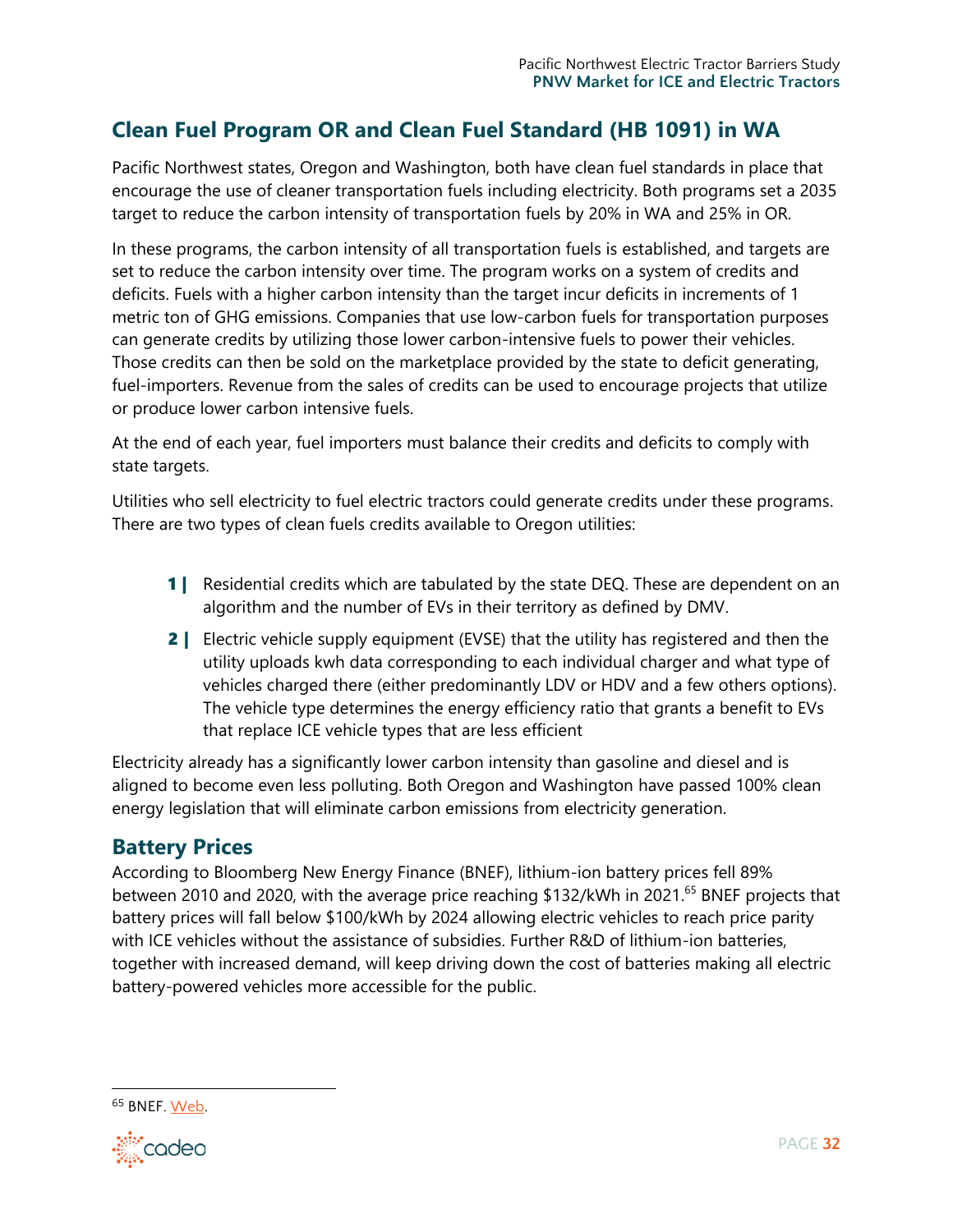

**Figure 6: Battery Cost per kWh of Capacity<sup>66</sup>**

The emerging e-tractor market has benefited greatly from battery price reductions and will continue to do so as the lithium-ion battery market expands further. This phenomenon is known as a learning curve in which increased deployment results in decreasing price, as producers become more sophisticated and realize cost savings. Despite being a few years behind electric vehicles, the learning curve, driving down battery prices means e-tractors will likely reach price parity with their fossil fuel-based competitors on up-front cost within the decade.<sup>67</sup> This prediction is rooted in the BNEF modeling that anticipates price parity between ICE vehicles and EVs to be 2024. When price parity occurs for e-tractors, deployment and investment is expected to increase further making the overall e-tractor market more attractive for investors as well.

# <span id="page-32-0"></span>**Market Opportunity in the PNW**

E-tractor manufacturers are producing products in the <40 HP and 40-100 HP tractor segments, which are the most owned, in equal shares, by PNW farmers. Manufacturers are also bringing to market 4WD products, which make sense for some of the region's steep terrain. Additionally, according to the last two U.S. agricultural census, the average PNW tractor is over 15 years old. This indicates that there are many old and inefficient units in use today. Finally, as stated previously, rural PNW electricity rates are some of the cheapest in the nation making the use of e-tractors inexpensive compared to their fossil fuel-based counterparts.

Figure 7, below, captures in icons the key market characteristics of tractors and farms in the PNW.

∙៉<sup></sup> cadeo

<sup>&</sup>lt;sup>66</sup> Bloomberg New Energy Finance. [https://about.bnef.com/blog/battery-pack-prices-fall-to-an-average](https://about.bnef.com/blog/battery-pack-prices-fall-to-an-average-of-132-kwh-but-rising-commodity-prices-start-to-bite/)[of-132-kwh-but-rising-commodity-prices-start-to-bite/](https://about.bnef.com/blog/battery-pack-prices-fall-to-an-average-of-132-kwh-but-rising-commodity-prices-start-to-bite/)  $67$  Ibid.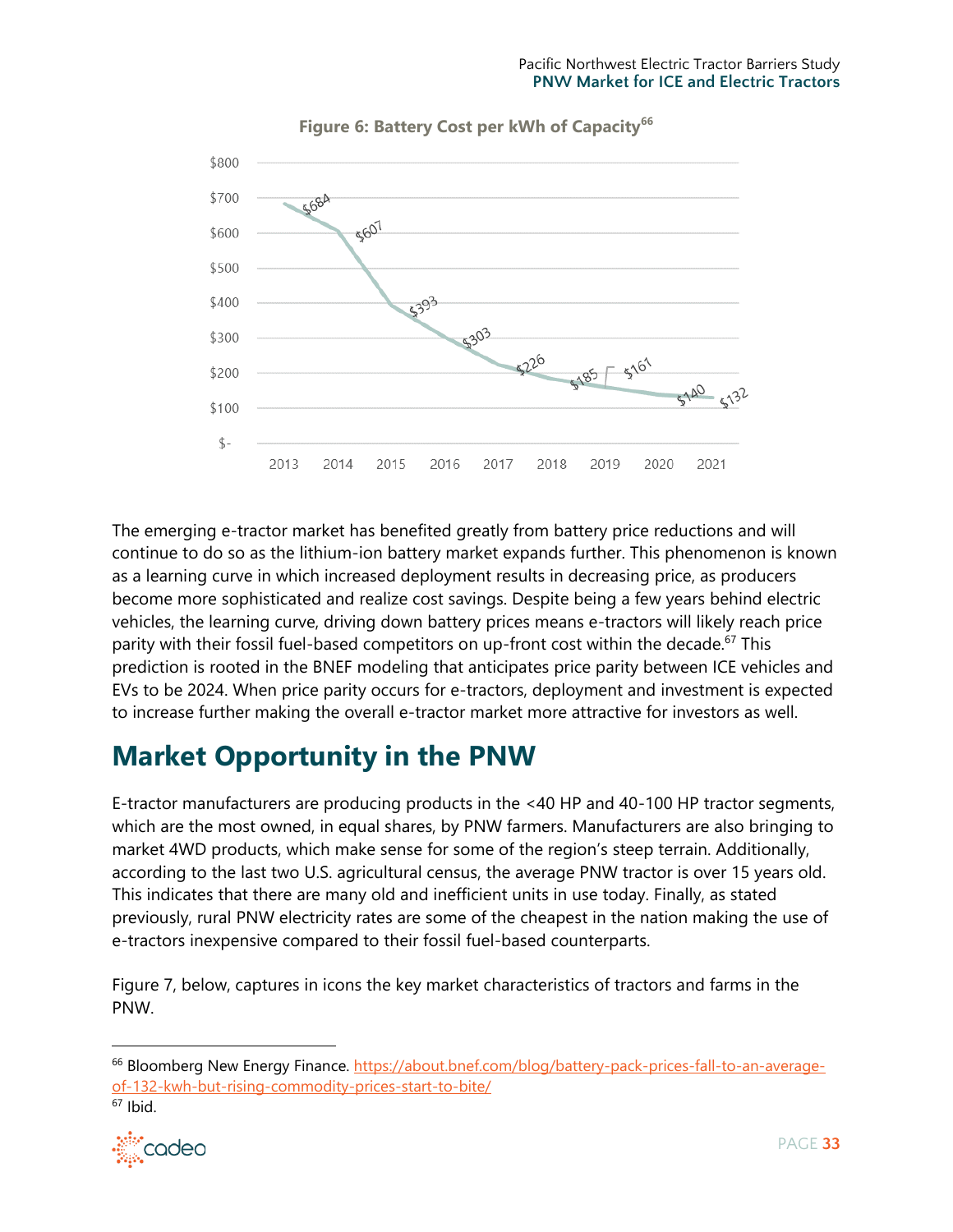

**Figure 7: Market Characterization of Tractors and Farms in the PNW**

All the regional characteristics outlined in Figure 6 plus the market and policy trends make the PNW region an excellent area for widespread adoption of electric tractors. Adoption of etractors will deliver significant economic, environmental, and health benefits to tractor operators, their communities, and the PNW region more broadly.

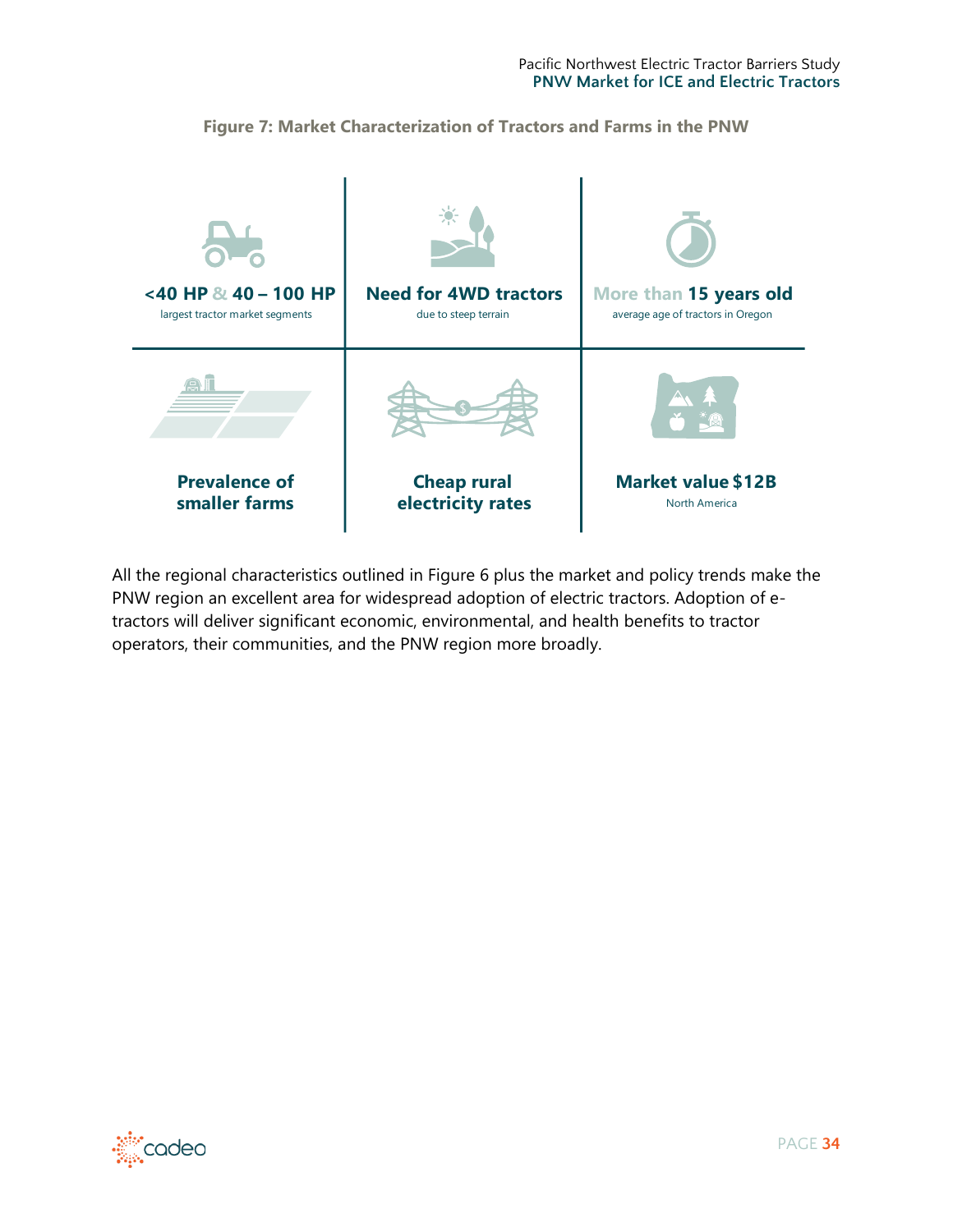# <span id="page-34-0"></span>**Section 6 Barriers to E-Tractor Adoption**

We organized the identified barriers to e-tractor adoption from market stakeholders' perspective in three main categories, which leverage terminology commonly used as part of energy potential studies:

- **Technical**: Barriers related to technical aspects of electric tractors capabilities and maintenance ecosystem.
- **Economic**: Barriers associated with costs incurred to adopt, install, operate, or maintain electric tractors.
- **Achievable**: Regulatory, behavioral, or programmatic market barriers that prevent or slow electric tractor adoption.

Each of these categories includes a summary table with the main discussion and qualification of the barrier. Below each table is a more comprehensive review of the barrier with a discussion of the significance of the barrier and a rationale for why the barrier exists.

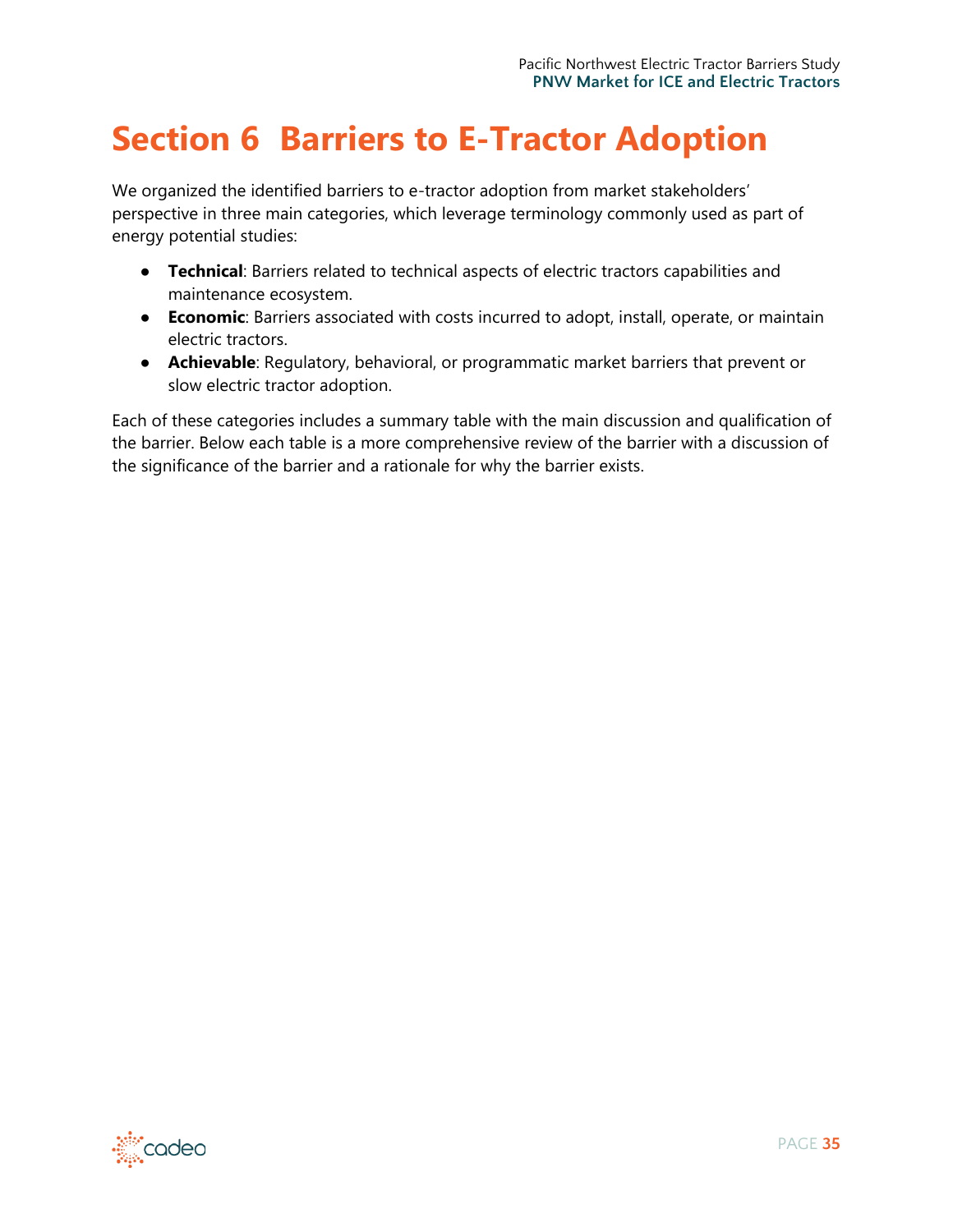# **Technical Barriers**

The table below and details on the following pages capture the technical barriers, their magnitudes, and impacted stakeholders.

<span id="page-35-0"></span>

| <b>Barrier</b>                                   | <b>Description</b>                                                                                                                                                                                                                                                                                                                                                                                                                                                                                                 | <b>Stakeholder</b><br><b>Impacted</b> |
|--------------------------------------------------|--------------------------------------------------------------------------------------------------------------------------------------------------------------------------------------------------------------------------------------------------------------------------------------------------------------------------------------------------------------------------------------------------------------------------------------------------------------------------------------------------------------------|---------------------------------------|
| <b>Maintenance</b>                               | Even though interviewees acknowledged reduced maintenance needs of e-tractors versus ICE<br>tractors, the lack of a proximate repair network for e-tractors was highlighted as a barrier for<br>their adoption. Current maintenance providers of tractors lack the knowledge to maintain or<br>repair e-tractors. The lack of maintenance providers in the area makes the downtime of an e-<br>tractor unaffordable for farmers, especially for those counting on only one tractor to fulfill their<br>activities. | Farmers                               |
| Lack of<br><b>Product</b><br><b>Availability</b> | Given the early stage of the market, the current manufacturers are taking orders to produce e-<br>tractors. The lack of mass-production limits the availability of the product, which in turn<br>discourages adoption, especially for farmers looking to replace their old tractor due to failure of<br>equipment. Another limitation is the limited choice of models to choose from, which might not<br>cover all end uses and specialty needs.                                                                   | Farmers                               |
| <b>Battery Life</b>                              | Interviewees expressed concerns over the battery life due to the heavy use in the field. The<br>belief is that this heavy use on off-road applications will degrade the battery faster, making the<br>equipment economically uncompetitive.                                                                                                                                                                                                                                                                        | E-tractor<br>manufacturers            |
| <b>Battery Run-</b><br><b>Time</b>               | Our research shows that battery run-time is another concern for farmers. Given the diversity of<br>end uses and the lack of extensive e-tractor deployment to lean on, farmers are unsure whether<br>e-tractors will be able to cover the required amount of daily work under one charge. One<br>interviewee mentioned that a tractor that runs only 6 hours would not be of use to them.                                                                                                                          | Farmers                               |
| <b>Charging Time</b>                             | We found that battery charging time is a barrier for e-tractor adoption as different stages of the<br>growing season will require different energy intensive uses. A farmer shared with us that for the<br>large part of the growing season their current ICE tractor uses approximately 1 tank of fuel per<br>week but when tilling and sowing the amount of fuel goes up by 5 times. For the most energy<br>intensive end uses, they cannot afford the charging downtime of the tractor.                         | Farmers                               |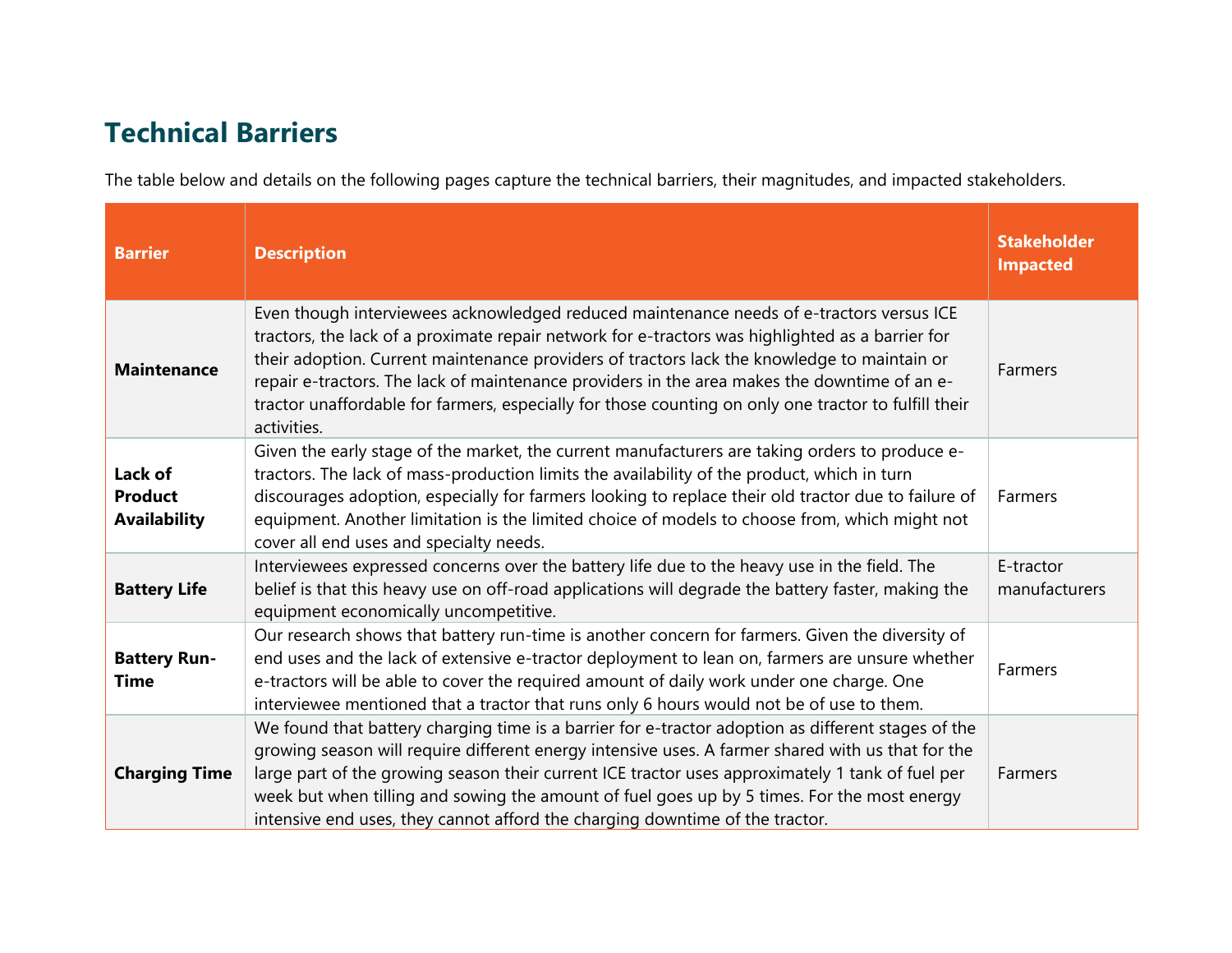#### **Maintenance**

#### *Significance: Minor*

There is reason to believe that this technical barrier is only minor in nature and can quickly be overcome. Interviews indicated that the agricultural community is well-versed in maintenance and repair. A small, organic vegetable producer mentioned that among themselves and their neighbors, there is a strong culture of sharing knowledge or assistance for common issues. Such a network is often relied upon as a first step before seeking formal maintenance.

Similarly, a larger fruit producer we talked to, mentioned full-time maintenance staff as their primary means of tractor upkeep. Such larger productions will be able to hire staff to provide etractor maintenance.

Further, electric motors are a technology that are prevalent in other places in the agricultural sector such as irrigation pumps and wind machines. For this reason, expertise may already be available for much of the maintenance needs that arise. Finally, e-tractor manufacturers mentioned remote, and in-person support available, if needed.

### **Lack of Product Availability**

#### *Significance: Major*

The available options cover the 2 most used tractor segments (less than 40 HP and between 40- 100 HP), but they might not be applicable for all end uses at the current market development stage.

In the short term, product availability is a major barrier. If willing producers cannot acquire an etractor when they have an investment window or equipment failure, then that becomes a lost opportunity and locks in another 15-20 years of life for a polluting ICE tractor. Furthermore, less product availability means less exposure which all but guarantees slower adoptions rates when product availability is no longer an issue.

### **Battery Life**

#### *Significance: Minor*

There is evidence from battery use in electric vehicles, including medium and heavy-duty vehicles, that battery life is longer and more productive than initial estimates. Therefore, we believe that battery life is a minor technical barrier that will be overcome with increased exposure to the technology. In the adjacent, electric vehicle space, batteries have been showing an impressive lifetime, so much so, that a regional dealership of used electric vehicles offers a battery warranty that warrants 70% of the initial capacity for unlimited time and up to 150,000 miles.<sup>68</sup> The battery technology and sophistication is the same for e-tractors and once consumers become familiar with the capabilities and longevity, we believe the battery life barrier concerns will diminish.

<sup>68</sup> Electrify Now. EV's Cheaper than you think. Web. <https://www.youtube.com/watch?v=cSxB8-D6BOU>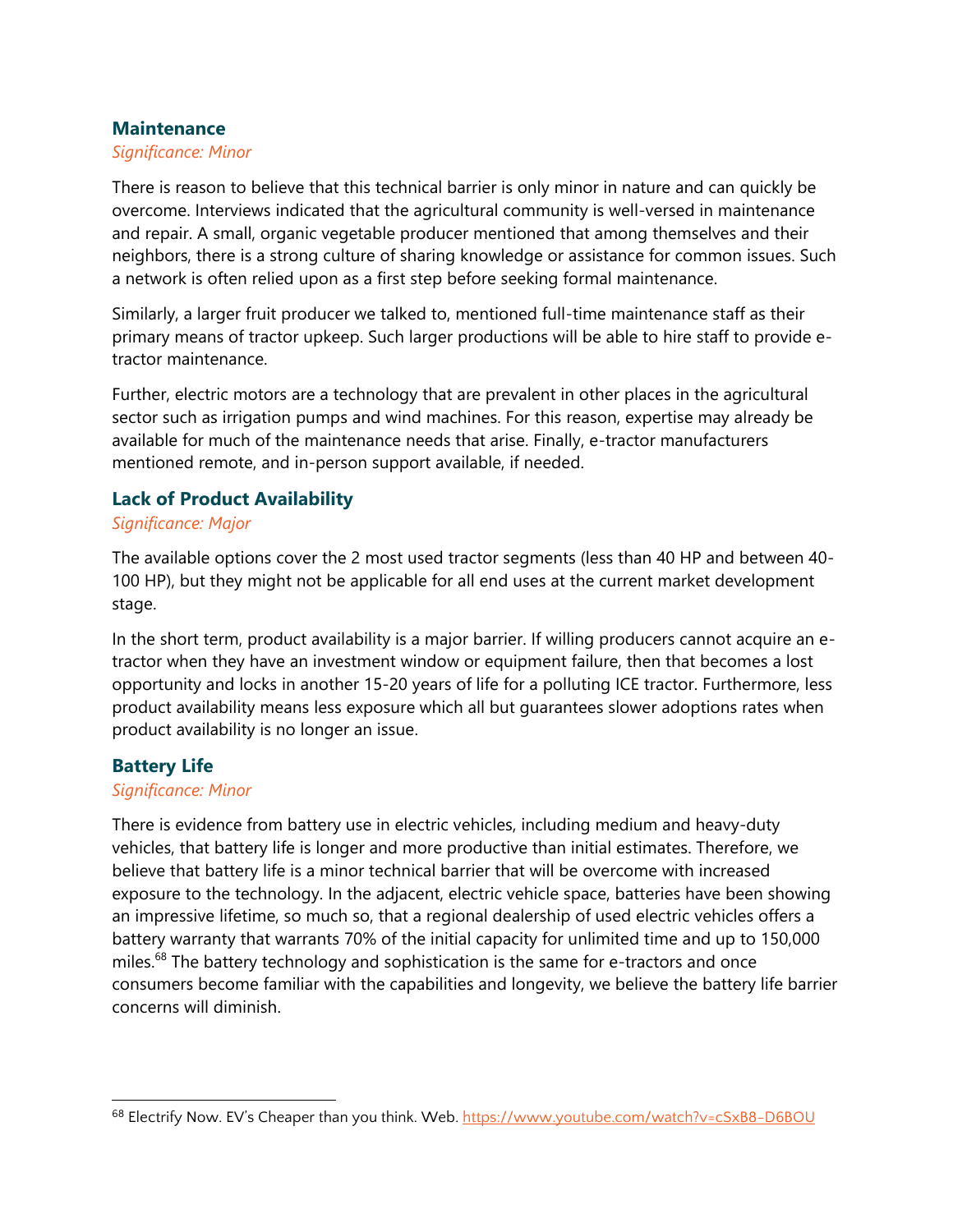### **Battery Run-Time**

#### *Significance: Major*

This is a major barrier for more widespread adoption of electric tractors. If the tractor cannot run long-enough under the various tasks needed of the tractor, it will diminish the value to the farmer. More data from operations are needed to explore the run-times and energy intensity of each task. The Wente case study reported a Monarch MK-V, using over 8 kWh per hour for mowing. For more energy intensive tasks such as tilling or hauling, a higher hourly consumption rate could significantly reduce the total run-time.

Familiarity with run-time and backup options will be essential to overcoming this barrier. Fast charging and battery swapping may be necessary to address the most energy intensive farming days or use cases. Knowledge of the capabilities will also increase the tractor's utility. For electric vehicles, many cars are in use with short ranges for daily commuting and local travel. For lighter agricultural tasks, a similar phenomenon could occur in which older electric tractors with smaller battery packs are used for certain activities and not others.

#### **Charging Time**

#### *Significance: Minor*

Ultimately, we believe that charging time is a minor issue that will be resolved with increased familiarity of e-tractor constraints. Electric vehicles have different constraints than gasoline vehicles that initially present as challenges but can also be benefits. Plugging in electric tractors every night means that each morning the tractor is fully charged for the day's work. In instances where more than a full battery capacity is needed in a single day, battery swapping, or faster charging may be needed. While accessory battery packs are available for current e-tractors, charging rates of 20 kW have not been announced.

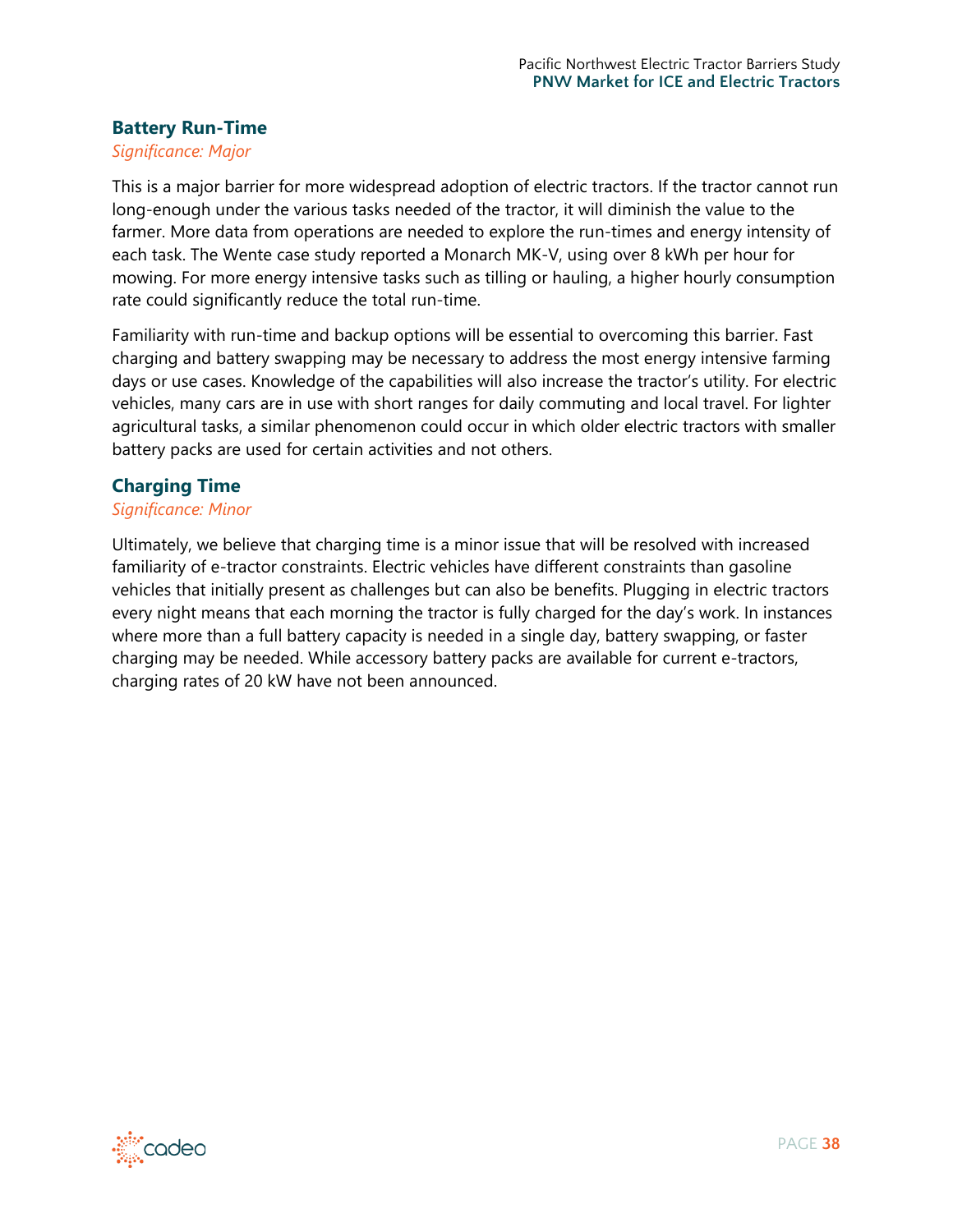# **Economic Barriers**

Economic barriers are particularly persuasive in their ability to prevent adoption of electric tractors. Consumers are typically cost sensitive when first acquiring equipment and since tractors are part of operating machinery their costs directly contribute to the overall profitability of farms.

<span id="page-38-0"></span>

| <b>Barrier</b>                                               | <b>Description</b>                                                                                                                                                                                                                                                                                                                                                                                                              | <b>Stakeholder</b><br><b>Impacted</b>     |
|--------------------------------------------------------------|---------------------------------------------------------------------------------------------------------------------------------------------------------------------------------------------------------------------------------------------------------------------------------------------------------------------------------------------------------------------------------------------------------------------------------|-------------------------------------------|
| <b>Upfront Cost of</b><br><b>Equipment</b>                   | Our research shows that upfront cost is one of the largest barriers for electric tractor<br>adoption. While there are limited options available currently, our comparison of two<br>e-tractors and one ICE tractor showed a significant price premium for the electric<br>options. This gap is proportionally larger than passenger EVs.                                                                                        | Farmers                                   |
| <b>Electrical</b><br><b>Infrastructure</b><br><b>Upgrade</b> | Even though most farms have welding outlets that provide 220 V and up to 50 Amp<br>service, farmers expressed their concerns about having to upgrade the electrical<br>infrastructure for the battery to be charged in a time frame consistent with their<br>needs. This is especially applicable to larger tractors where battery charging may<br>take more than 12 hours at levels existing power infrastructure can provide. | Farmers                                   |
| <b>Financing</b>                                             | Our research shows that the company sizes of current ICE tractor manufacturers<br>enable them to attract low-cost capital and subsidize financing rates with low- or<br>zero-interest rates. E-tractor manufacturers shared with us that while they have been<br>able to attract capital investment, they are not well-positioned yet to offer this kind<br>of lending at zero or low rates.                                    | E-tractor<br>Manufacturers and<br>Farmers |
| Increases in<br><b>Electricity Bill</b>                      | Electricity prices vary across the PNW region, and the added cost of electricity could<br>pose a barrier for some farmers to adopt e-tractors in the long term. Whether this is<br>a barrier or not will depend on the fossil fuel prices, electric utility demand charges,<br>and the presence of DERs on the farm.                                                                                                            | Farmers                                   |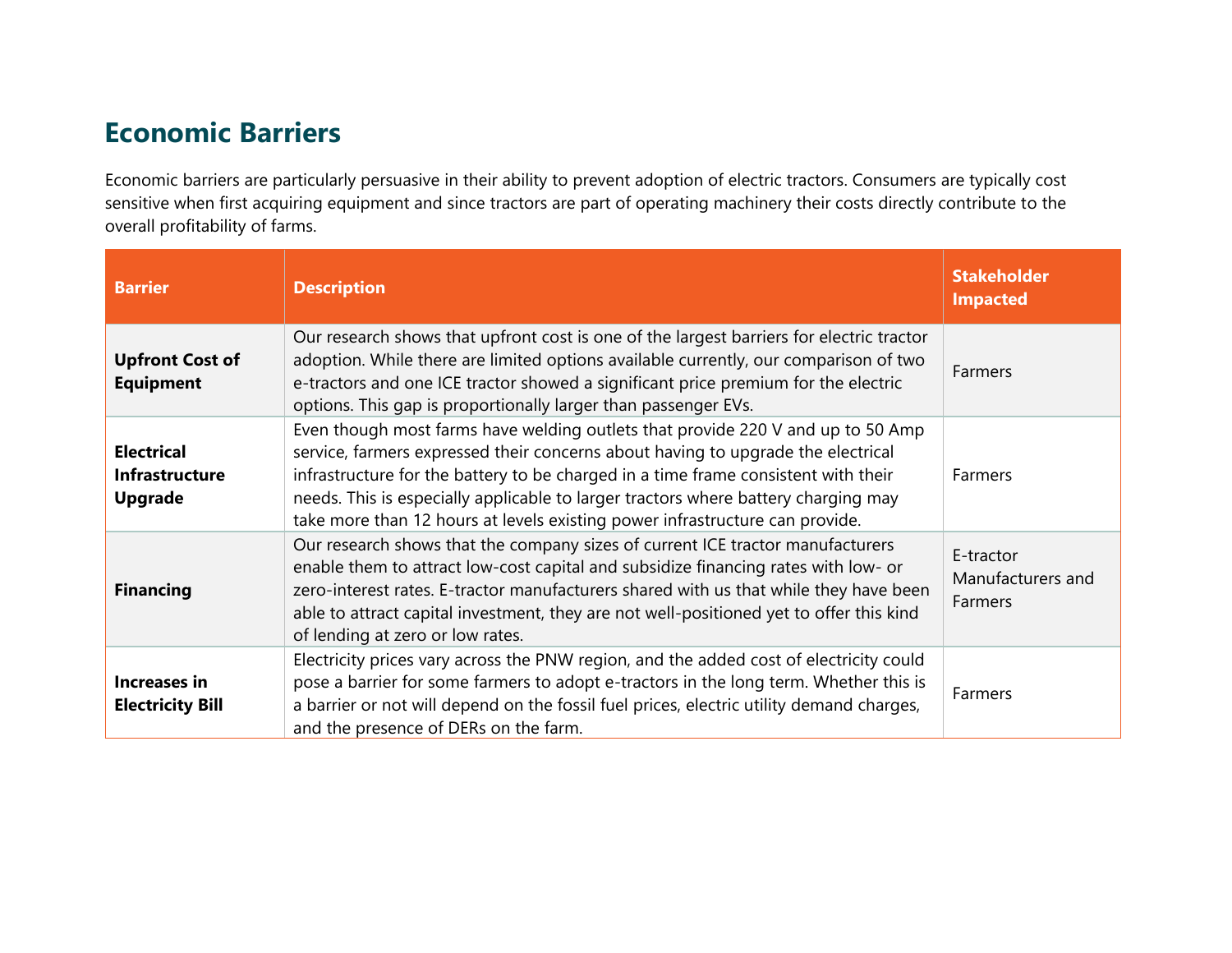## **Upfront Cost of Equipment**

#### *Significance: Moderate*

While upfront cost is a significant factor, it may be muted in certain circumstances. The Internal Revenue Service (IRS) Section 179 allows businesses to take an immediate deduction for business expenses instead of depreciating those assets over future tax years. Section 179 can be applied to the purchase of agricultural equipment such as tractors. During successful growing seasons, it is common for farms to purchase new equipment and deduct those expenses during that tax year to offset tax liability.

## *"After a good season, that's when you start to see the brand-new trucks and tractors the following spring", stated one interviewee.*

This type of investment, while not immune to price sensitivity, provides an opportunity for producers to buy more expensive equipment than they may otherwise have done. This increased appetite for risk due to a good year of production can lead to larger adoption of e-tractors.

This option will be less available to the many smaller producers across the region who may have thinner margins. For this reason, we still believe upfront cost is a moderate barrier in the near term, until e-tractors reach price parity with ICE tractors.

### **Electrical Infrastructure Upgrade**

#### *Significance: Moderate*

This is a moderate barrier if it becomes an additional cost and burden to acquiring an electric tractor. There are varying degrees to electrical infrastructure upgrades that might be needed, the most cost intensive being a full service upgrade and installation of one or more DC chargers. In these scenarios, the additional cost may be a go/no-go barrier to selecting an electric tractor. For smaller operations that can get by with one tractor and may not be considering as large of an investment, these upgrades may not pose much of a barrier.

This barrier is perceived to be moderate due to responses during interviews. It was noted that most farms already have a very large service because they run lots of tools in addition to pumps for irrigation and sometimes wind machines to prevent freezing.

### **Financing**

### *Significance: Moderate*

Financing is a moderate, near-term barrier as it advantages ICE over e-tractors. Interviews indicated that 0% loans are a motivating factor when considering a new tractor and may even motivate consumers to purchase equipment before the useful end of life of their existing equipment. For this reason, we believe in the short term, financing is a moderate barrier that simply disadvantages e-tractors and will be overcome in time with market maturation.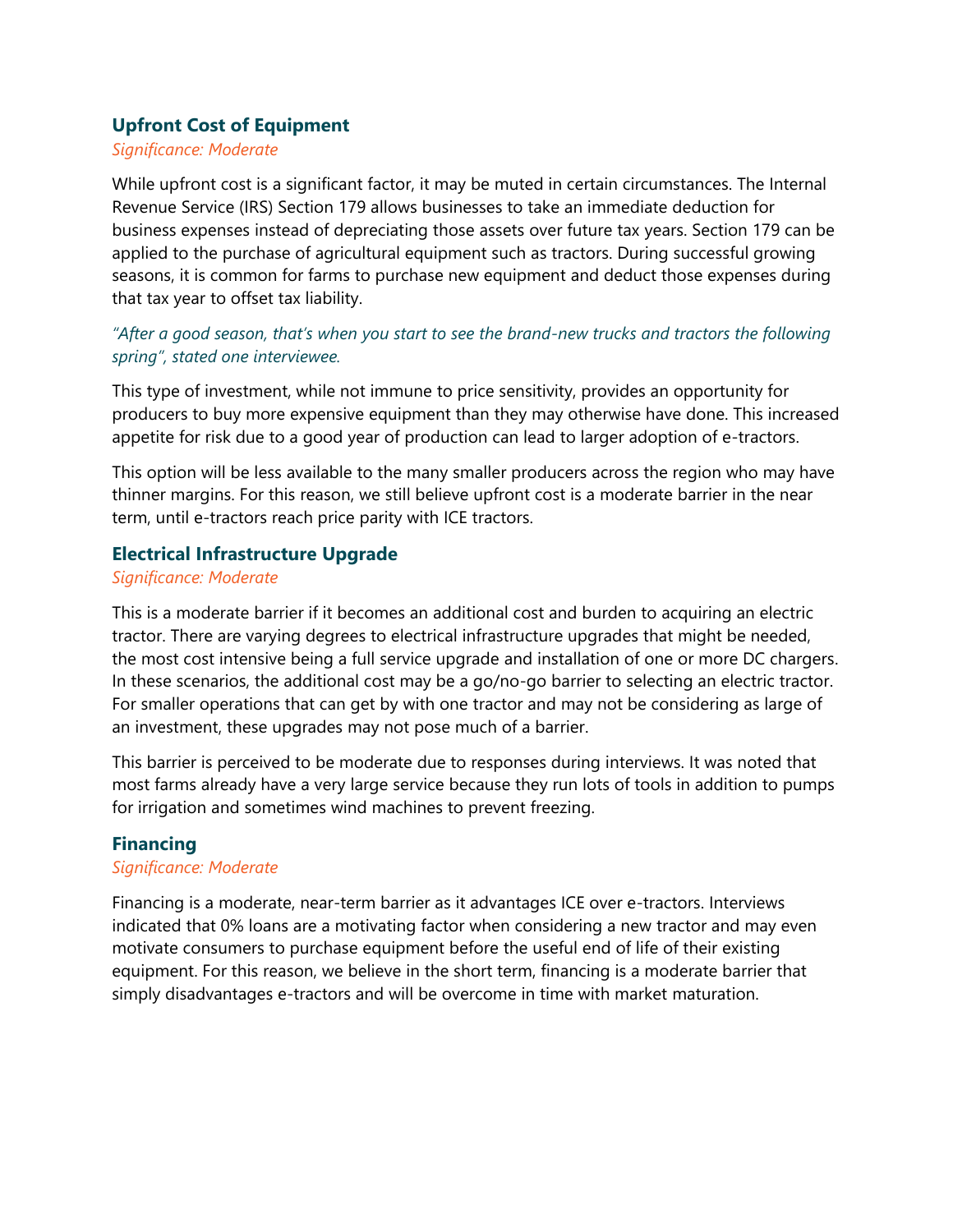While the total cost of ownership sensitivity analysis demonstrated that 0% offers don't much impact the overall cost of owning the tractor long term, it is an effective sales tool to influence consumers who think more about upfront cost than total cost.<sup>69</sup>

As e-tractor production scales, there will be more financing options available and at more competitive rates. Long term we anticipate the same financing options will be available regardless of fuel source, but in the near-term financing may be a barrier.

#### **Increases in Electricity Bills**

#### *Significance: Moderate*

One element that farmers may not anticipate when acquiring e-tractors are the rate design and structure of their electricity schedules. Farms may have multiple meters and rates which they pay for electricity including residential, commercial, and irrigation rates. Each of these rates has different costs per kWh and typically commercial and irrigation rates also come with demand charges on a \$/kW basis. If a farmer charges their tractor at the same time as other peak loads on their property, the extra demand, 6.6 kW or more depending on the infrastructure, can add a significant monthly cost that will not be anticipated when comparing simple costs per kWh. This phenomenon could erode both trust and confidence in the cost-effectiveness of electric tractors over diesel. Electric utilities that create rates that incentivize electric tractors will likely see an increase in electric tractor adoption.

<sup>&</sup>lt;sup>69</sup> Proctor, Kyle W. Total Cost of Ownership of a Compact Battery Electric Agricultural Tractor. Oregon State University. February 2022.

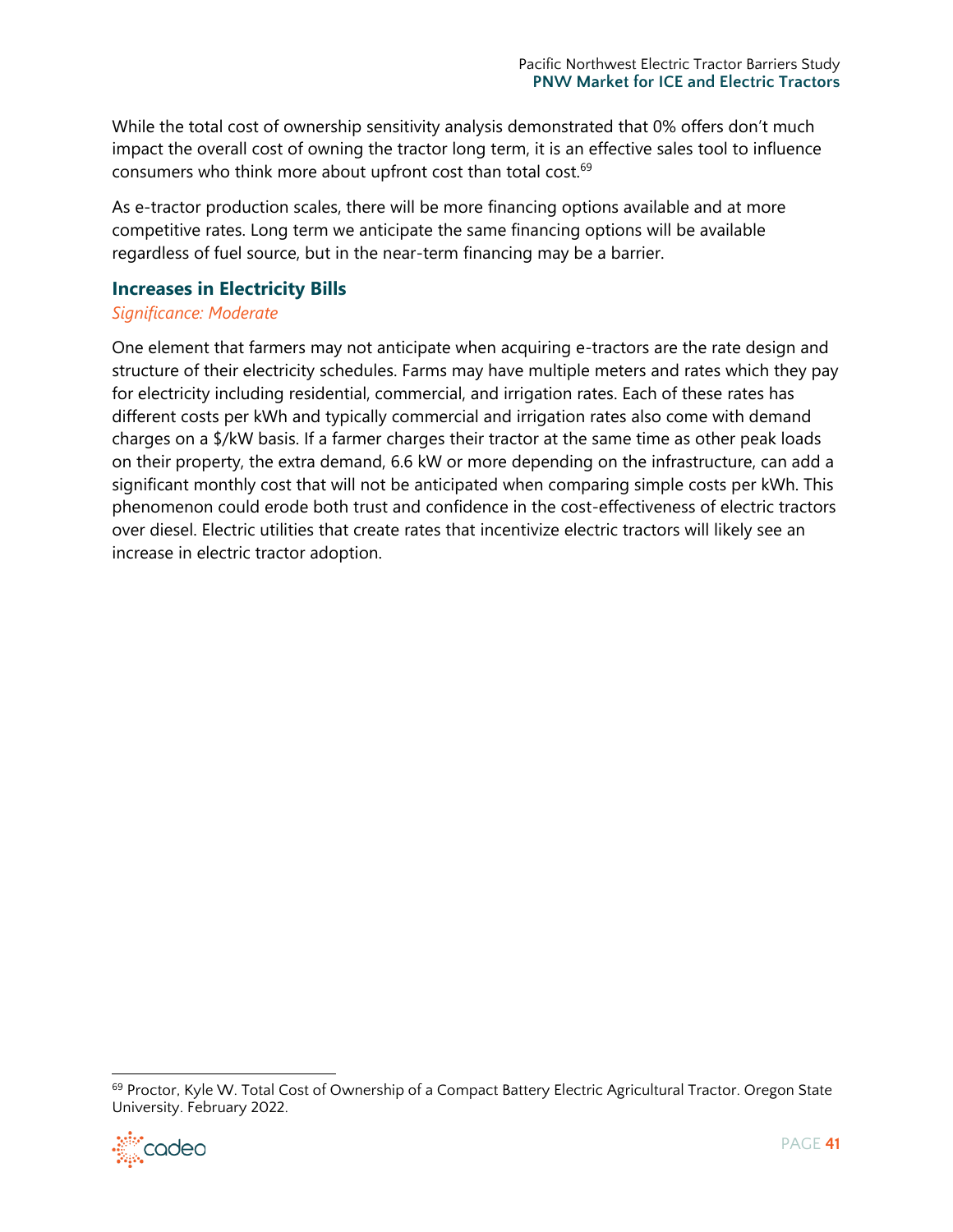# **Achievable Barriers**

Beyond technical and economic barriers there are cultural, social, or knowledge barriers that prevent further adoption of electric tractors. This section explores those barriers and qualifies how pervasive of a barrier it is.

<span id="page-41-0"></span>

| <b>Barriers</b>                                       | <b>Description</b>                                                                                                                                                                                                                                                                                                                                                                                                                                                                                                                                                                  | <b>Stakeholder</b><br><b>Impacted</b>        |
|-------------------------------------------------------|-------------------------------------------------------------------------------------------------------------------------------------------------------------------------------------------------------------------------------------------------------------------------------------------------------------------------------------------------------------------------------------------------------------------------------------------------------------------------------------------------------------------------------------------------------------------------------------|----------------------------------------------|
| <b>Brand Loyalty</b>                                  | Our interviewees highlighted brand loyalty as a barrier. More common than not,<br>farmers are loyal to major tractor brands with whom they have worked with for a<br>long time. Major brands have an associated color that identifies them, and brand<br>loyalty is strong to the extent of farmers wearing t-shirts with the inscription "I bleed<br>[brand color]".                                                                                                                                                                                                               | E-tractor<br>manufacturers                   |
| Lack of<br><b>Awareness and</b><br><b>Information</b> | Some interviewees, when asked to consider purchasing an e-tractor, have<br>acknowledged they were not even aware of their existence. This speaks to a lack of<br>information in the market. Farmers rely on their trusted sources of information like<br>associations, other farmers, representatives of the sector, such as distributors.<br>Distributors are both brand advocates and often the only source of ICE tractor<br>replacement parts, which can create information asymmetries. They can further<br>exacerbate the lack of awareness of new products and technologies. | <b>Farmers</b><br>E-tractor<br>manufacturers |
| <b>Risk Aversion</b>                                  | Farming is an inherently risky enterprise, vulnerable to weather and sensitive to minor<br>chemical changes in soil composition. Add on the thin economic margin by which<br>producers operate, and those forces combine to create a risk averse population. As<br>one interviewee described it, "farmers basically have 40 opportunities to perfect their<br>craft, where one failed season could be fatal to their viability."                                                                                                                                                    | E-tractor<br>manufacturers                   |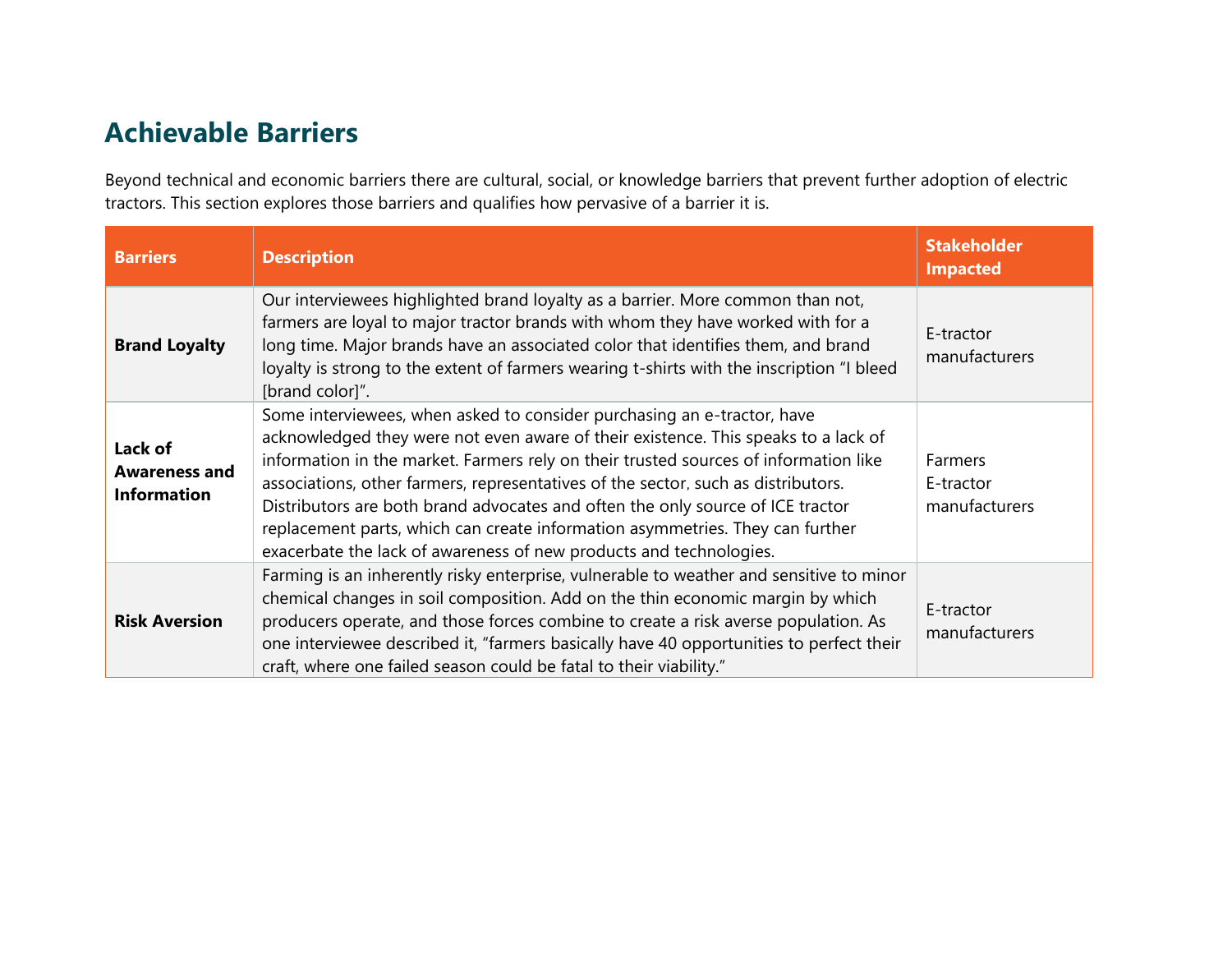### **Brand Loyalty**

#### *Significance: Moderate*

We believe brand loyalty can be overcome by a superior product in e-tractors. However, brands may continue to play an important role in shaping consumer opinion of e-tractors. For that reason, we believe this is a long-term barrier that will be minimized when the favorable economics of e-tractors is realized. Plus, ultimately the major manufacturers of tractors are expected to offer electric options that will increase confidence in e-tractors while consumers get to maintain some of their brand loyalty even as the technology changes.

#### **Lack of Awareness and Information**

#### *Significance: Moderate*

Lack of good information and awareness can be a pervasive barrier that endures for some time. More familiarity with e-tractor technology is needed to start eroding the existing product bias for ICE tractors. In the absence of direct, positive consumer experience and  $3<sup>rd</sup>$  party, neutral information, consumers will be susceptible to misinformation or misconceptions on the capabilities of e-tractors. Information on both the benefits and limitations of e-tractors are important.

#### **Risk Aversion**

#### *Significance: Major*

We perceive risk aversion to be a major barrier to e-tractor adoption. The risks may be hyped by distributors or vested interests who do not want their product market share eroded by etractors. More importantly, ICE tractors are a familiar technology, where users know the risks and limitations. E-tractors present new risks and opportunities that need to be considered and which take time to adjust to.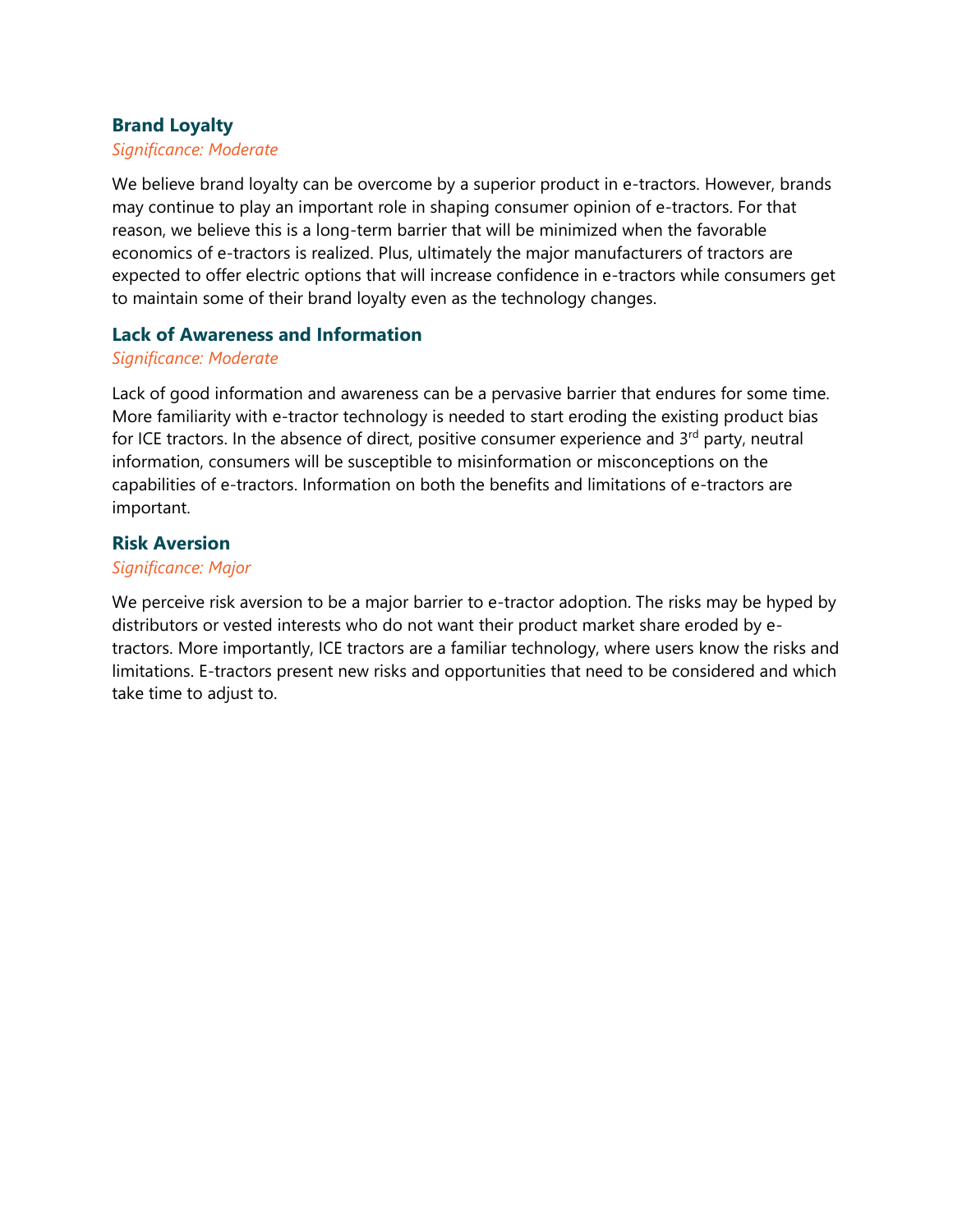# <span id="page-43-0"></span>**Section 7 Recommendations**

Our recommendations are organized according to the framework used to categorize the key barrier for e-tractor adoption in the PNW. For each category we describe different activities and interventions that can help promote increasing adoption of e-tractors in the region. As with other complex market transformations, there is no single action or program that converts all tractors to electric overnight. Rather, advocates can pursue and support multiple interventions that all contribute to a supportive ecosystem that encourages businesses and individuals to use e-tractors.

# <span id="page-43-1"></span>**Technical Barriers**

**Training for maintenance service providers.** Manufacturers should develop training and relationships with experienced maintenance service providers at local levels across key regions, including the PNW. A reliable maintenance network increases the chances of farmers adopting e-tractors as it reduces tractor downtime and thus the potential economic risk. E-tractor manufacturers should establish at least one representative of the brand in each state who is able to travel and work with individual e-tractor owners and educate maintenance professionals.

Where any given farm turns for their repair needs depends upon the size and sophistication of that operation. Often, small operations rely upon their own or neighbor's maintenance capabilities. Interviews suggested that at least some places have this informal, resourceful community of producers.

Another complementary option is to partner with existing independent service providers for tractors and train them in the maintenance of e-tractors. Furthermore, to increase potential buyer confidence in the brand, e-tractor manufacturers could offer a 24-hour virtual assessment service where customers can talk to a technician who can direct them to fix the problem or assess if an in-person visit is required.

In parallel, as the transport sector progresses towards electrification to achieve GHG emission reductions, universities, technical schools, and/or private companies with associated courses should include in their offerings agricultural electric vehicle maintenance and operation training to build the workforce that can navigate the clean energy transition. These new jobs are an opportunity to induce equity by ensuring marginalized and low-income communities have access and are prepared for the jobs of tomorrow.

**Third party studies on battery run-time and battery life.** Primary research helps demonstrate viability for electric tractors. Colleges, universities and other independent third parties will continue to play a role in testing, researching, and documenting benefits and challenges to all electrified agricultural equipment, especially electric tractors.

An example of this is the University of Nebraska that has a long-standing tractor fuel efficiency testing program. The program provides detailed energy consumption data for hundreds of different tractors operating under different conditions. Outside of manufacturer provided

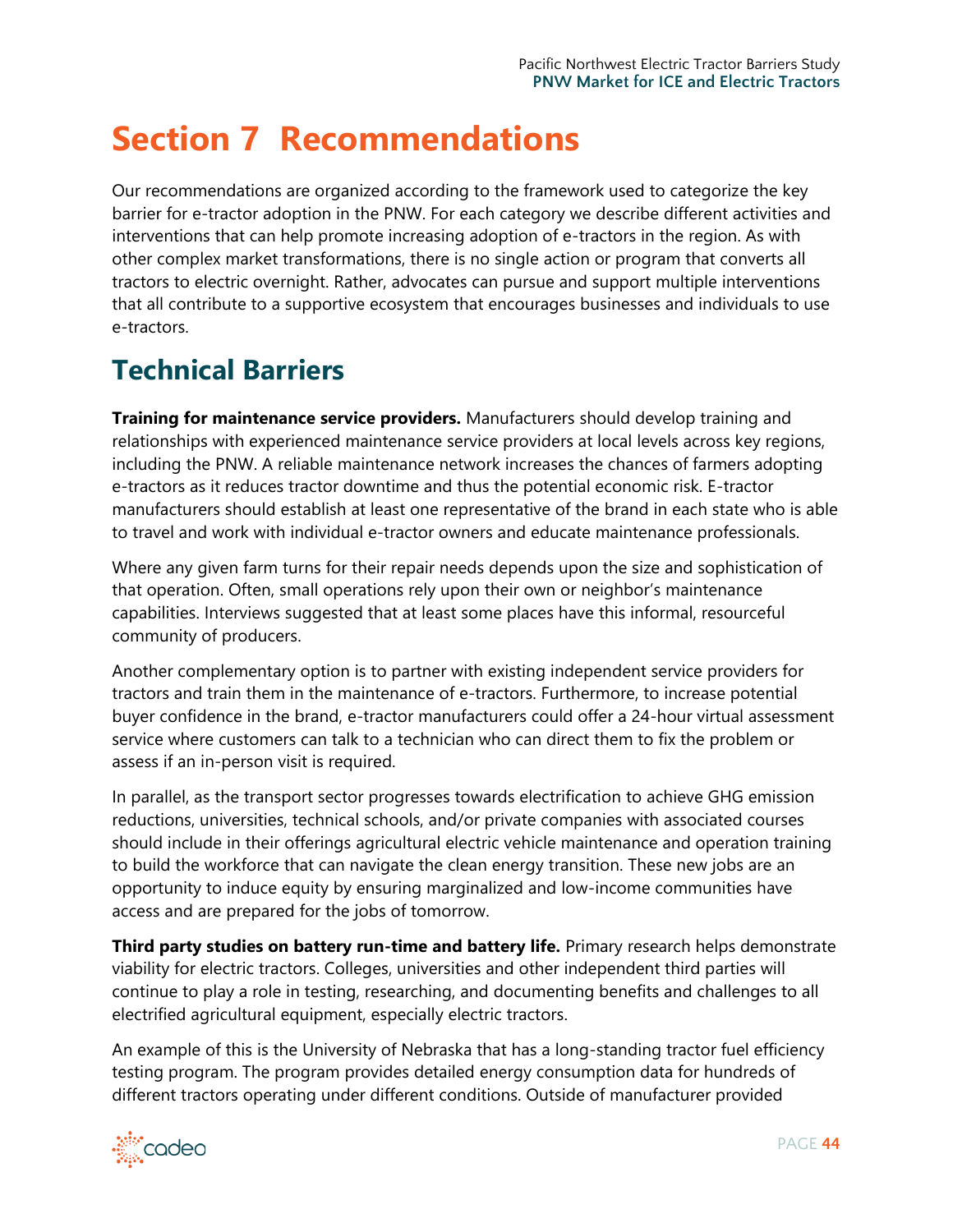information, this independent, third-party knowledge can help farmers choose equipment that suits their needs and efficiently completes their required uses. Electric tractors will need the same rigor and detail in testing so that future owners can be confident that the tractors will perform as intended.

**Auxiliary batteries and battery swap.** Our research indicates that because certain agricultural processes are more energy intensive than others some producers will be unable to afford the charging down time of an e-tractor without quick "refueling". Labor is one of the most expensive costs of operating farms, therefore, idle labor, waiting for a tractor to charge, is prohibitively expensive. To this end, having an extra battery fully charged that can be added or swapped for the empty one in the e-tractor minimizes "refueling" times and maximizes labor productivity.

Both Solectrac and Monarch, have some e-tractor models (e70N/eUtility and MK-V respectively) capable of utilizing a supplemental battery either via addition or substitution. The Monarch MK-V uses battery swapping, utilizing a cart to remove and replace batteries on the tractor. Monarch claims the swapping procedure takes less than ten minutes for a single individual. Extra battery packs for both Solectrac and Monarch are sold separately, offering a solution to energy intensive end uses. E-tractor manufacturers should consider supplemental battery features in all their tractor designs to increase the utilization rate of the tractor and reduce tractor and personnel downtime.

# <span id="page-44-0"></span>**Economic Barriers**

**Rebate programs for equipment and charging infrastructure.** A widely used tool for the introduction of new technology is the use of rebates or tax incentives to create upfront price parity with existing technologies. As a nascent technology, e-tractors are more expensive than their ICE-based counterparts. To promote their adoption, as many states and municipalities implement regulations towards clean energy, rebates programs could be established with the purpose of reaching price parity with ICE tractors. Similar rebates have been implemented via public policy at both the state level and federal level for electric vehicles. Rebates may also be feasible via utilities where an electric tractor will be deployed. In either case, advocates can encourage these types of interventions to help reduce upfront costs.

Incentives can be oriented for either e-tractors directly or even charging infrastructure for tractors with large battery sizes or fleets. Due to the lower volume of tractor sales compared to light-duty vehicles, incentive programs could be delivered at less cost while promoting rural investment, decarbonizing a hard-to-reach industry, and achieving beneficial environmental outcomes.

**E-tractor zero-interest loan programs.** Programs and advocates could create specific agricultural electrification, zero-interest loan programs, which would level the playing field with ICE tractors and help attract potential, undecided buyers. Program funding could come from private, public, or grant sources and be raised on the attractiveness of multiple desired policy outcomes:

● Reduced emissions

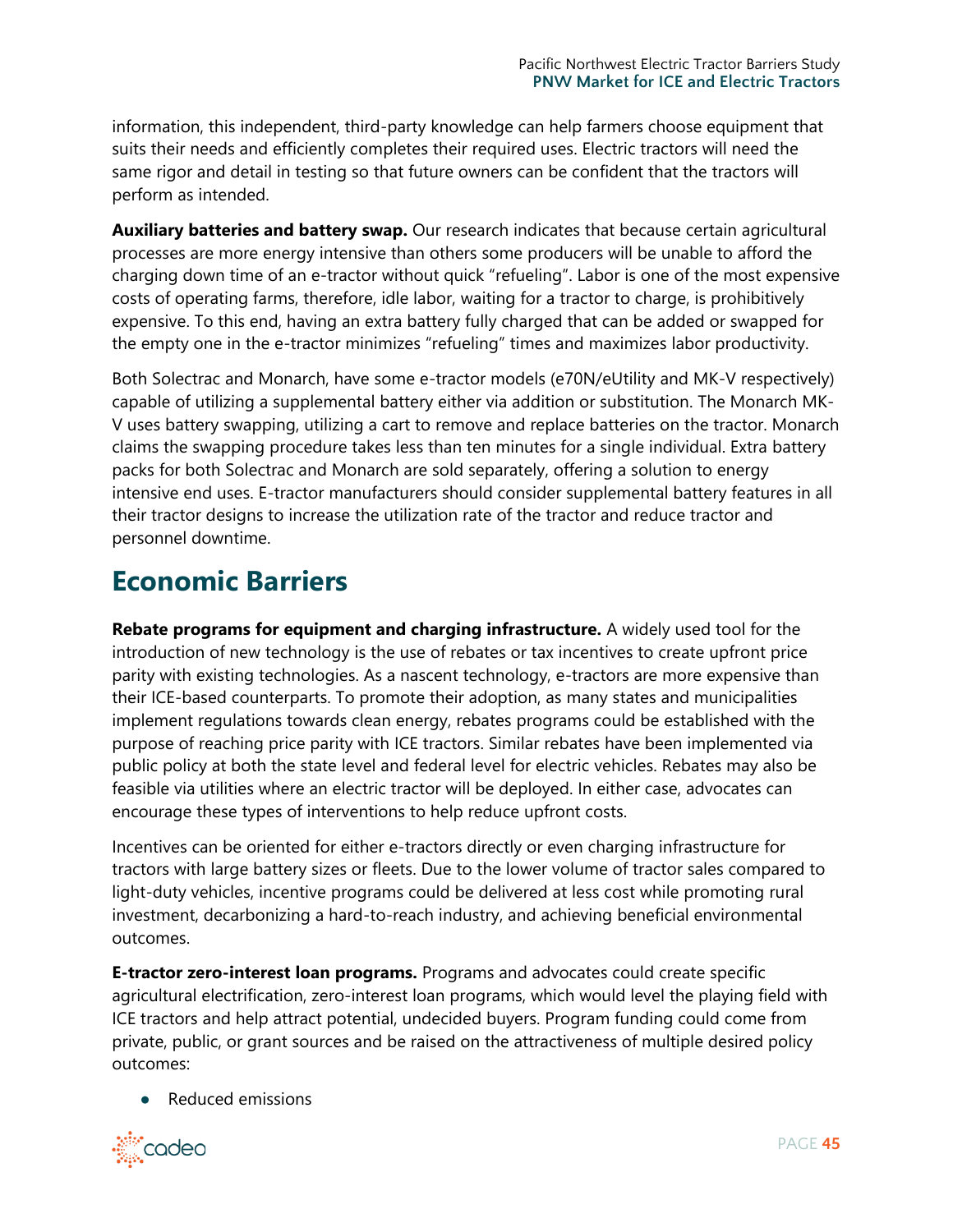- Increased rural investment, or
- Improved agricultural workers' health conditions

Regardless of source, a program could use funding to de-risk the lending process and make purchases less expensive. The following actions are cost-efficient methods for establishing a low- or zero-interest loan:

- 1 | Set up a loan loss reserve to lower the risk and reduce the cost of capital
- **2** | Buy down the interest rate
- **3** | Pay for underwriting and closing costs
- **4** | Make the fund revolving Use startup capital and revenue streams from loans to return proceeds to a revolving fund

Setting up a low- or zero-interest loan involves upfront cost, as evidenced by the activities outlined above. However, most of the capital is ultimately returned and the program cost becomes the capital used to buy-down the interest rate and pay for underwriting and closing costs. These costs may have high leverage in their ability to deliver on other objectives such as emissions reductions or rural economic stimulus.

Zero-interest loans are an attractive demand lever and programs could expect to see increases in e-tractor deployment if a successful program was established.

In the absence of establishing a policy or program to ensure zero-interest loans for e-tractors, programs could provide information about existing options to prospective e-tractor buyers. The USDA offers attractive low-interest microloans for producers with only 2.125% interest rate on operating equipment.<sup>70</sup> States may have additional loan and grant opportunities for producers to access. For example, Oregon established the Aggie Bond program to provide affordable financing to new farmers for capital purchases.<sup>71</sup> There are many loan, grant, and business opportunities to support prospective e-tractor buyers and the number of opportunities is expected to grow over the coming years.

**Utility programs for E-tractor adoption.** COU's can offer incentives in the form of time varying rates (TVR) to encourage the adoption of e-tractors. Establishing TVR or specific e-tractor charging rates can help the grid to manage the load and defer investments. These types of incentives also reduce the TCO, increasing the attractiveness of buying an e-tractor for producers. COU's may realize additional system benefits if e-tractors can be used to flexibly adjust when they charge to grid conditions and participate in emergency demand response programs. While no announcements have been made, if e-tractors were capable of bidirectional charging (commonly known as vehicle-to-grid) they could send electricity back to the grid to reduce peak demand. Such value streams bring flexibility to the grid in times of need, defer the construction of additional generation resources, and thus generate savings for the utility and ratepayers.

<sup>71</sup> https://www.oregon.gov/biz/programs/AggieBond/Pages/default.aspx



<sup>70</sup> https://www.fsa.usda.gov/programs-and-services/farm-loan-programs/index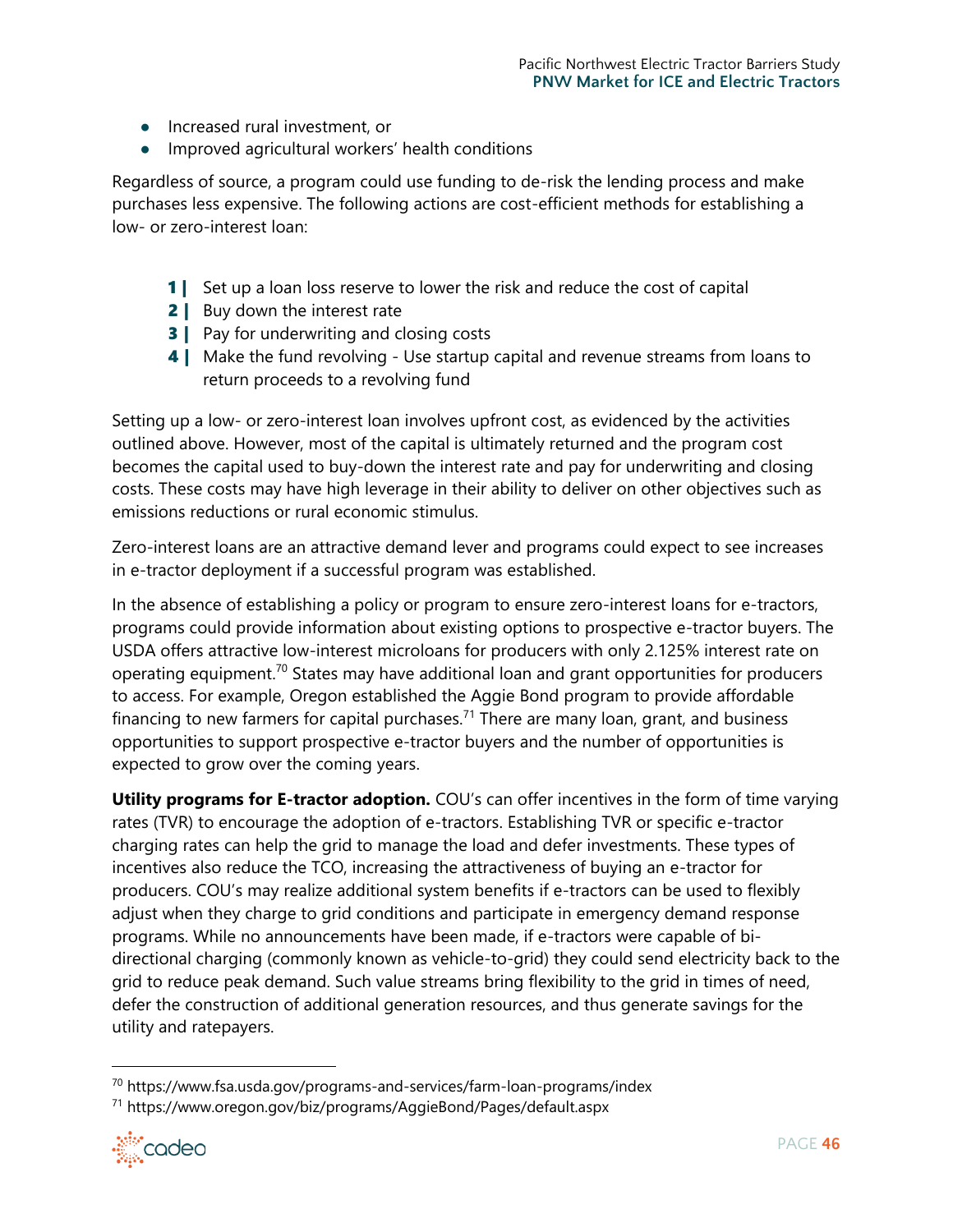Electric utilities who are interested in adding load to their system can prepare for this by providing guidance on when and how to charge. Such utilities may also consider electric tractor specific charging rates to encourage charging during certain windows over others to help minimize consumer costs and maintain or increase grid reliability and resiliency.

As states establish more stringent clean energy goals, utilities are mandated to acquire clean energy generating resources and phase out fossil fuel-based power plants. Many e-tractors can operate normally while providing a source of flexible electricity demand, which will support renewable energy resource integration and therefore, climate goals.

# <span id="page-46-0"></span>**Achievable Barriers**

**Promote farmers' e-tractor awareness.** All stakeholders in the market have a role to play when it comes to information communication and awareness. For e-tractor manufacturing companies, raising awareness of their products is a key aspect of their development and marketing strategy. Partnering with different local organizations and agricultural associations will be key to transferring information via trusted sources to farmers.

Advocates of e-tractors can increase the amount of independent, third-party information available to regional consumers. Sharing and promoting the farmers' firsthand experiences with e-tractors to a larger audience, whether at agricultural expos or group meetings, can help accelerate awareness as well as build trust in and awareness of e-tractors. Independent resources of could include methods for connecting prospective buyers with other producers or information for making an informed decision.

**Development of case studies.** Like with any other new technology, case studies are a great resource to provide fact-based evidence to end users of the opportunities and benefits of using such technology. The e-tractor market is no different. Given that farmers are risk averse, the best way to promote the technology is by providing examples of e-tractor performance for different end uses and in a variety of locations.

Our research shows that due to the nascent state of the market, there are not yet many case studies available to promote the technology and confidently answer use case questions for individual farm operators' use. The range of published run times for e-tractors is insufficient to convince mainstream buyers without more evidence. E-tractor manufacturers reported run times range a lot depending on the use. The lack of precision in estimating run-time is too ambiguous for operators needing to know if they can mow, till, or haul for six hours or more.

Programs that enable trial of e-tractors, are an excellent way to obtain these case studies. Data from individual e-tractors, combined with program participant interviews, could provide both qualitative and quantitative understandings of e-tractor performance. These third-party data are an unbiased source of information. Moreover, incorporating the voices of farmers that have participated in e-tractor trials makes it more relatable for the target audience.

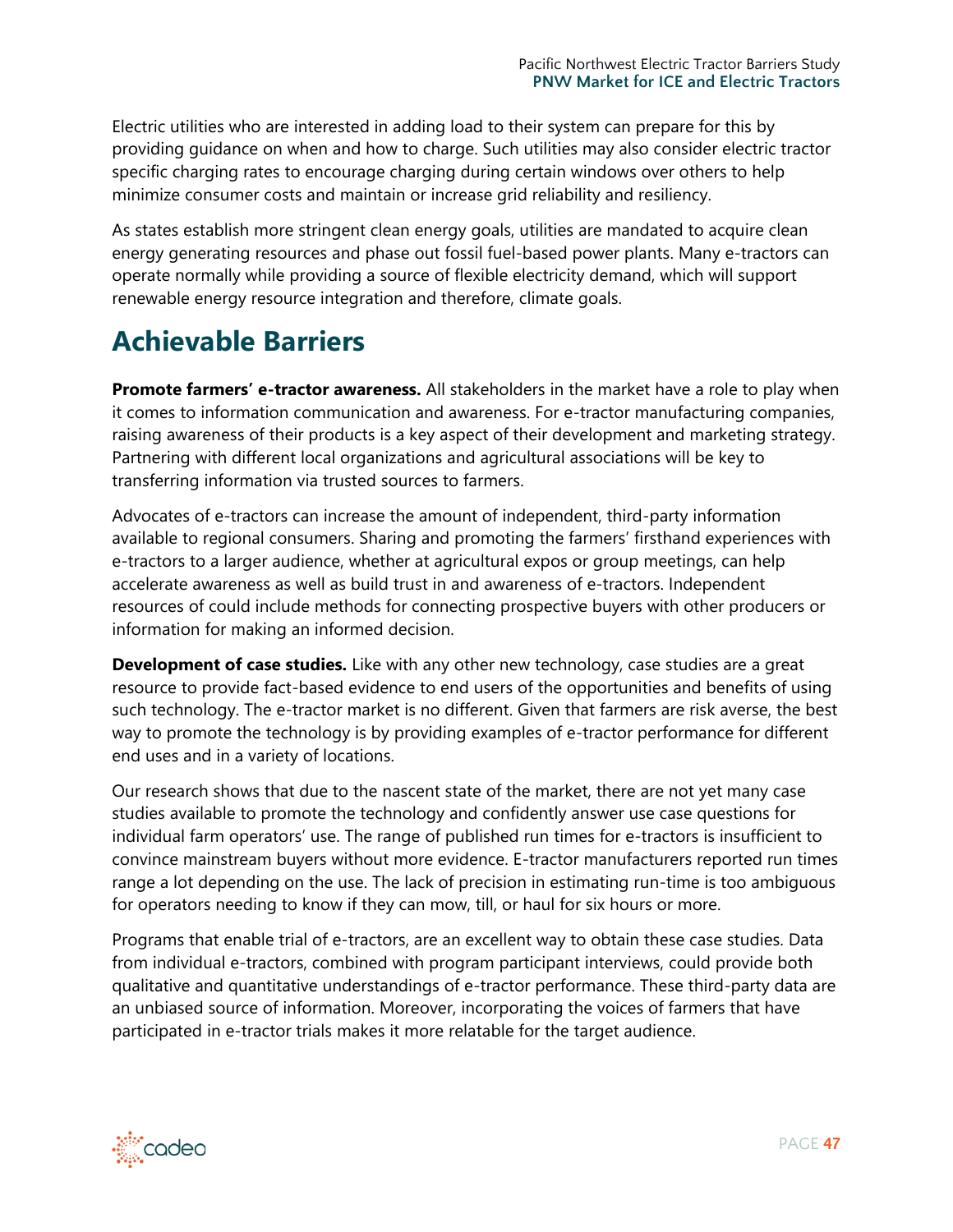Case studies documenting the energy use, performance and run time under varied end uses will enable farmers to understand the real opportunities and limitations of e-tractors, providing producers the information they need to know to make decisions confidently. .



PAGE **48**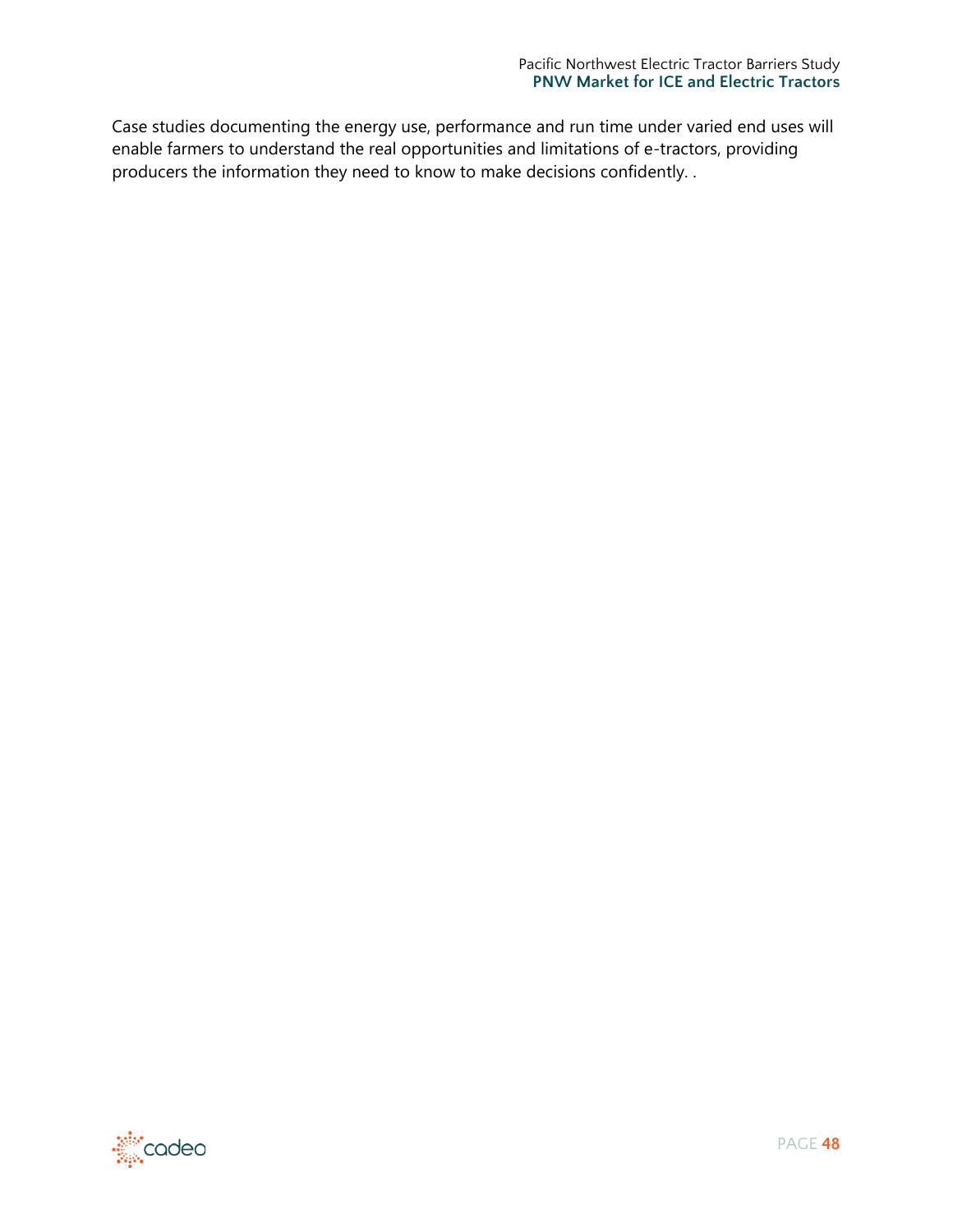# <span id="page-48-0"></span>**Section 8 Conclusion**

Electric tractors are an emerging product built on top of established technology. Research and conversations indicate that e-tractors are not well known, with several interviewees who were not aware that electric tractors existed or were readily available. This lack of awareness is compounded by the fact that there are currently very few options and those that exist are currently produced at low volumes. These factors indicate that it will take time before e-tractors are commonplace in the PNW.

That said, there are reasons to believe that e-tractor adoption could scale quickly given the right circumstances, and we believe the PNW has the right set of market conditions to be a leader in e-tractor adoption. For one, the PNW acknowledges an urgency to act on climate change within this decade to avert the most damaging impacts. E-tractors have the potential to dramatically reduce emissions at the necessary scale. The IPCC urges a 50% reduction of emissions by 2030; e-tractors powered by clean electricity have zero operational emissions. Today, replacing a diesel tractor with an e-tractor will easily cut the associated emissions by more than 50%, with PNW number indicating the difference is closer to 90%.

Emissions reductions and rural investment are two policy goals that can drive e-tractor adoption in the region. Policy support for both clean energy and rural investment can help provide necessary incentives that support e-tractor adoption. Both Oregon and Washington have clean fuel standards which will advantage vehicles powered by cleaner fuels such as electricity.

While e-tractors are currently more expensive on an upfront cost, they offer significantly lower operating costs to their owners.<sup>72</sup> Rural investment priorities to help producers transition to etractors will help them lock in annual operational savings. In the PNW, electricity is inexpensive, and e-tractors use less total energy than ICE tractors. The more time that electric tractors are used instead of diesel, the higher the savings to the producer, with every hour of use saving more than \$2.40 in fueling.<sup>73</sup> Annual fuel savings could be in the thousands of dollars.

As with any new technology, there is an adoption curve by which the market is initially slow to adopt a new technology until it is proven undeniably better by consumers. In the early stages of adoption, consumer awareness and familiarity with the technology is key, so interventions that increase the supply of e-tractors and enable greater awareness of the technology will quicken adoption for the early majority and eventually late adopters.

At this early stage of e-tractor deployment in the region, advocates, programs, and policy makers can work to break down near-term barriers and deliver long-term benefits not just to the farmers who will no longer have to breath in diesel fumes, but the broader region at the same time.

<sup>&</sup>lt;sup>73</sup> Based on tractor efficiencies and COU commercial rates at 8.3 cents per kWh and \$2.98 per gallon of diesel.



<sup>72</sup> Pricing pulled from manufacturer websites and shared in [Table 4.](#page-17-0) Operating costs discussed in Reduced [Operational Costs](#page-22-0) section.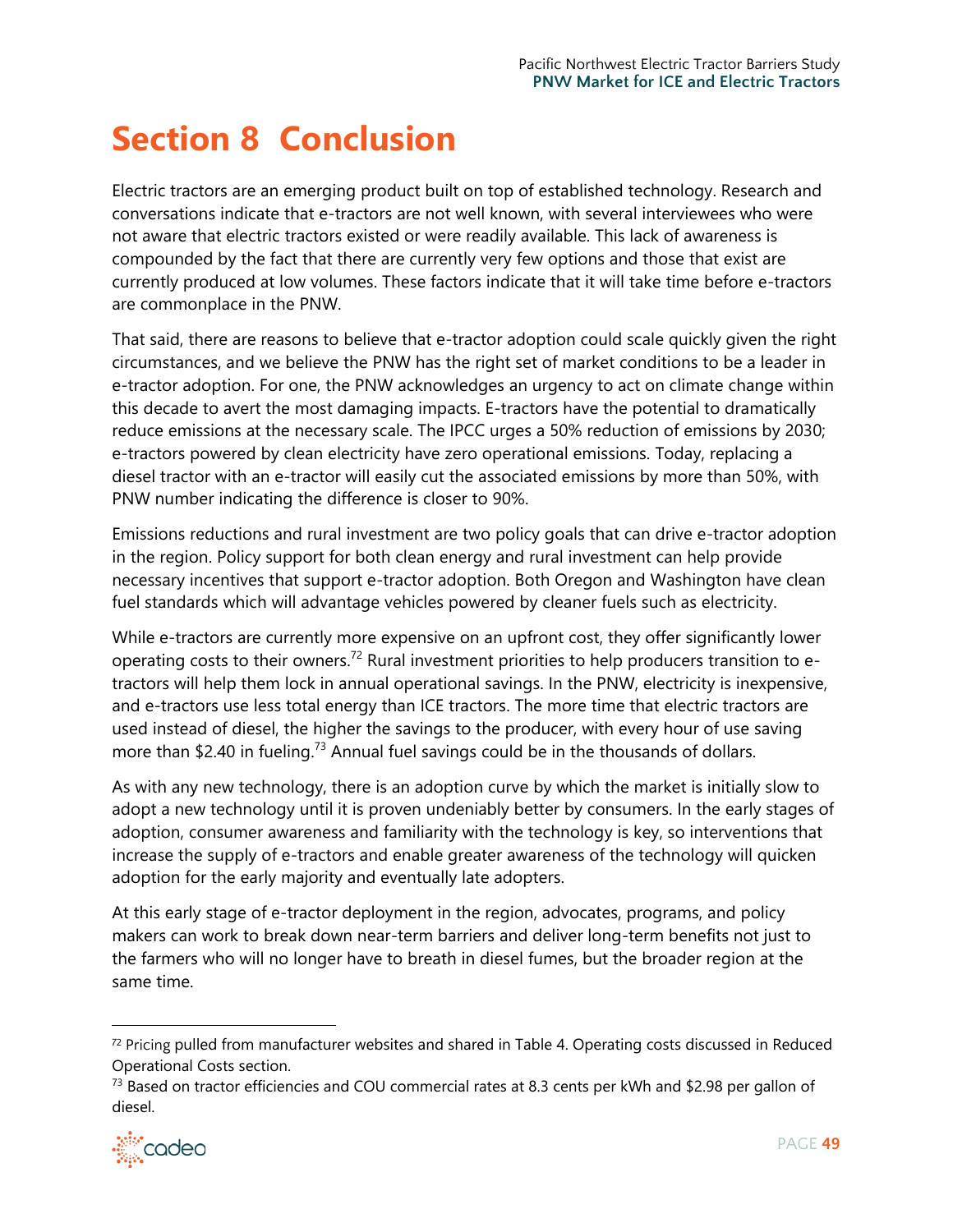# <span id="page-49-0"></span>**Sources**

- 1) "Correcting and Replacing USDA Grant Funds Monarch Tractor Deployment and Partnership with Hopville Farms and Oregon State University." Business Wire. 22 July 2021. [https://www.businesswire.com/news/home/20210721005320/en/CORRECTING-and-REPLACING-](https://www.businesswire.com/news/home/20210721005320/en/CORRECTING-and-REPLACING-USDA-Grant-Funds-Monarch-Tractor-Deployment-and-Partnership-with-Hopville-Farms-and-Oregon-State-University)[USDA-Grant-Funds-Monarch-Tractor-Deployment-and-Partnership-with-Hopville-Farms-and-](https://www.businesswire.com/news/home/20210721005320/en/CORRECTING-and-REPLACING-USDA-Grant-Funds-Monarch-Tractor-Deployment-and-Partnership-with-Hopville-Farms-and-Oregon-State-University)[Oregon-State-University](https://www.businesswire.com/news/home/20210721005320/en/CORRECTING-and-REPLACING-USDA-Grant-Funds-Monarch-Tractor-Deployment-and-Partnership-with-Hopville-Farms-and-Oregon-State-University)
- 2) "State Electricity Profiles", U.S. Energy Information Administration. Accessed Dec 1, 2021: <https://www.eia.gov/electricity/state/>
- 3) 2016 Agriculture Irrigation Market Research. Bonneville Power Administration. Oct. 2016. [https://www.bpa.gov/EE/Utility/research-archive/Documents/Momentum-Savings-](https://www.bpa.gov/EE/Utility/research-archive/Documents/Momentum-Savings-Resources/2016_BPA_Ag_Market_Study.pdf)[Resources/2016\\_BPA\\_Ag\\_Market\\_Study.pdf](https://www.bpa.gov/EE/Utility/research-archive/Documents/Momentum-Savings-Resources/2016_BPA_Ag_Market_Study.pdf)
- 4) 2017 Census of Agriculture. USDA. Accessed Nov. 2021. [https://www.nass.usda.gov/Publications/AgCensus/2017/index.php#full\\_report](https://www.nass.usda.gov/Publications/AgCensus/2017/index.php#full_report)
- 5) AgTech Startup Gains Major Funding for its Smart, Driver-optional, Electric Tractor. American Entrepreneurship Today. 19 Nov 2021. [Web.](https://www.americanentrepreneurship.com/startup-news/agtech-startup-gains-major-funding-smart-driver-optional-electric-tractor)
- 6) Anenberg, Susan, et al. A Global Snapshot of the Air Pollution-Related Health Impacts of Transportation Sector Emissions in 2010 and 2015. The International Council on Clean Transportation. [Web.](https://theicct.org/publications/health-impacts-transport-emissions-2010-2015)
- 7) Bloomberg New Energy Finance, 2021 Electric Vehicle Outlook: EV sales, battery pricing trends, and policy landscape. 2021.<https://about.bnef.com/electric-vehicle-outlook/>
- 8) Burnham, Andrew, et al. Comprehensive Total Cost of Ownership Quantification for Vehicles with Different Size Classes and Powertrains. Energy Systems Division, Argonne National Laboratory. ANL/ESD-21/4. April 2021[. https://publications.anl.gov/anlpubs/2021/05/167399.pdf](https://publications.anl.gov/anlpubs/2021/05/167399.pdf)
- 9) Celen, I.H. and S. Arin. Noise Levels of Agricultural Tractors. Pakistan Journal of Bioilogical Sciences, 6:1706-1711. 2003.<https://scialert.net/fulltext/?doi=pjbs.2003.1706.1711>
- 10) Dawn McClain, Sierra. "Farmers Test Drive Electric Tractor." Capital Press. 12 May 2021. [https://www.capitalpress.com/ag\\_sectors/research/farmers-test-drive-electric](https://www.capitalpress.com/ag_sectors/research/farmers-test-drive-electric-tractor/article_d5804740-b340-11eb-908e-f3e289cc7ee2.html)[tractor/article\\_d5804740-b340-11eb-908e-f3e289cc7ee2.html](https://www.capitalpress.com/ag_sectors/research/farmers-test-drive-electric-tractor/article_d5804740-b340-11eb-908e-f3e289cc7ee2.html)
- 11) Electric Tractor Demonstration Program. Sustainable Northwest. Accessed Nov 2021. Web.
- 12) Farms Under Threat: The State of the States. American Farmland Trust. 2020. [https://s30428.pcdn.co/wp](https://s30428.pcdn.co/wp-content/uploads/sites/2/2020/06/AFT_FUT_SoS_ExecutiveSummary.pdf)[content/uploads/sites/2/2020/06/AFT\\_FUT\\_SoS\\_ExecutiveSummary.pdf](https://s30428.pcdn.co/wp-content/uploads/sites/2/2020/06/AFT_FUT_SoS_ExecutiveSummary.pdf)
- 13) Field Crop Report: Annual Crop Summary. USDA's National Agricultural Statistics Service Oregon Field Office. Jan 2022. [https://www.nass.usda.gov/Statistics\\_by\\_State/Oregon/Publications/Field\\_Crop\\_Report/index.php](https://www.nass.usda.gov/Statistics_by_State/Oregon/Publications/Field_Crop_Report/index.php)
- 14) G.P. Moreda, M.A. Muñoz-García, P. Barreiro, High voltage electrification of tractor and agricultural machinery – A review, Energy Conversion and Management, Volume 115, 2016, Pages 117-131, ISSN 0196-8904, [https://doi.org/10.1016/j.enconman.2016.02.018.](https://doi.org/10.1016/j.enconman.2016.02.018)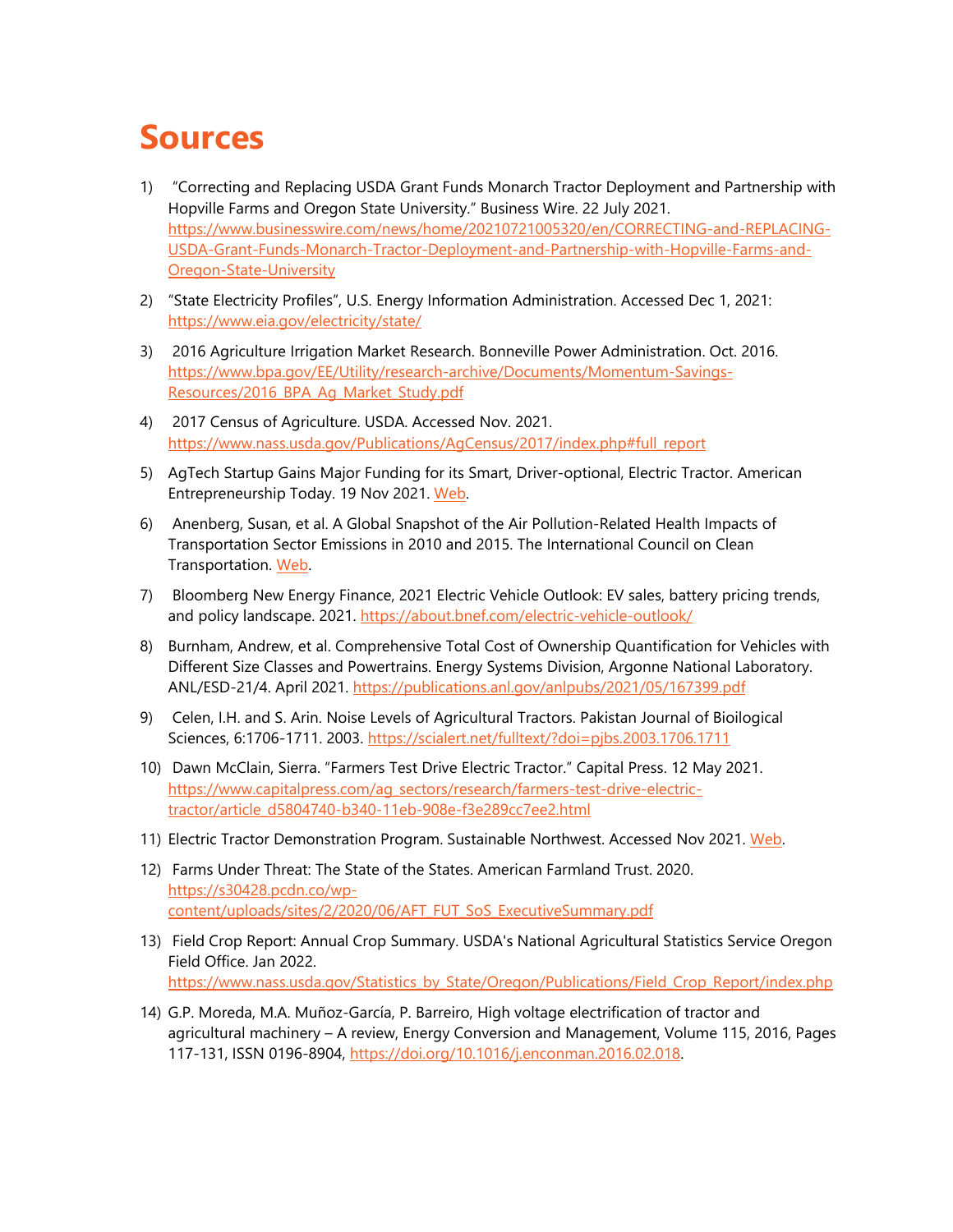- 15) Grisso, R. D., D. Vaughan, and G. Roberson. 2008. Fuel prediction for specific tractor models. Applied Engineering in Agriculture 24(4): 423-28. http://bsesrv214. bse.vt.edu/Grisso/Papers/Fuel\_Prediction\_DS.pdf
- 16) Guidance on the Safe Use of Tractors and Machinery on Farms. Health and Safety Authority. [Web.](https://www.hsa.ie/eng/Publications_and_Forms/Publications/Agriculture_and_Forestry/Guidance_on_the_Safe_Use_of_Tractors_and_Machinery_on_Farms.pdf)
- 17) Hartman, Kristy and Laura Shields. "State Policies Promoting Hybrid and Electric Vehicles." National Conference of State Legislatures. 20 Aug 2021. <https://www.ncsl.org/research/energy/state-electric-vehicle-incentives-state-chart.aspx>
- 18) Ideanomics Acquires U.S. EV Tractor Maker Solectrac. Ideanomics. 2021 [Web.](https://investors.ideanomics.com/2021-06-14-Ideanomics-Acquires-U-S-EV-Tractor-Maker-Solectrac)
- 19) Idle Reduction Benefits and Considerations. U.S. DOE Alternative Fuels Data Center. [Web](https://afdc.energy.gov/conserve/idle_reduction_benefits.html)
- 20) Ingalls, Cathy. "Salem Firm Keeps Farmers Stocked in Tractors as AG Industry Plows Ahead." Salem Reporter, Salem Reporter, 17 Apr. 2020, [https://www.salemreporter.com/posts/2246/salem-firm](https://www.salemreporter.com/posts/2246/salem-firm-keeps-farmers-stocked-in-tractors-as-ag-industry-plows-ahead)[keeps-farmers-stocked-in-tractors-as-ag-industry-plows-ahead.](https://www.salemreporter.com/posts/2246/salem-firm-keeps-farmers-stocked-in-tractors-as-ag-industry-plows-ahead)
- 21) Inventory of U.S. Greenhouse Gas Emissions and Sinks. EPA. Accessed Dec 2021. [Web.](https://www.epa.gov/ghgemissions/inventory-us-greenhouse-gas-emissions-and-sinks)
- 22) IPCC, 2021: Climate Change 2021: The Physical Science Basis. Contribution of Working Group I to the Sixth Assessment Report of the Intergovernmental Panel on Climate Change [Masson-Delmotte, V., P. Zhai, A. Pirani, S.L. Connors, C. Péan, S. Berger, N. Caud, Y. Chen, L. Goldfarb, M.I. Gomis, M. Huang, K. Leitzell, E. Lonnoy, J.B.R. Matthews, T.K. Maycock, T. Waterfield, O. Yelekçi, R. Yu, and B. Zhou (eds.)]. Cambridge University Press. In Press.
- 23) John Deere Acquires Majority Ownership in Kreisel Electric. Press Release. 08 Feb 2022. [Web.](https://www.deere.com/en/news/all-news/kreisel-electric-final-approval/)
- 24) John Deere. SIMA awards for innovation [Press release]. 2017. [Web.](https://www.deere.co.uk/en/our-company/news-and-media/press-releases/2017/feb/sima-awards-forinnovation.html.)
- 25) Oregon Agricultural Statistics. Oregon Department of Agriculture. Oct. 2021. [https://www.oregon.gov/oda/shared/Documents/Publications/Administration/ORAgFactsFigures.](https://www.oregon.gov/oda/shared/Documents/Publications/Administration/ORAgFactsFigures.pdf) [pdf](https://www.oregon.gov/oda/shared/Documents/Publications/Administration/ORAgFactsFigures.pdf)
- 26) Oregon State Board of Agriculture 2021 Report. Oregon Department of Agriculture. May 2021. <https://www.oregon.gov/oda/shared/documents/publications/administration/boardreport.pdf>
- 27) Oscar Lagnelöv, Shweta Dhillon, Gunnar Larsson, Daniel Nilsson, Anders Larsolle, Per-Anders Hansson, Cost analysis of autonomous battery electric field tractors in agriculture, Biosystems Engineering, Volume 204, 2021, P. 358-376, ISSN 1537-5110, [https://doi.org/10.1016/j.biosystemseng.2021.02.005.](https://doi.org/10.1016/j.biosystemseng.2021.02.005)
- 28) Performance comparison of charging systems for autonomous electric field tractors using dynamic simulation - Scientific Figure on ResearchGate. Available from: https://www.researchgate.net/figure/e-Change-in-total-active-time-T-D-in-response-to-changesin-charger-power-P-C-top\_fig2\_340631979 [accessed 29 Dec, 2021]
- 29) Proctor, Kyle W. Total Cost of Ownership of a Compact Battery Electric Agricultural Tractor. Oregon State University. February 2022.
- 30) Rogers, Everett M. Diffusion of Innovations. New York: Free Press, 2003.
- 31) Scott, Trent. "Electric Farming Equipment is an Energy Trend to Watch." Tennessee Electric Cooperative Association, Efficiency News. 25 Aug. 2020. <https://www.tnelectric.org/2020/08/25/electric-farming-equipment-is-an-energy-trend-to-watch/>
- 32) Tailpipe Emissions: How They Effect Human Health. Earthday Network. Web.